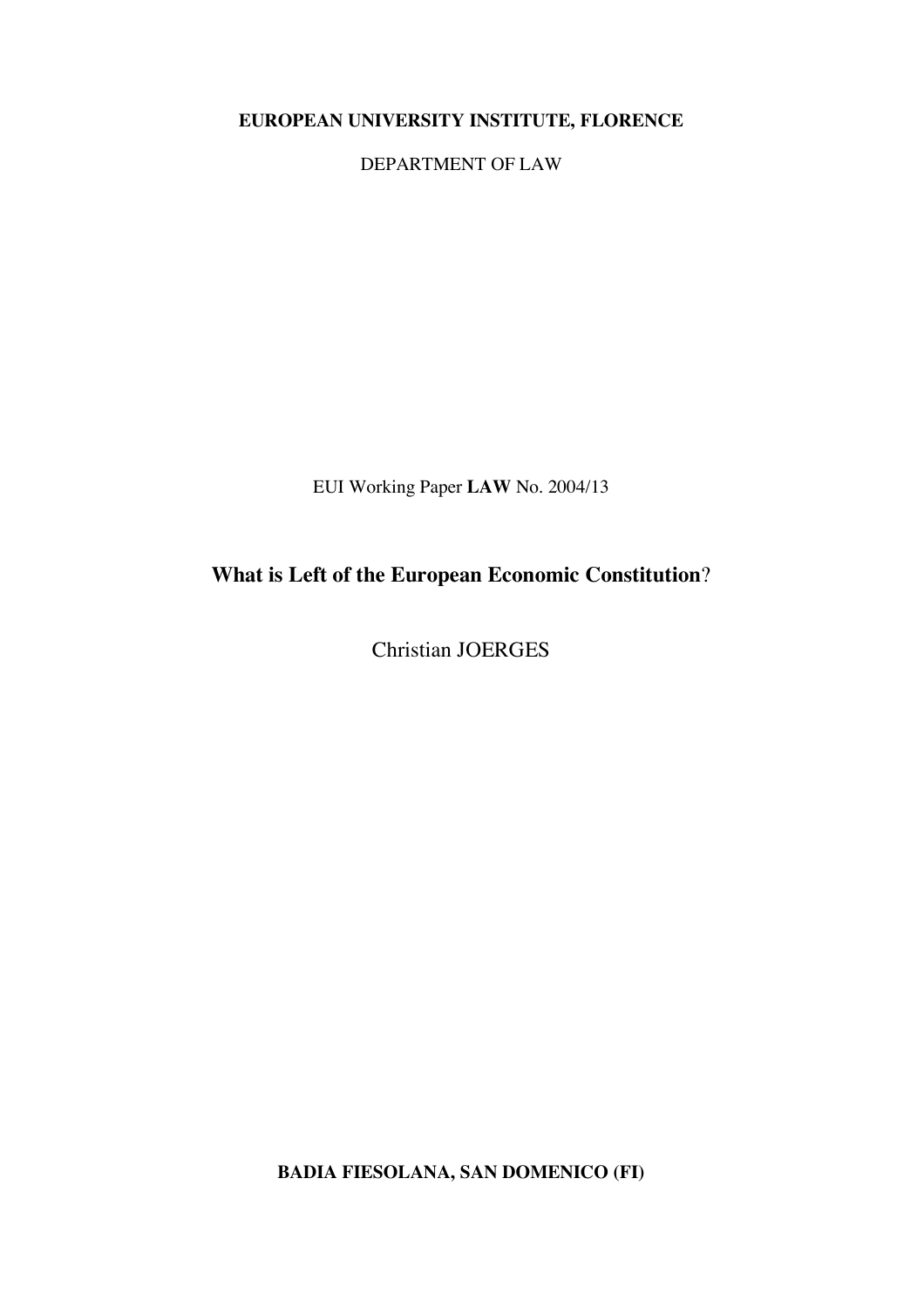All rights reserved. No part of this paper may be reproduced in any form without permission of the author(s)

> © 2004 Christian Joerges Published in Italy in November 2004 European University Institute Badia Fiesolana I – 50016 San Domenico (FI) Italy www.iue.it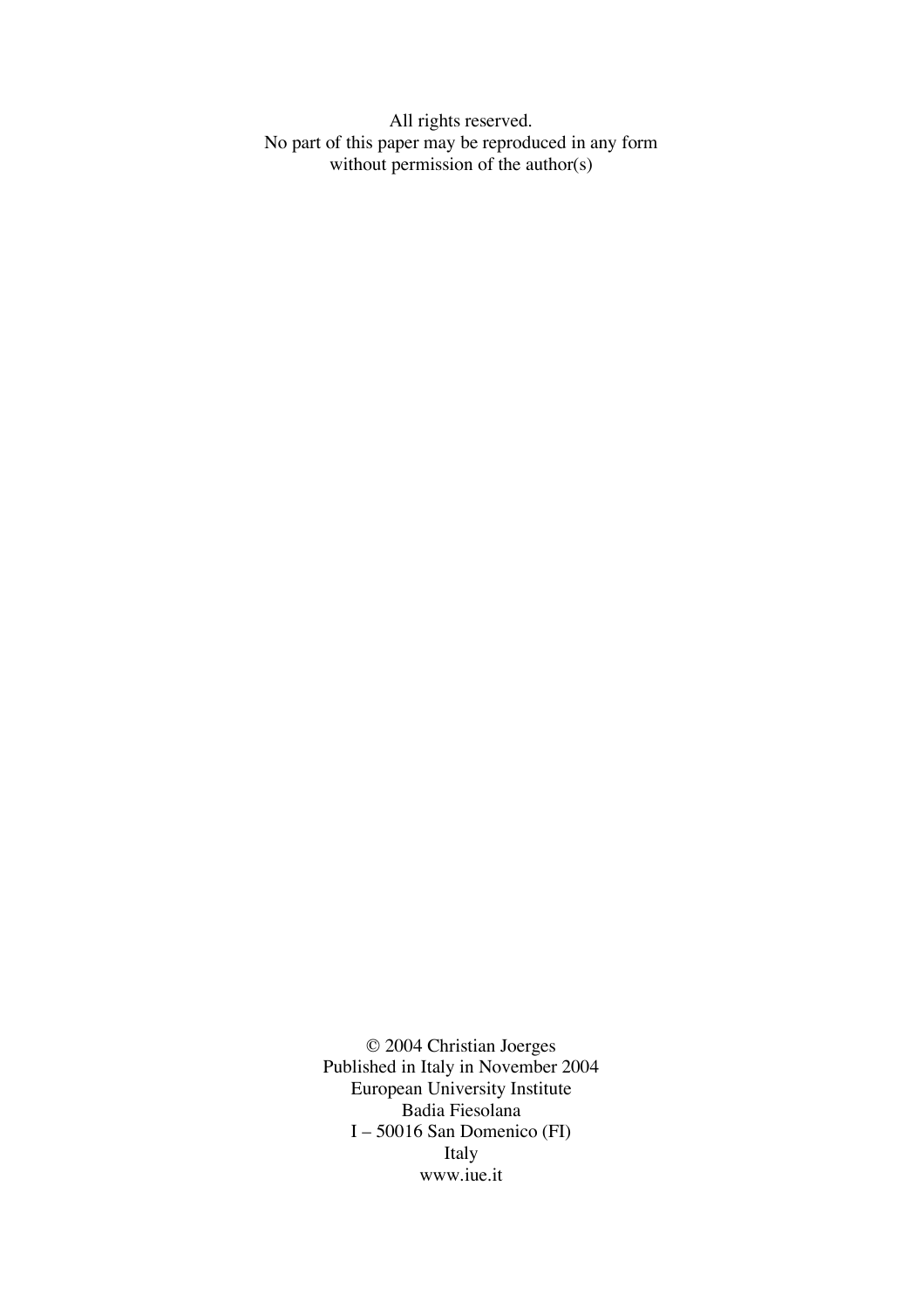## What is Left of the European Economic Constitution?*\**

CHRISTIAN JOERGES

*Bremen/Florence*

#### *ABSTRACT*

*The essay starts from the assumption that the efforts to cure Europe's democracy deficits will also have to address the social problématique of the Europeanization process. This is a challenge with new dimensions. Europe had started its integrationist path as a mere economic community. In its formative era, the constitutional perspectives of German Ordo-liberalism were attractive. In the ordo-liberal account, the European polity has a twofold structure: At supranational level, it is committed to economic rationality and a system of undistorted competition. Redistributive (social) policies could – and should – be left to the Member States. This edifice was refined in the 1970s and 80s. Monetary Union and the Stability Pact completed it. The German Constitutional Court's Maastricht judgment endorsed its constitutional validity. However, the new dynamics and the strive for an "ever closer Union" in the Maastricht Treaty has led to a strengthening of European regulatory policies and a broadening of their scope, which were incompatible with the ordo-liberal legacy. The erosion of the economic constitution has not paved the way to a cure for Europe's social deficit. Neither the Open Method of Co-ordination nor the commitment to a "social market economy" in the Constitutional Treaty nor the new "social rights" provide a conceptually sufficient and politically credible basis for this end.*

*Keywords:* Legitimacy; open coordination; economic law; stability pact; welfare state; European Convention.

*Affiliation:* Christian Joerges, Professor of European Economic Law, European University Institute, Florence; email: joerges@iue.it

<sup>\*</sup> Elaboration of the introductory lecture of the Academy European Law – Session on European Union Law – at the European University Institute in Florence delivered on 5 July 2004. I am indebted to Marc Amstutz, Milena Büchs, Damian Chalmers, Philip Manow, John McCormick, Rainer Nickel, Tommi Ralli, Florian Rödl and Stephen Weatherill for their encouraging comments and constructive suggestions.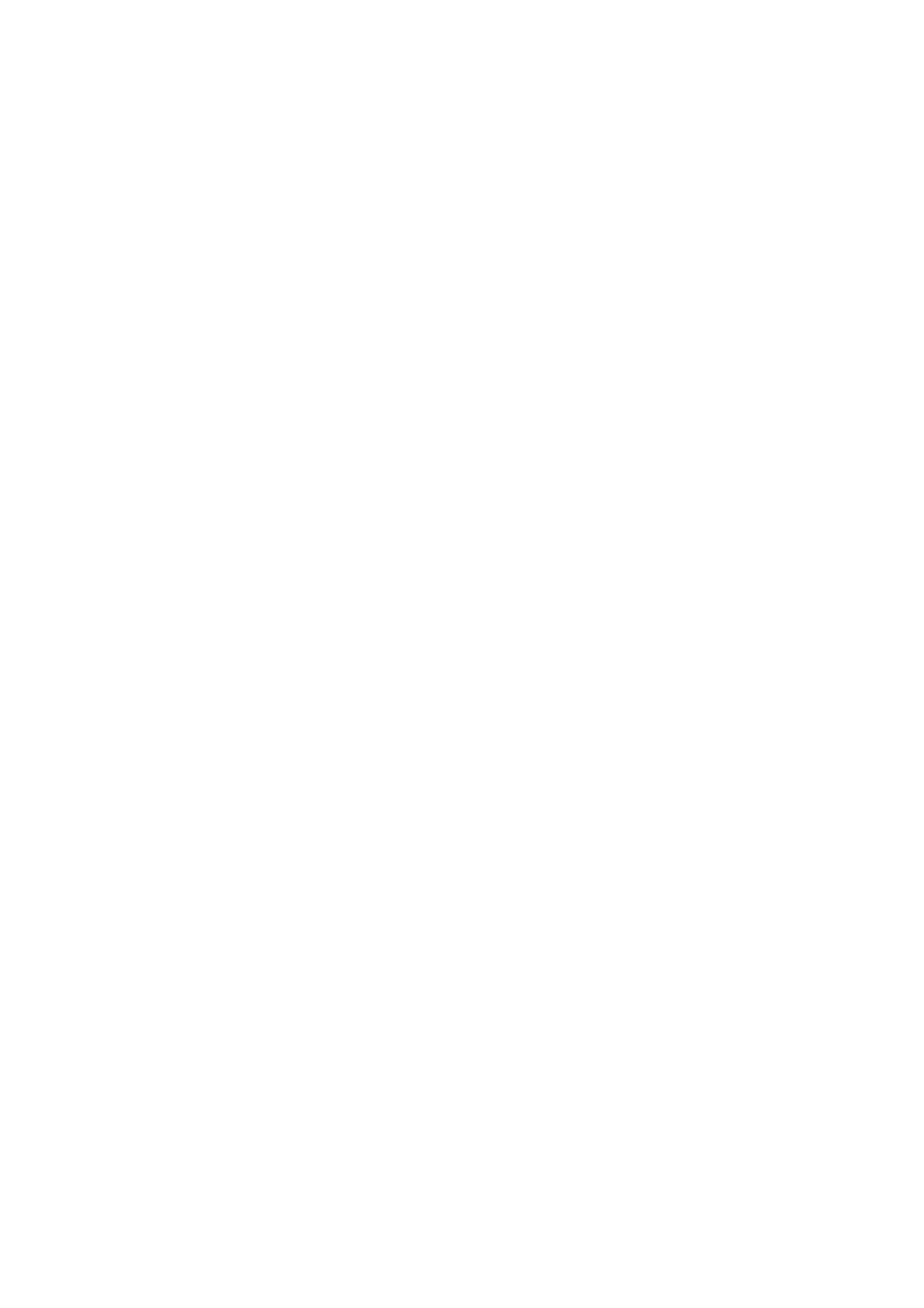## Contents

| 2. The Economic Constitution: "Authoritarian Liberalism" Revisited?<br>3. Ordo-liberalism in the European Community: the Decoupling of Economic |    |
|-------------------------------------------------------------------------------------------------------------------------------------------------|----|
|                                                                                                                                                 |    |
|                                                                                                                                                 |    |
| 3. Rules versus Politics? Monetary Union, the Maastricht Judgment and the Stability                                                             | 20 |
|                                                                                                                                                 | 20 |
| IV. Are we About to Bring the Law to Trial? Some Queries with the Open Method                                                                   |    |
|                                                                                                                                                 |    |
|                                                                                                                                                 |    |
|                                                                                                                                                 |    |
|                                                                                                                                                 |    |
|                                                                                                                                                 |    |
|                                                                                                                                                 |    |
|                                                                                                                                                 |    |
|                                                                                                                                                 |    |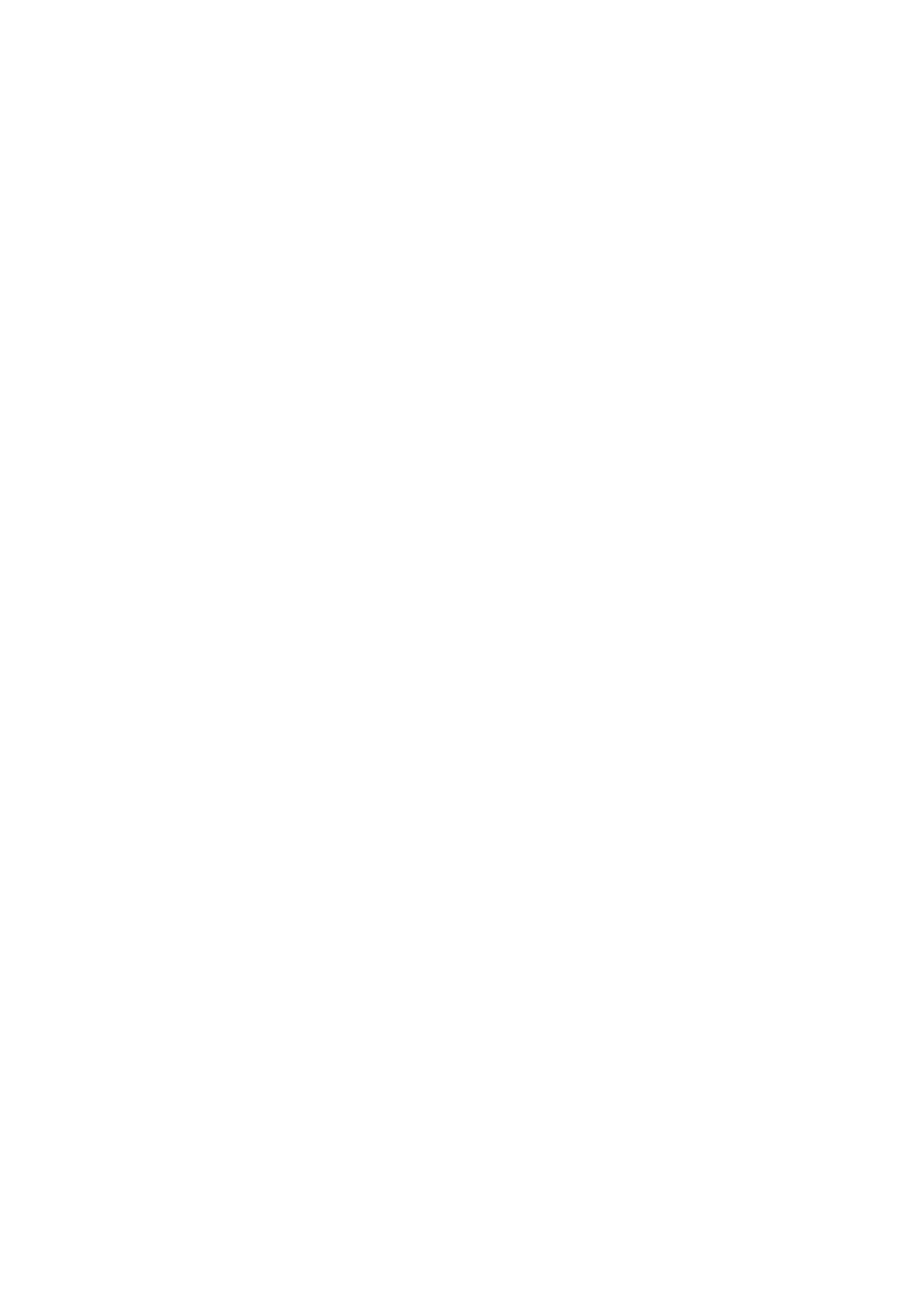## I. Introduction: The Many Faces of an Historical Event

"What is Left?" was the title of a series of articles in the *Frankfurter Allgemeine Zeitung*, which the social philosopher Stephen Lukes, then Professor at the European University Institute in Florence, had inspired after the fall of the Berlin Wall on 9 November 1989. The contributors to the series reflected on this event, and its historical dimensions and repercussions. Did the breakdown of the Soviet empire and the end of the Cold War also signal the end of the critique of capitalism and of the political left in the West? The title of the series was, indeed, a question. The authors were all from the West, all from the Left, and were concerned with the future of their political affiliations and the various facets of Social Democracy. *The Frankfurter Allgemeine Zeitung* appreciated these scrupulous questions and opened its *Feuilleton*, translating everything, without, however, finding a German equivalent for Stephen Lukes' melancholic *leitmotiv*.

The title of this essay insinuates that the queries raised in 1989 are still very much on the European agenda. This is certainly a discomforting message, one which is not in harmony with the recent seminal accomplishments of the integration progress, in particular, the deepened constitutionalization of the European Union and the Union's enlargement towards Eastern Europe. But it is, at the same time, an unsurprising observation. Can the welfare state survive globalisation?<sup>1</sup> Can "the" European social model survive Europeanization?<sup>2</sup> The intensity of the debate on these issues is an indicator of their importance and this importance is uncontested. Does this imply that the efforts to cure the "democracy deficit" of the integration project will remain deficient if they fail to overcome Europe's "social deficit"? It is one thing to agree with such a suggestion: it is quite another to identify an adequate theoretical framework in which the constitutional discourse can, and should, address it. The effort that this essay undertakes rests upon three interdependent (bundles of) premises.

The first: constitutionalism must reach down into the economic system and the social fabric of society. If it fails to do so, it loses its democratic credentials. This strong statement needs much explanation. Three references need to be given: one historical precedent is the

<sup>&</sup>lt;sup>1</sup> For a recent systematic overview, see St. Leibfried and M. Zürn, "The Unravelling Golden Age State", in St. Leibfried and M. Zürn (eds.), *Transformations of the State?*, Cambridge University Press 2005 [*European Review* 2005 (13) 1], available at http://www.sfb597.uni-bremen.de/transformations/.

<sup>&</sup>lt;sup>2</sup> Cf., among many, C. Offe, "The European model of 'social' capitalism. Can it survive European integration?" *Journal of Political Philosophy* 11 (2003), 437 ff.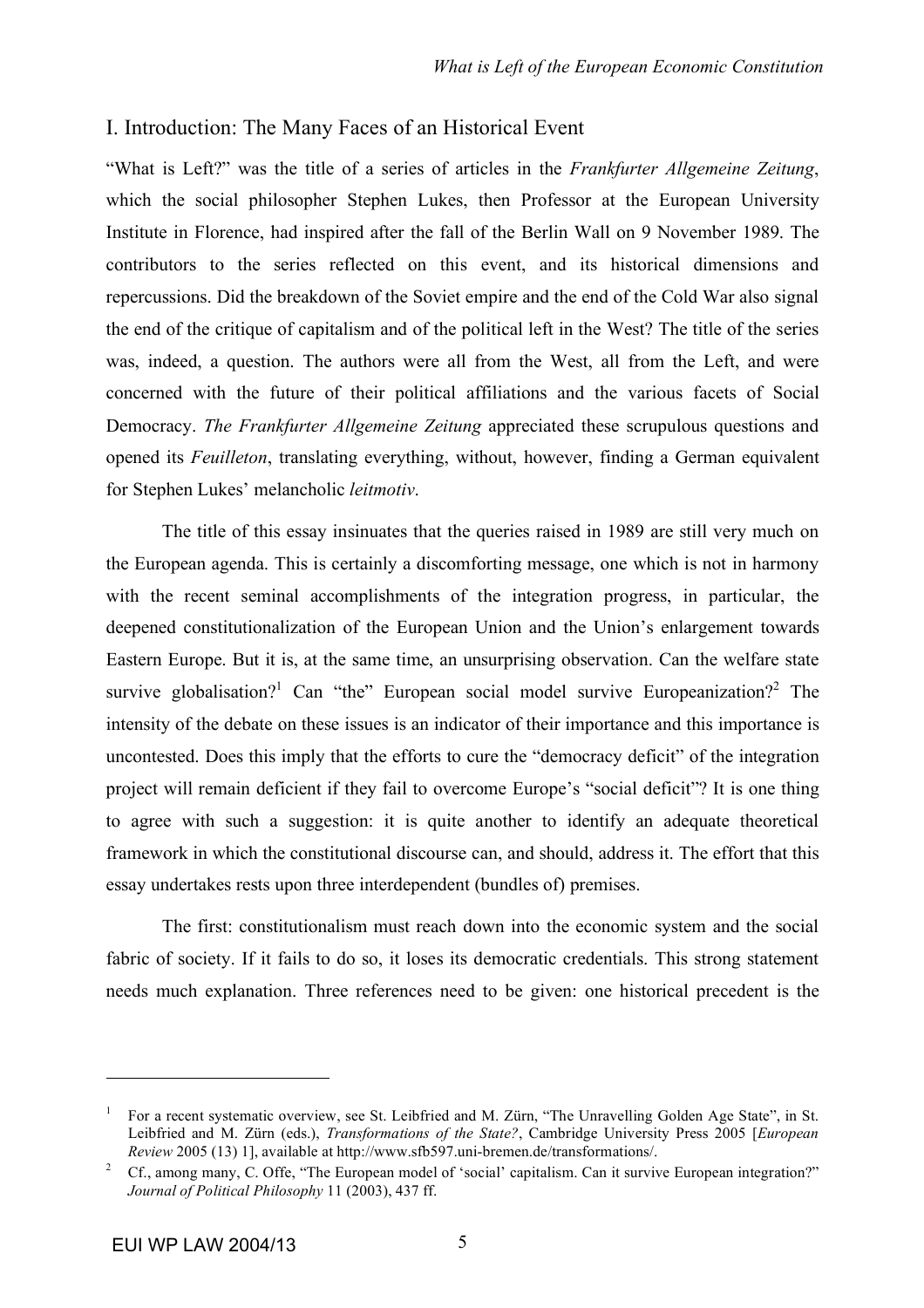$\overline{a}$ 

debate within the *Staatsarechtslehre* of the Weimar Republic <sup>3</sup> Not at the core, but significant, too, were the ideas of *Wirtschaftsdemokratie* (economic democracy) and *Sozialverfassung* (social constitution) as promoted by Franz Neumann, Hugo Sinzheimer, and Ernst Fraenkel. 4 All this was taken up after World War II under the new German constitution.<sup>5</sup> Just a *Sonderweg* of German constitutional theory? Certainly more than that. The tensions between law and social justice and its "juridification" are of general importance.<sup>6</sup> And to take the argument a step further into an uncharted sea: this debate is linked to the project of modernity itself: to the tension and conflict "between the project of political modernity defined as

<sup>3</sup> Particularly well documented in English by P.C. Caldwell and W.E. Scheuerman (eds.), *From Liberal Democracy to Fascism: Legal and Political Thought in the Weimar Republic*, Boston 2000; A.J. Jacobsen, and B. Schlink (eds.), *Weimar. A Jurisprudence of Crisis*, Berkeley-Los Angeles-London 2000; J.P. McCormick (ed.), *Mass Democracy and Industrial Technology. Political and Social theory from Nietzsche to Habermas*, Durham, NC-London 2002.

<sup>4</sup> See, on Franz Neumann, recently, M. Iser and D. Strecker (eds.), *Kritische Theorie der Politik*. *Franz L. Neumann – eine Bilanz*, Baden-Baden 2002. On Fraenkel, see W.E. Scheuerman, "Social Democracy and the Rule of Law: The Legacy of Ernst Fraenkel" (*ibid*.), 74 ff.

<sup>5</sup> P.C. Caldwell, "Is a Social *Rechtsstaat* Possible? The Weimar Roots of a Bonn Controversy", (*ibid*., note 4), 136 ff.

<sup>6</sup> Cf., the Special Issue of the *Canadian Journal of Law and Jurisprudence on Social Democracy* (Guest Editor: Colin Harvey); to cite just one contributor: R. Burchill, "The EU and European Democracy *–* Social Democracy or Democracy with a Social Dimension?", 185 ff, 186 argues: "In addressing the 'wider issues' of democracy, we are taken beyond the political sphere to engage with the social and economic organisation of society. Once we move in this direction, agreement about the nature, scope and content of democracy becomes very contentious. If the overall purpose of democracy is "to provide the conditions for the full and free development of the essential human capacities of all the members of the society" [referring to M Loughlin, "Rights, Democracy, and Law" in T. Campbell, K. Ewing and A. Tomkins (eds.), *Sceptical Essays on Human Rights*, Oxford 1992, 42 ff.]. He goes on ".…[D]emocracy needs to be something more than the existence of a few basic political procedures. By bringing the idea of 'social' into the frame, we then begin to address the wider issues by incorporating the social and economic aspects of society into our understanding of democracy. However, as this involves making normative claims in relation to democracy, it is widely felt that this stretches the understanding of democracy too far". And there is even more continuity with Weimar scholarship: "Constitutionalisation" has become a quest which affects ever more spheres of "secondary" law, including private law and under the label of "societal constitutionalism". See G. Teubner, "Societal Constitutionalism. Alternatives to State-centred Constitutional Theory?", in Ch. Joerges, I.-J. Sand and G. Teubner (eds.), *Transnational Governance and Constitutionalism*, Oxford 2004, 3 ff. Continuity in the discussion of the tensions between the political objectives of social democracy and the rule of law in liberal democracies seems particularly relevant in the context of this paper. However, it is clear that it does not cover the relationship between constitutionalism and society comprehensively and that it fails to specify the reasons for the deepening of the interest in a "European social model".

What is true for both these traditions and the notion of an "economic constitution" applies, of course, also to "economic law". This term cannot be adequately translated into English, as neither its ordo-liberal nor its critical understanding *–* represented by titles such as *Wirtschaftsrecht als Kritik des Privatrechts* ("economic law as critique of private law"), H.-D. Assmann, G. Brüggemeier, D. Hart and Ch. Joerges, Königstein/Ts. 1980) have an equivalent in the English speaking world; cf., very briefly, Ch. Joerges, "Economic Law, the Nation-State and the Maastricht Treaty", in R. Dehousse (ed.), *Europe after Maastricht: an Ever Closer Union?*, Munich 1994, 29 ff., 30-32.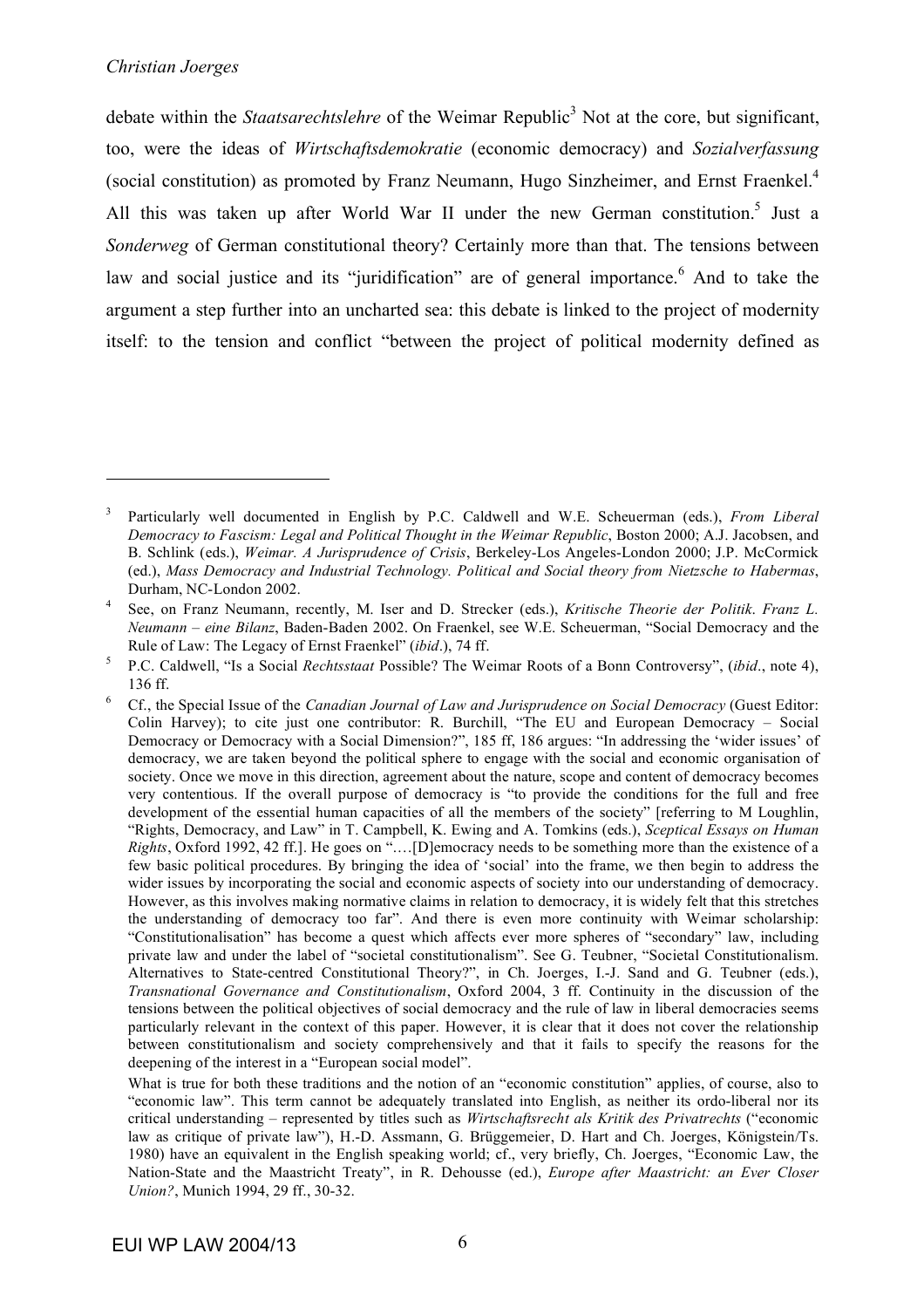collective self-determination, and economic modernity defined as the autonomous determination of the ways in which human needs are satisfied".<sup>7</sup>

The second premise can be explained by a reference "Economy and Society", Max Weber's famous notion and project of a social theory which includes sociology of law. This type of a sociologically informed jurisprudence is under-represented the agenda of European constitutionalists. The law of the economy, of industrial relations, and the ever deeper involvement of the European Union with social policy <sup>8</sup> did not, of course, go unnoticed. But these matters were handed over to the experts of the fields that were under scrutiny.<sup>9</sup> The Theory of the European Economic Constitution to which the title of this essay alludes is a great exception. This theory is a truly constitutional response in its crafting of the interdependence of the *Rechtsstaat*, the ordering of the European economy, and the assignment of social policy to the nation states. In this way, the Theory of the European Economic Constitution has contributed to the *decoupling* (Scharpf)<sup>10</sup> of social policy from the European project.<sup>11</sup> This normative objection is, however, linked to a more "sociological" critique. The theory's potential to guide the European project is exhausted, and the efforts to revive it have failed or are bound to be unsuccessful.

In an important sense, however, the exhaustion of the economic constitution is a mixed blessing. To anticipate the thesis which Section IV of this essay will defend: the erosion of the economic constitution did not pave the way to "social Europe" or to the reconstruction of a European social democracy. Neither the commitments of the Constitutional Treaty to a "social market economy" nor the new social rights or the turn to "new modes of governance" are really trustworthy and highly ambivalent. In particular, the "Open Method of Co-ordination" threatens the very idea of constitutionalism, namely, the idea of law mediated, and rule-of-law

<sup>7</sup> F. Block, Towards a New Understanding of Economic Modernity, in Ch. Joerges, B. Stråth and P. Wagner (eds.), *The economy as a polity. The political construction of modern capitalism – an interdisciplinary perspective*, London (GlassHouse) 2004, ch. 1 (forthcoming).

<sup>&</sup>lt;sup>8</sup> "Creeping Europeanization" in the analysis of C. Offe (note 2).

<sup>9</sup> Cf., the Review Essay of J.P. McCormick, "Democratic Theory Confronts the European Union. Prospects for Constitutional and Social Democracy in a Supranational *Sektoralstaat*" (forthcoming in *Political Theory*).

<sup>10</sup> F.W. Scharpf, "The European Social Model: Coping with the Challenges of Diversity", *Journal of Common Market Studies*, 40 (2002), 645 ff., at 646.

<sup>&</sup>lt;sup>11</sup> A political science version of this thesis is Fritz Scharpf's well-known contention that democracies which prove to be unable to resolve problems of economic and social stability risk the loss of social legitimacy [*e.g.*, "Democratic Policy in Europe", *European Law Journal* 2 (1996)*,* 136-155], a thesis closely linked to Scharpf's famous analysis of Europe's "political deficit": "The Joint-Decision Trap: Lessons from German Federalism and European Integration", *Public Administration* 86 (1088), 239-278 ("Die Politikverflechtungs-Falle. Europäische Integration und deutscher Föderalismus im Vergleich", *Politische Vierteljahresschrift* 26, 1985, 323-356); for an update, cf., "The European Social Model" (note 10) and "Problem-Solving Effectiveness and Democratic Accountability in the EU", Ms. Cologne 2004.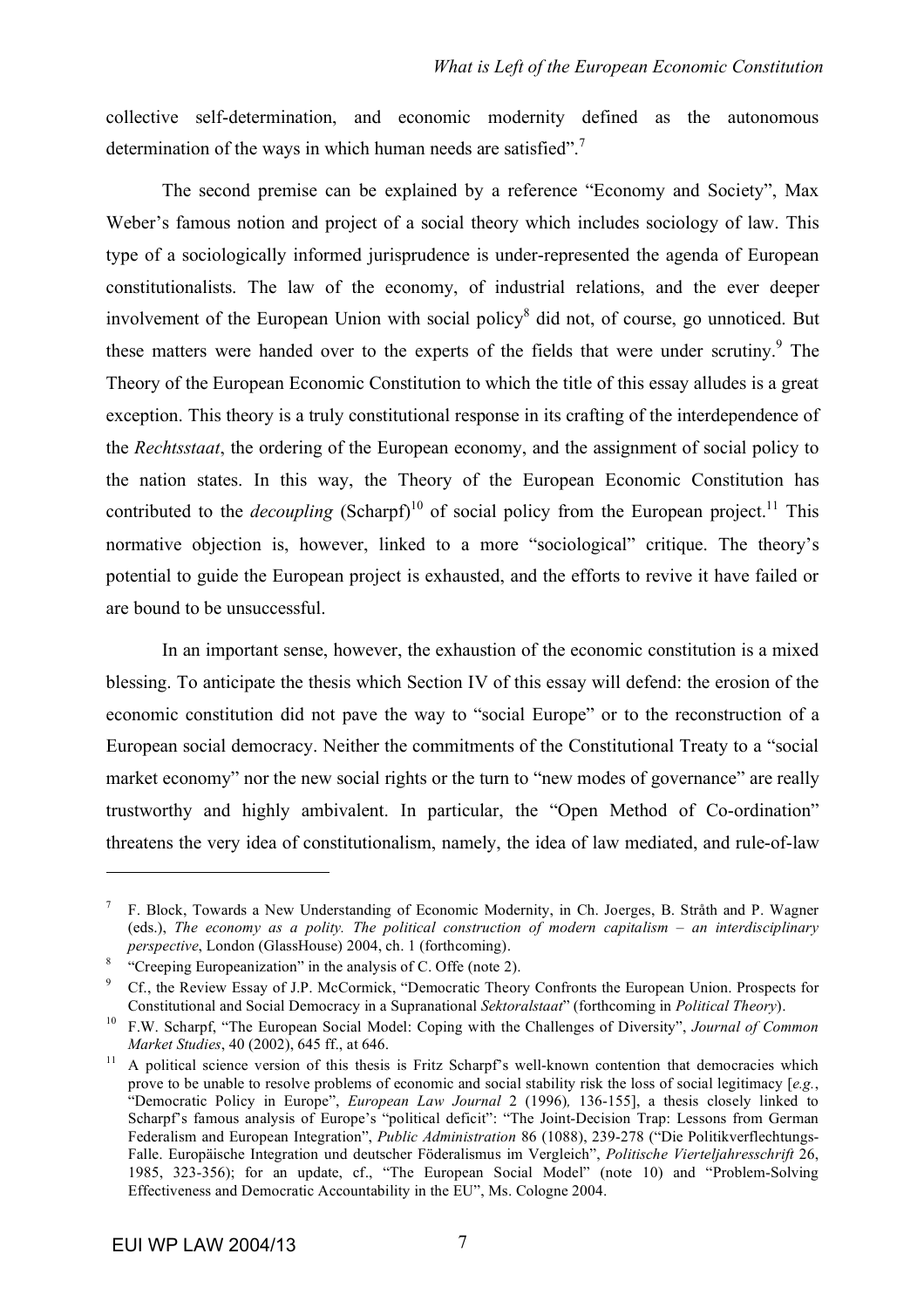bound governance. This argument is based on a third premise which is "conservative" in that it insists that European "governance" practices must not take the rule of law lightly.

In the elaboration of this three dimensional theoretical framework, this essay will take a reconstructive approach. The following section will first point to the origins of the theory of the economic constitution, and explain its specific notion of constitutionalism (II.1). It will then deal with the transformation of this theoretical heritage in post World War II Germany into the "social market economy" (*Soziale Marktwirtschaft*) (II.2). The concluding part of this section will seek to explain why the theory of the economic constitution provided such an attractive design for the formative era of the European integration project. It will, however, be added that the importation of this theory into the European project came at a price. It prepared the ground for Europe's "social deficit", which remains so difficult to overcome (II.3).

The leading proponents of this approach had fundamentally renewed their theoretical basis by the 1960s and 1970s, in such a way that they seemed well prepared for the new dynamics of European integration in the 1980s (Section III.1). However, the new dynamics and the striving for an "ever closer Union" in the Maastricht Treaty led to a strengthening of European regulatory policies and a broadening of their scope, both of which were no longer compatible with the traditional and the renewed theoretical design (III.2). The support of the theory of the economic constitution which the German Constitutional Court's Maastricht judgment provided has proved to be a pyrrhic victory. The political constraints which this judgment confirmed damaged the economic viability of Europe and deepened the schism between national social models striving and institutionalized Europe (Section III.3).

The turn to new modes of governance presents itself as the most important remedy, which, thanks to the European Convention, even became a candidate for constitutionalization. However, the account submitted in Section IV will not be so positive.

There is not much left of the Economic Constitution and there is not much of it which is Left, either. But, this resume is not to announce an exercise in deconstruction. Throughout the whole essay a background agenda will be pursued in each of its sections, which seek to reveal another dimension of the integration process. To indicate at least the perspective: markets, so the theory of the economic constitution argues, are not self-sustaining, they need institutional backing. Yes, but markets are social institutions which cannot be governed through some objective mechanism and do not simply respond to some functional needs – they are, in the last instance, "polities". The opening of our national economies (*Volkswirtschaften*) requires responses, on the one hand, to the erosion of the political powers of the nation state, and, on the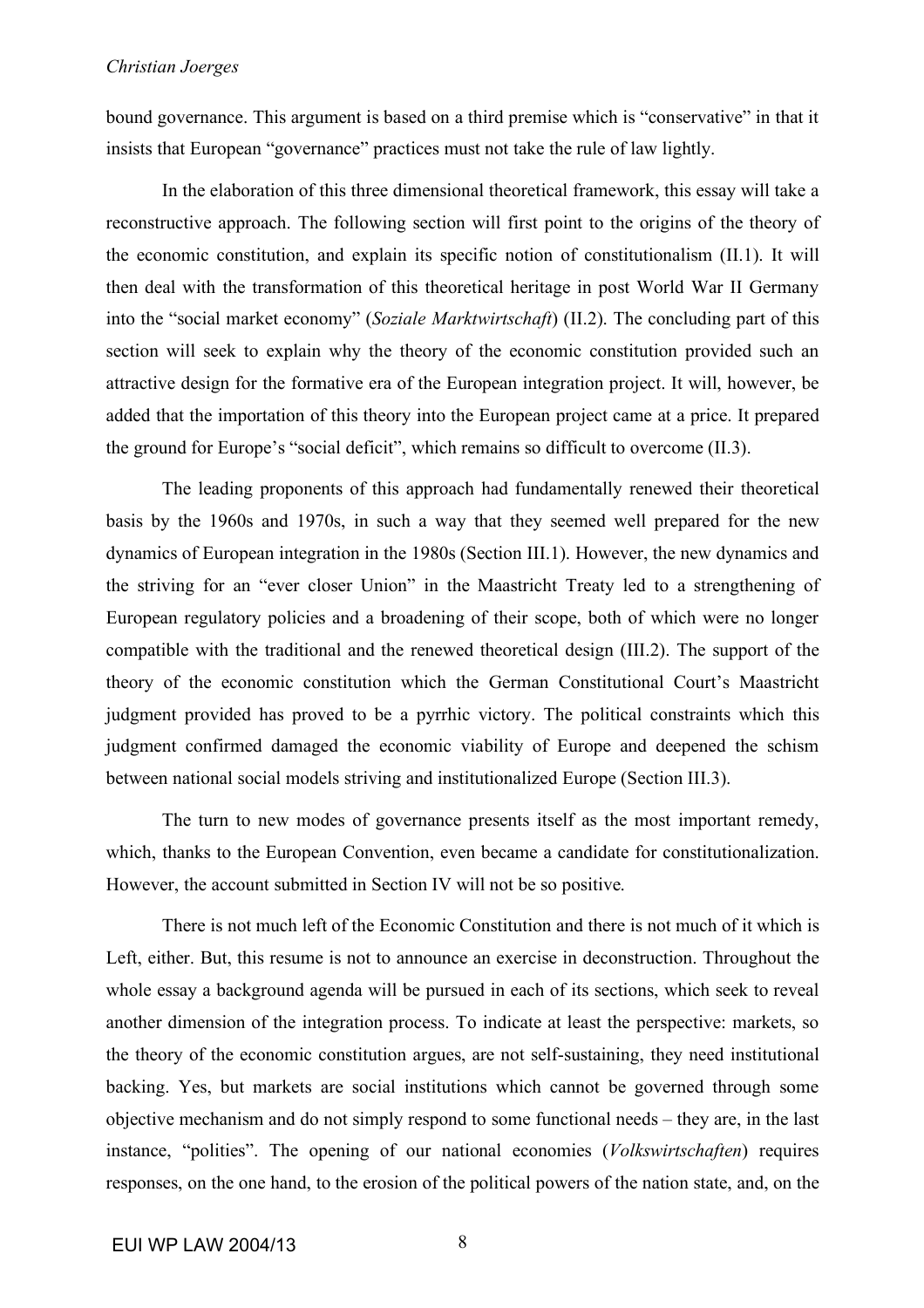other, to the risks of unaccountable transnational governance arrangements. It is the great merit of the theory of the European economic constitution to have addressed this challenge. Its responses, however, remained one-dimensionally restricted to an institutionalization of economic rationality criteria at transnational levels of governance. The post-national constellations in which we find ourselves require more complex and socially more sensitive responses to the tensions between the opening of formerly national economies and the prerequisites of social solidarity. Such answers are not readily available. They need to be discovered in reflective practices – and Europe's constitutionalization need, therefore, to be conceptualized as a process, in which Law has to supervise and to discipline the practices of governance.

## II. What is an Economic Constitution?

It is – or should have become – impossible to use the term constitutional law without reflecting the theoretical yardsticks which are invoked to assign specific functions and justify specific validity claims of "constitutional" norms. It is hence insufficient to point to the supremacy doctrine, direct effect, or the resistance to change on the part of core elements of European law, to characterize them as constitutional.<sup>12</sup> This kind of definition is particularly popular among European lawyers, because it allows them to talk about a European constitution without discussing discrepancies with the juridification of political processes, institutional states, or the democracy deficits of European governance practices. The use of the word constitution in relation to European economic law is, then, nothing spectacular. But it is also empty because such a notion does not inform us about the validity claims of the economic constitution, let alone, its (normative) legitimacy.<sup>13</sup> This, and nothing less, is the promise and the aspiration of the theory of the economic constitution, and only because of these ambitions can it claim constitutional status.

<sup>&</sup>lt;sup>12</sup> See Ch. Möllers, "Verfassungsgebende Gewalt – Verfassung – Konstitutionalisierung", in A. v. Bogdandy (ed.), *Europäisches Verfassungsrecht. Theoretische und dogmatische Grundlagen*, Berlin-Heidelberg-NewYork 2003, 1 ff.

<sup>&</sup>lt;sup>13</sup> "Economic constitutional law consists of the constitutional rules that deal with economic matters". This definition from J. Baquero Cruz, *Between competition and free movement: the economic constitutional law of the European Community,* Oxford 2002, 29 is not simply self-referential, because the author has first laid out a meta-positivist "notion of constitution" which is "inscribed within the Western legal tradition" (*ibid*., at 12). But it seems not sufficiently substantiated to provide a basis for determining the recognition which the internal market, European competition law and the four freedoms deserve.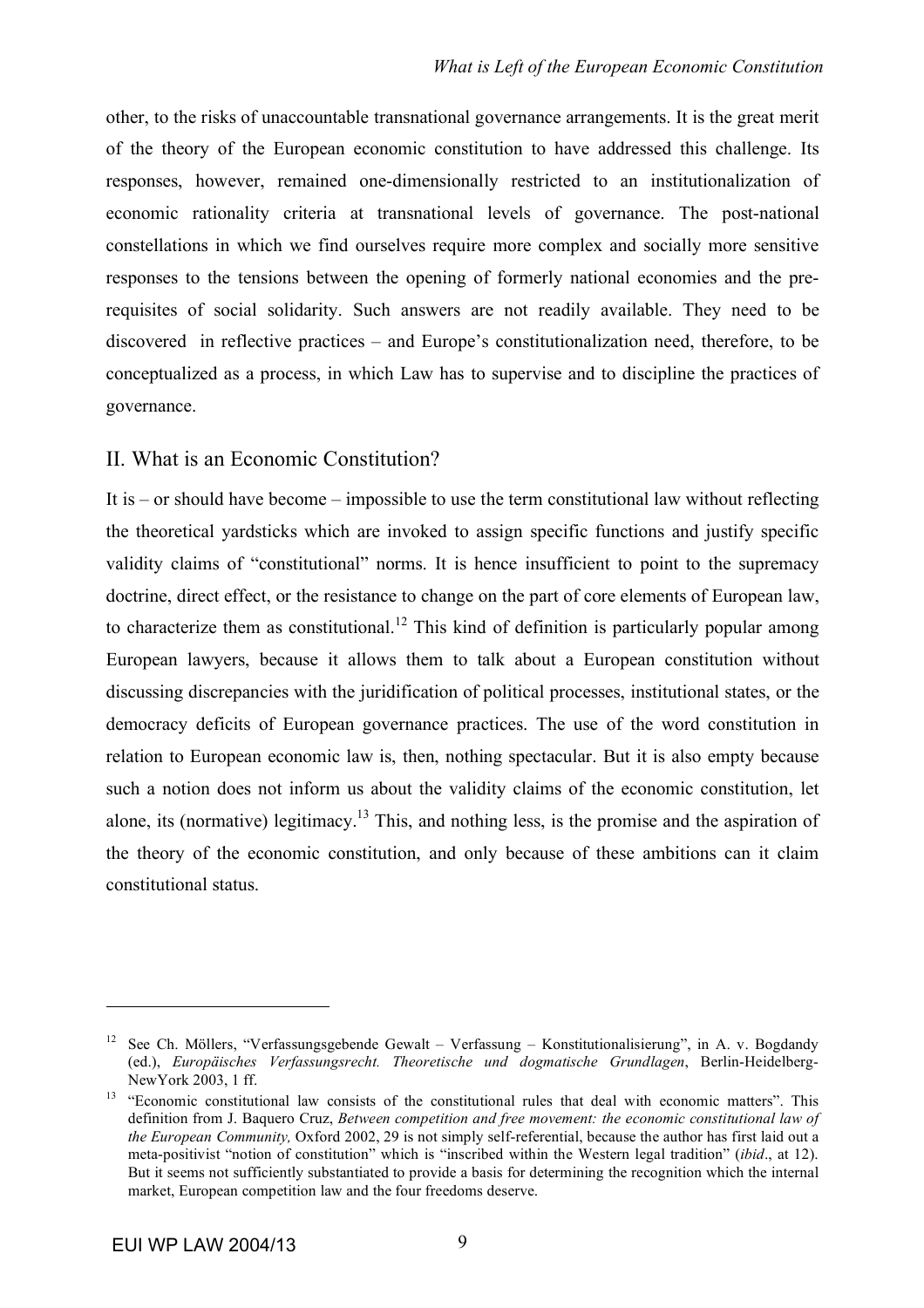$\overline{a}$ 

In order to understand these ambitions, we have to take a detour and a glance, first, at the origins, and, then, at the development of our notion.<sup>14</sup> The "economic constitution" originated in the social turmoil and intellectual laboratory of Weimar – and this is so for very transparent reasons.<sup>15</sup> It was not so absurd, and was, at any rate, a widely held view that the economic crises and social tensions of post-First World War Germany were becoming out of control and that the Republic was threatened by strong and bitter opponents both from the radical right and from the radical left. Ordo-liberalism sought a liberal answer to this crisis. This answer had to distance itself from the *laissez-faire* ideas which Alexander Rüstow, which

<sup>&</sup>lt;sup>14</sup> The literature in German is abundant, in English less so [recent analyses: D.J. Gerber "Constitutionalizing the Economy: German Neo-liberalism, Competition Law and the 'New' Europe", *American Journal of Comparative Law* 42 (1994), 25 ff.; W. Sauter, *Competition Law and Industrial Policy in the EU*, Oxford 1997, 26 ff.], comprehensively, albeit with only scarce references to the legal "branch" of Ordo-liberalism and *Ordnungstheorie* Ch. Mantzavinos*, Individuals, Institutions, and Markets,* Cambridge 2001. There seems to be little available in French (but see L. Azoulay, "L'ordre concurrentiel et le droit communautaire", in M.-A. Frison-Roche (ed.), *L'ordre concurrentiel, Mélanges en l'honneur d'Antoine Pirovano,* ed.), Paris 2003, 277- 310.

<sup>&</sup>lt;sup>15</sup> In the account of J. Baquero Cruz (*op. cit.*, note 13, at 26) the meaning that this tradition gave to the concept is "creating confusion and turning, as it were, against certain basic conceptions and functions of constitutionalism". This harsh judgement is directed only at "the original ordo-liberal version defined in *The Ordo Mainfesto of 1936*" (signed by Franz Böhm, Walter Eucken, Hans Großmann-Doerth), in which he finds a "strong Schmittian flavour". It is difficult to understand, however, why we should assign the status of a foundational document to the 1936 *Manifesto* and neglect other, often more famous, writings (see notes 18-19 below). It seems equally problematical not to take into consideration how generations of scholars have developed the theory further and adapted it to the various phases of the European integration process. J. Baquero Cruz's note made "more in passing" on the Schmittian flavour does, however, concern an interesting affinity (see note 25 below), although it is also problematical for two reasons. First, because it is for obvious historical reasons likely to evoke the wrong political and moral connotations. The Ordo-liberals were an opposition group in Nazi Germany. Their common – religious – concern over the *Reichskristallnacht* had brought the group together. Franz Böhm and Walter Eucken were members of the *Bekennende Kirche.* Some Members of the Freiburg School risked their lives in the resistance against Hitler. Großmann-Doerth, 42 years old in the *Manifesto* year of 1936, and drafted into the *Wehrmacht* in July 1939, died in 1944. Alexander Rüstow and Wilhelm Röpke had left Germany. On all this, see D. Haselbach, *Autoritärer Liberalismus und Soziale Marktwirtschaft. Gesellschaft und Politik im Ordoliberalismus*, Baden-Baden 1991, and, more recently, Ph. Manow, "Ordoliberalismus als ökonomische Ordnungstheologie" *Leviathan* 2001, 179 ff. and his unpublished *Habilitationsschrift* on "Social Protection and Capitalist Production. The Bismarckian Welfare State and the German Political Economy, 1880-1990", Cologne 2004, 76 ff., 93 ff.); and second, Baquero Cruz seems to misinterpret the "Schmittian flavour". The "strong state" that the Ordo-liberals asked for was certainly not a pluralist democracy (see K.W. Nörr, *Die Leiden des Privatrechts. Kartelle in Deutschland von der Holzstoffkartellentscheidung bis zum Gesetz gegen Wettbewerbsbeschränkungen*, Tübingen 1994, 174). But this does not mean that they were striving for the same type of "qualitatively strong" state which Carl Schmitt had called for in his famous 1932 speech ["Starker Staat und gesunde Wirtschaft. Ein Vortrag vor Wirtschaftsführern" ("A Strong State and a Healthy Economy. A Lecture for Business Leaders"), held on 23 November 1932, published, for example, in *Volk und Reich. Politische Monatshefte* 1933, 81 ff.]. Schmitt's strong state claimed the political primacy of politics over the economy, whereas the Ordo-liberals sought to impose a stable legal framework on the economy which the political system, for its part, was to respect (cf., R. Wiethölter, "Franz Böhm (1895 - 1977)", in B. Diestelkamp and M. Stolleis (eds.), *Juristen an der Universität Frankfurt a.M*., Baden-Baden 1989, 208 ff. – No economic theory remains the same over decades, however. On the development of the economic theory side of Ordo-liberalism cf., very lucidly, for example, Ch. Mantzavinos*, Wettbewerbstheorie. Eine kritische Auseinandersetzung,* Berlin 1993 and more recently his *Individuals, Institutions, and Markets, Cambridge 2001*.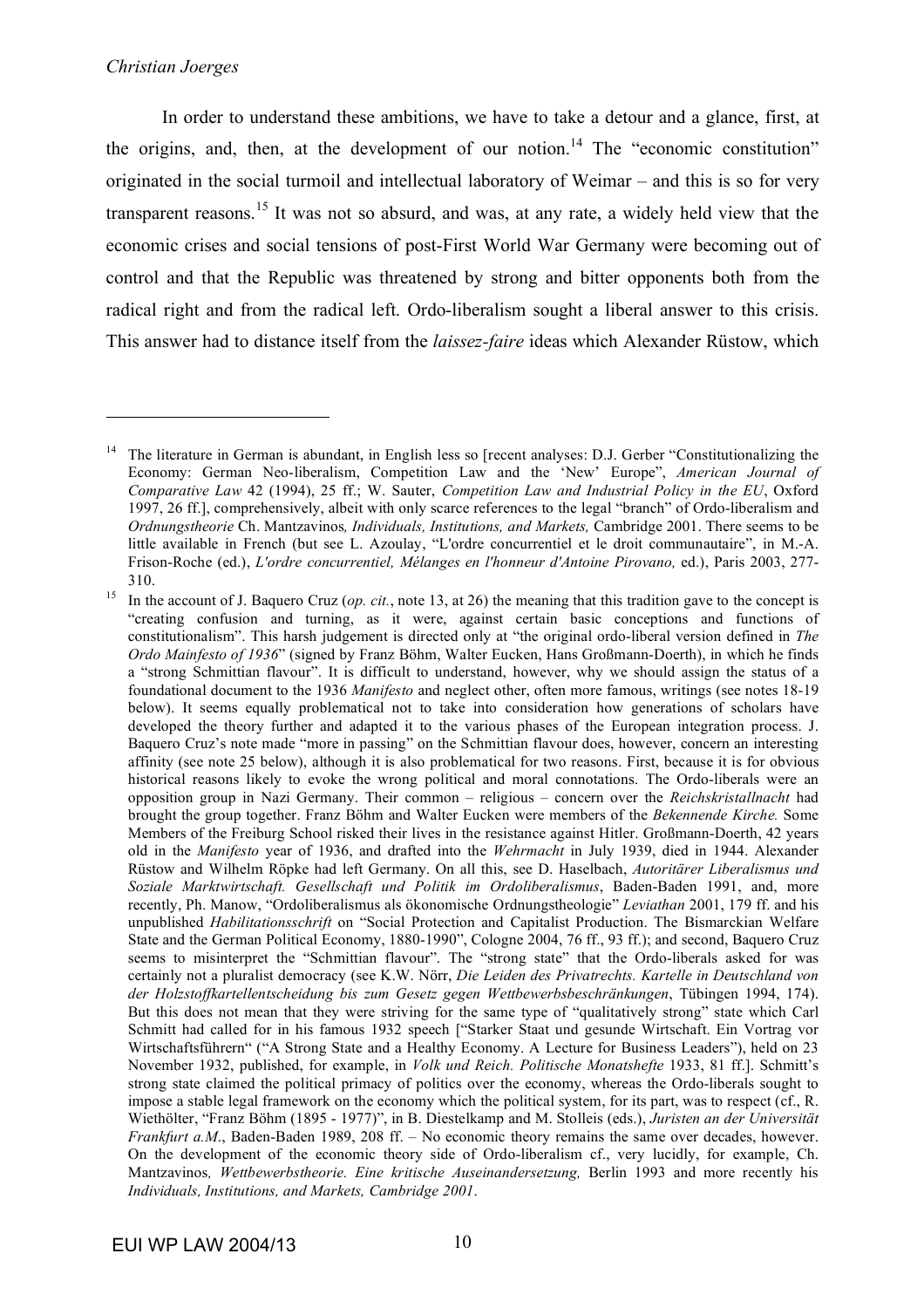were discredited as "paleo-liberalism".<sup>16</sup> Two famous manifestos, often characterized as the foundational manifestos of Ordo-liberalism, were published at the peak of the crisis in 1932: Walter Eucken's "*staatliche Strukturwandlungen und die Krise des Kapitalismus*", <sup>17</sup> and Alexander Rüstow's "*Interessenpolitik oder Staatspolitik*". <sup>18</sup> Other subsequently famous protagonists followed suit in the same year:<sup>19</sup> Franz Böhm's seminal monograph on Wettbewerb und Monopolkampf followed only one year later.<sup>20</sup> The answer was liberal in its rejection of the two state-focused contemporary competitors, the Historic School of Economics on the one side, and socialist ideas as propagated by the labour movement on the other.<sup>21</sup> It was post-*laissez-faire* in that it assigned the task of ensuring the *ordo* of the economic sphere to the state. Walter Röpke used the oxymoron "liberal interventionism" to characterize this function.22 The old paleo-liberal *Nachtwächterstaat* (*laisser-faire* state) was to be replaced by a "strong state".<sup>23</sup> And the intellectual *primus* of the constitutionalist Weimar Left immediately understood this: Ordo-liberalism is an *authoritarian* liberalism, Hermann Heller responded.<sup>24</sup> His response hit a nerve. Only recently, William E. Scheuerman has taken up Heller's line of argument and applied it to the institutional suggestions of the master-mind of the second generation of Ordo-liberals, the paleo-liberal economist and social philosopher Friedrich von Hayek. $^{25}$ 

<sup>&</sup>lt;sup>16</sup> "Paläoliberalismus, Kollektivismus und Neoliberalismus in der Wirtschafts- und Sozialordnung", in K. Förster (ed.), *Christentum und Liberalismus – Studien und Berichte der Katholischen Akademie in Bayern*, Vol. 13, 149-178; see, also, his "Interessenpolitik oder Staatspolitik?" in *Der Deutsche Volkswirt* 6 (1932), 169 ff.; *idem*, "Freie Wirtschaft – starker Staat", in Franz Bosse (ed.), *Deutschland und die Weltkrise* (Schriften des Vereins für Socialpolitik 187). Munich 1932, 62 – 69.

<sup>17</sup> In *Weltwirtschaftkliches Archiv* 36, 297-321, reprinted in *Ordo* 48 (1997), 5-25.

<sup>18</sup> In *Der Deutsche Volkswirt* 6 (cited from the reprint in W. Engels and H. Froels (eds.), *Querschnitte*, Düsseldorf 1986, 66-71.

<sup>19</sup> A. Müller-Armack, *Entwicklungsgesetze des Kapitalismus. Ökonomische, geschichtstheoretische und soziologische Studien zur modernen Wirtschaftsverfassung*, Berlin 1932. – On Müller-Armack's biography and work, see D. Haselbach, *Autoritärer Liberalismus und Soziale Marktwirtschaft. Gesellschaft und Politik im Ordoliberalismus*, Baden-Baden 1991, 117 ff.

<sup>20</sup> Berlin 1933.

<sup>21</sup> W. Abelshauser, *Kulturkampf. Der deutsche Weg in die neue Wirtschaft und die amerikanische Herausforderung*, Berlin 2003, 158 ff.

<sup>22</sup> See W. Röpke, *German Commercial Policy*, London 1934, 40 ff.; see, also, *Die Lehre von der Wirtschaft*, Vienna 1937; on Röpke, cf., M. Glasmann, *op. cit.*, 52 ff.

<sup>23</sup> A. Rüstow in 1932 before the *Verein für Socialpolitik*: "Einen starken Staat, einen Staat oberhalb der Wirtschaft, da, wo er hingehört" ("a strong state, a state situated at a level above the economy, as appropriate"), note 16 above; cf., W. Abelshauser, *op. cit*. (note 21) 159.

<sup>24</sup> H. Heller, "Autoritärer Liberalismus", *Die Neue Rundschau* 44 (1933), 289 ff.

<sup>25</sup> W.E. Scheuerman, "The Unholy Alliance of Carl Schmitt and Friedrich A. Hayek", *Constellations* 4 (1997), 172 ff.; see note 57 *infra*.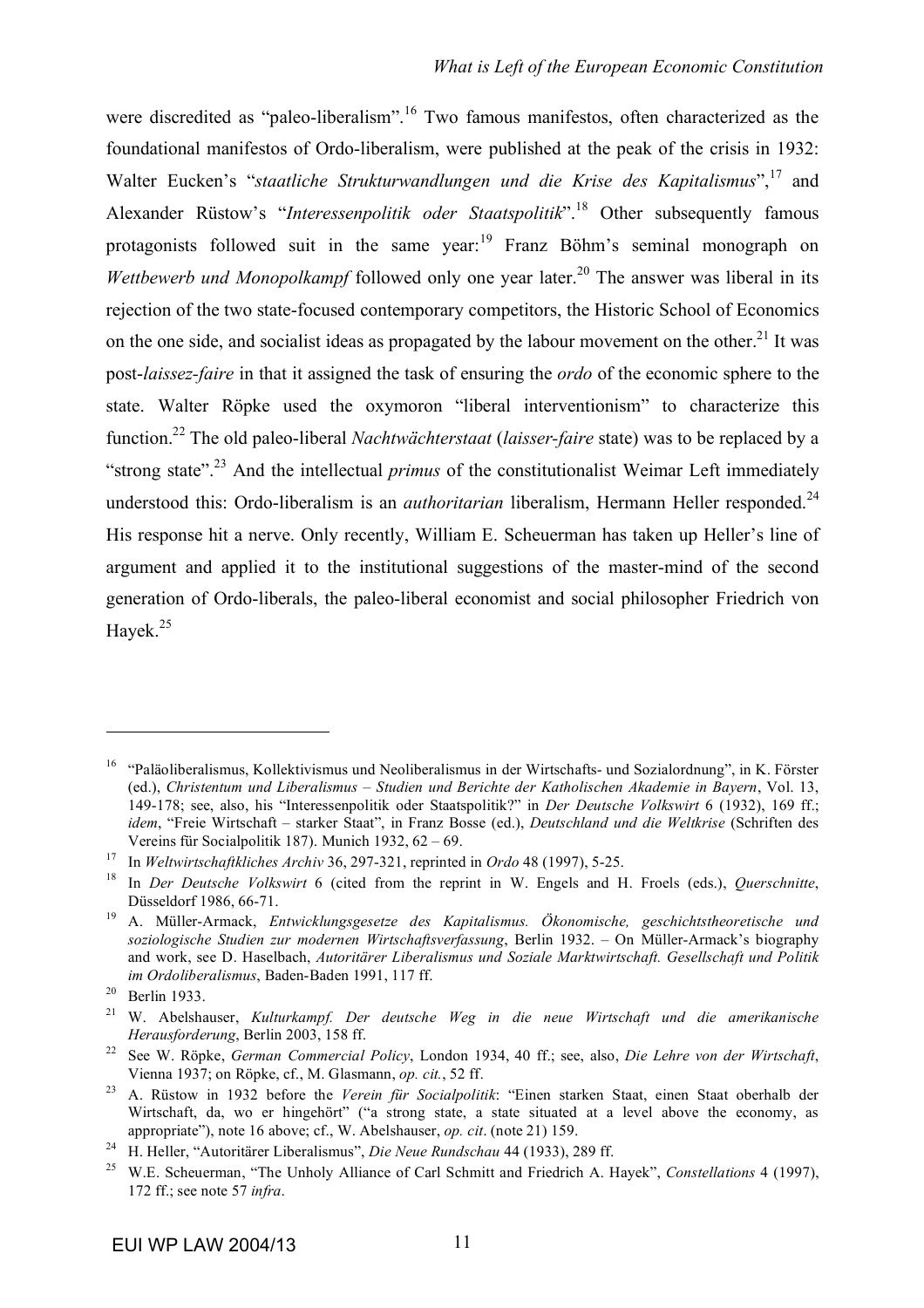## *1. The Social Market Economy: An Economical Christian Project*

But this is an anticipation of some of the aspects and developments to which we will have to return.26 More important for the impact of Ordo-liberalism in post-war Germany is another dimension, which Philip Manow has carved out in a series of fascinating studies.<sup>27</sup> The social question which generated so much unrest in early capitalism was a challenge to the Christian churches, and the institutional varieties of European welfarism mirrored religious affinities. This is not major news concerning political Catholicism. But the story which Manow recounts about the importance of social Protestantism is new,  $28$  and this is of particular importance for the students of the "economic constitution". "Ordo" is a Catholic notion. Yet, the Ordo-liberals who embraced it – Walter Eucken, Alexander Rüstow, Wilhelm Röpke – were all strongly linked to Protestantism.<sup>29</sup> What both the Protestants and the Catholics sought was a third way between capitalism and socialism – and this alliance was the underpinning of Germany's postwar social market economy; this was their ecumenical project and became the common project of the Protestants and the Catholics in the Christian Democratic Union.

### *2. The Economic Constitution: "Authoritarian Liberalism" Revisited?*

The alliance of churches, political Protestantism and Catholicism in the early post-war years extended itself to the trade unions – Germany's social market economy was their common project and became a political, social and economic success.<sup>30</sup> But this alliance was not to last for long. Germany had neither overcome secularization nor the political factioning which it had cultivated ever since the Kaiserreich. As Manow documents, the heritage of mistrust of Social

<sup>26</sup> *Infra* Section III.

<sup>&</sup>lt;sup>27</sup> Ph. Manow, "Modell Deutschland as an interdenominational compromise", Minda De Gunzburg Centre for European Studies, Working Paper 003/2001; *idem*, "Ordoliberalismus als ökonomische Ordnungstheologie" *Leviathan* 2001, 179 ff.; *idem*, "'The Good, the Bad, and the Ugly'. Esping-Anderson's Sozialstaatstypologie und die konfessionellen wurzeln des westlichen Wohlfahrtsstaats", *Kölner Zeitschrift für Soziologie und Sozialpsychologie* 54 (2002), 203 ff. (English version at http://www.mpi-fgkoeln.mpg.de/people/pm/download\_de.html) and his unpublished *Habilitationsschrift* on "Social Protection and Capitalist Production. The Bismarckian Welfare State and the German Political Economy, 1880-1990", Cologne 2004.

<sup>&</sup>lt;sup>28</sup> "New" is, of course, a relative concept. In the core Chapter 3.5 on "Social Protestantism and the Redefinition of Social Reforms", Manow points not just to primary sources but also to an impressive range of historical studies.

<sup>29</sup> Ph. Manow, "Social Protection" (*op. cit.*), at 76, note 5. So was the great spokesman of the Social market economy in the Early Bonn Republic, Alfred Müller-Armack; on his religious background, see D. Haselbach, *Autoritärer Liberalismus* (note 19), 119.

<sup>30</sup> For a concise analysis, see M. Glasman, *Unnecessary Suffering. Managing Market Utopia*, London-New York 1996, especially at 50 ff. (on Ordo-liberalism) and 56 ff. (on post-war Germany).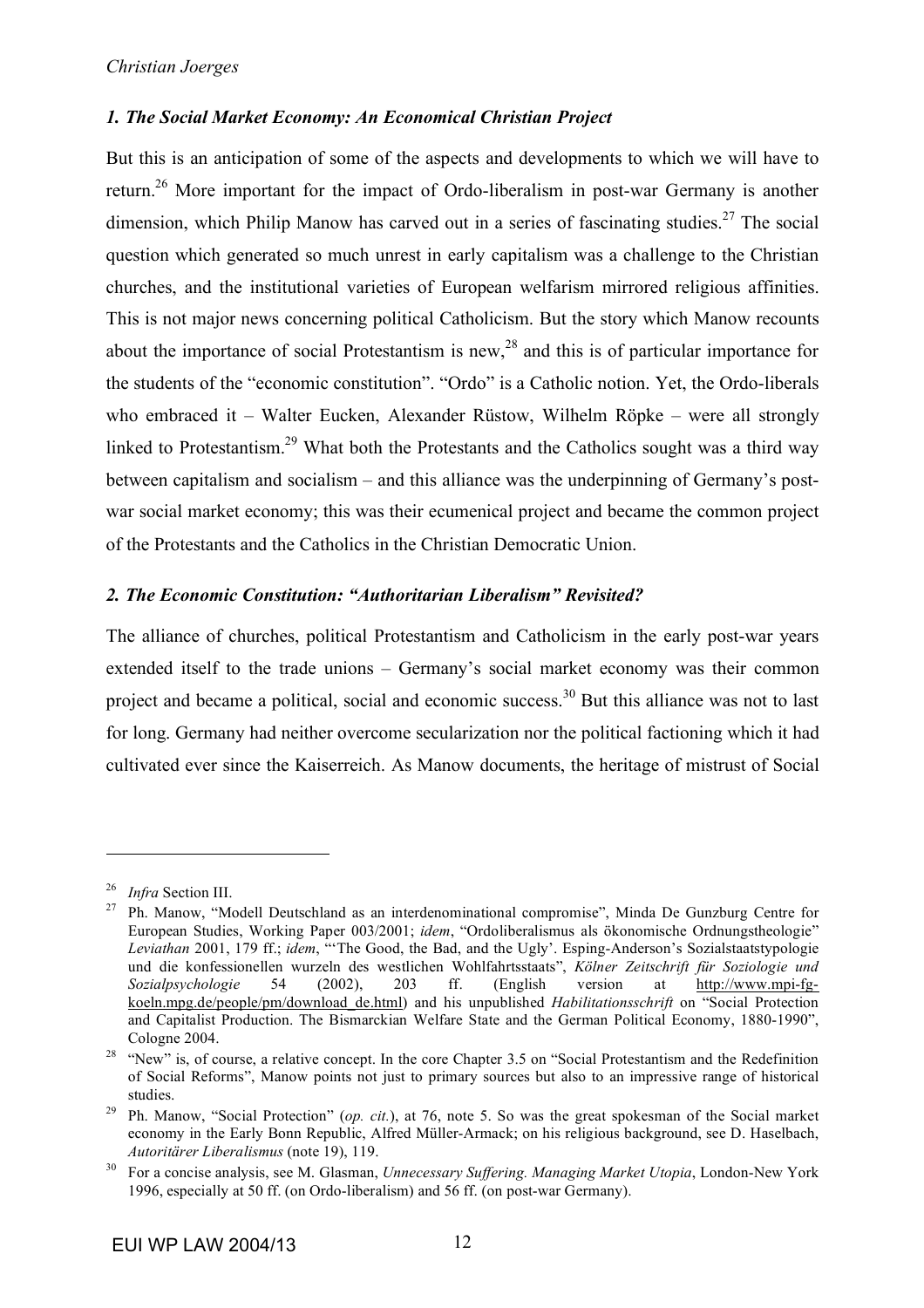Catholicism against economic liberalism resurfaced, and the old alliances between Catholicism, economic corporatism and Bismarckian welfarism were rebuilt.<sup>31</sup>

The Protestant Ordo-liberals did not appreciate this restoration of patterns which looked all too similar to what they had tried to overcome back in the 1920s. And now, in the new Bonn Republic, they had another prestigious standing. The group had grown and its views dominated a good deal of academic life, public opinion, and the officious communications of the Christian Democratic government. Confidently and coherently, Ordo-liberalism revitalized its programme. A core element of its constitutional messages and perspectives was the theory of the "economic constitution", the thesis that the constitution should respect the interdependence of a system of undistorted competition, individual freedoms and the rule of law – and protect this precious balance against discretionary political influence.<sup>32</sup>

The return of political Catholicism and Ordo-liberalism to their distinct routes/paths renewed an old schism – as well as other historical controversies. In his studies on the history of German private law in the Weimar and Bonn Republic, Knut Wolfgang Nörr<sup>33</sup> distinguishes two concepts in the (German) history of economic law: the "organized economy" and the "social market economy". He downplays the tensions within the second camp, but rightly underlines that the co-existence of the "organized economy" tradition, on the one hand, and Ordo-liberalism, on the other, amounted to the institutionalization of a paradox: Germany cultivated both the ordo-liberal credo and its concepts while the majority of its Staatsrechslehrer (professors of constitutional and administrative law) did not take the ordoliberal "constitutionalization" of the economy seriously.<sup>34</sup> Nörr accordingly diagnoses "a basic phenomenon in the history of the emergence of the Bonn Republic … [a] dual line, in economic policy and economic constitutional law".<sup>35</sup>

<sup>31</sup> Ph. Manow, "Social Protection", 84 ff.; W. Abelshauser, *Kulturkampf* (note 23), 93 ff.

<sup>32</sup> Cf., out of a rich literature, for example, G. Brüggemeier, *Entwicklung des Rechts im organisierten Kapitalismus*, Vol. 2, Frankfurt a.M. 1979, 322 ff. (the reasons for the benign neglect of this book by Germany's *Rechtswissenschaft* are one of its well-kept secrets); F. Kübler, "Wirtschaftsrecht in der Bundesrepublik – Versuch einer wissenschaftshistorischen Bestandsaufnahme", in D. Simon (ed.), *Rechtswissenschaft in der Bonner Republik*, Frankfurt a.M. 1994, 364 ff.

<sup>33</sup> *Die Republik der Wirtschaft. Teil I: Von der Besatzungszeit bis zur Großen Koalition*, Tübingen 1999, 5 ff.; cf., earlier his *Zwischen den Mühlsteinen. Eine Privatrechtsgeschichte der Weimarer Republik*, Tübingen 1988, and *Die Leiden des Privatrechts. Kartelle in Deutschland von der Holzstoffkartellentscheidung bis zum Gesetz gegen Wettbewerbsbeschränkungen*, Tübingen 1994.

<sup>&</sup>lt;sup>34</sup> And *vice versa*: The Ordo-liberals dominated economic law and private law. They remained unimpressed by mainstream *Staatsrechtslehre*; even the explicit rejection of the theory of the economic constitution by the *Bundesverfassungsgericht* (*Entscheidungen des Bundesverfassungsgerichts* 7, 377 (1958) – Investment aids) did not irritate them.

<sup>35</sup> K.W. Nörr, *Die Republik der Wirtschaft* (note 33), 84 (my translation).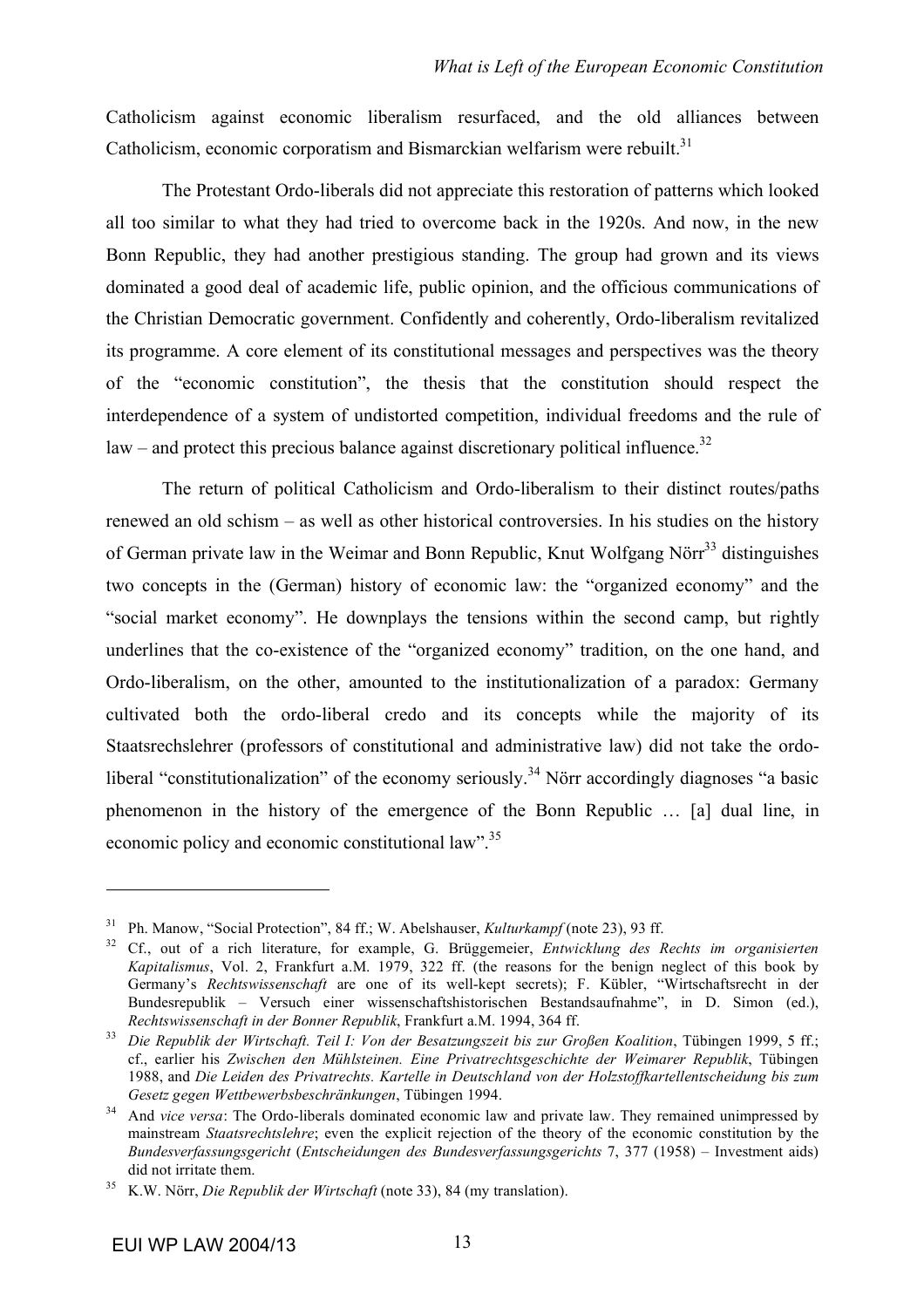Paradox or List der Vernunft? Yet, the dual structure which Nörr finds so contradictory in theory proved to be very successful in practice. The social dimension of Germany's post-war market economy survived and flourished.<sup>36</sup> This is well-known and explains why "a highly competitive social market economy" figures now in Article I-3 of the Constitutional Treaty, and also figures as one of the objectives of the European Union.<sup>37</sup> Its hopes for a prestabilized harmony between economic competitiveness and social solidarity are well-founded. In Manow's account of the German example, the success of the social market economy resulted from the inability of both laissez-faire and authoritarian liberalism to determine the policies of the Bonn Republic. Instead, Germany institutionalized "a system of decentralized and functional interventionism".<sup>38</sup> In Glasman's brilliant summary: "No one 'designed' post-war Germany, it was hewn out of far more durable and sophisticated moral and ethical materials than those provided by economic theory or any other social science methodology".<sup>39</sup>

## *3. Ordo-liberalism in the European Community: the Decoupling of Economic Integration from the Welfare State and its Social Policy*

The real existing compromise, a Wirtschaftsverfassung with strong corporatist elements, the economic democracy aspirations in political Catholicism and the reconstruction of the Bismarckian welfare state under the Catholic Chancellor Adenauer were anathema to the leading Ordo-liberals. They saw Germany again "on the road to serfdom". And, indeed, their institutional agenda, on which the quest for strong bodies dedicated to the defence of free competition and insulated from both the pluralism of interest groups and governmental political insinuations ranked so highly, was very often frustrated in Germany's Verhandlungsdemokratie.<sup>40</sup> Thus, it is small wonder that they embraced the integration project, supporting its establishment with all their considerable energy – and crafted their views into this emerging institution.

<sup>36</sup> W. Abelshauser, *Die Langen Fünfziger Jahre. Wirtschaft und Gesellschaft in Deutschland 1949 - 1966*, Frankfurt a.M. 1987.

<sup>&</sup>lt;sup>37</sup> See Ch. Joerges and F. Rödl, "The 'Social Market Economy' as Europe's Social Model?", EUI Working Paper Law No. 2004-8 (https://www.iue.it.UB/law/04-8.pdf) on the Draft Treaty establishing a Constitution for Europe, CONV 850/03, Brussels, 18 July 2003; the amendment of Article I-3 by the EU Intergovernmental Conference on 22 June 2004 (Annex 3, doc. 82/04, is accessible at

http://www.statewatch.org/news/2004/jun/constitution-amendments-june22.pdf

<sup>38</sup> *Ibid.*, Ch. 3.6, at 96.

<sup>39</sup> *Op. cit*., 55.

<sup>40</sup> The *Kartellgesetz* was enacted only in 1957 under the chancellorship of Konrad Adenauer with Ludwig Erhard, the strongest political ally of the Ordo-liberals, acting as its promotor; it was presented as "the Basic Law of the Social Market Economy", but did, by no means, realize the ordo-liberal ideals comprehensively. See the reconstruction of the whole process in G. Brüggemeier, *Entwicklung des Rechts im organisierten Kapitalismus*, Vol. 2, Frankfurt a.M. 1979, 383 ff.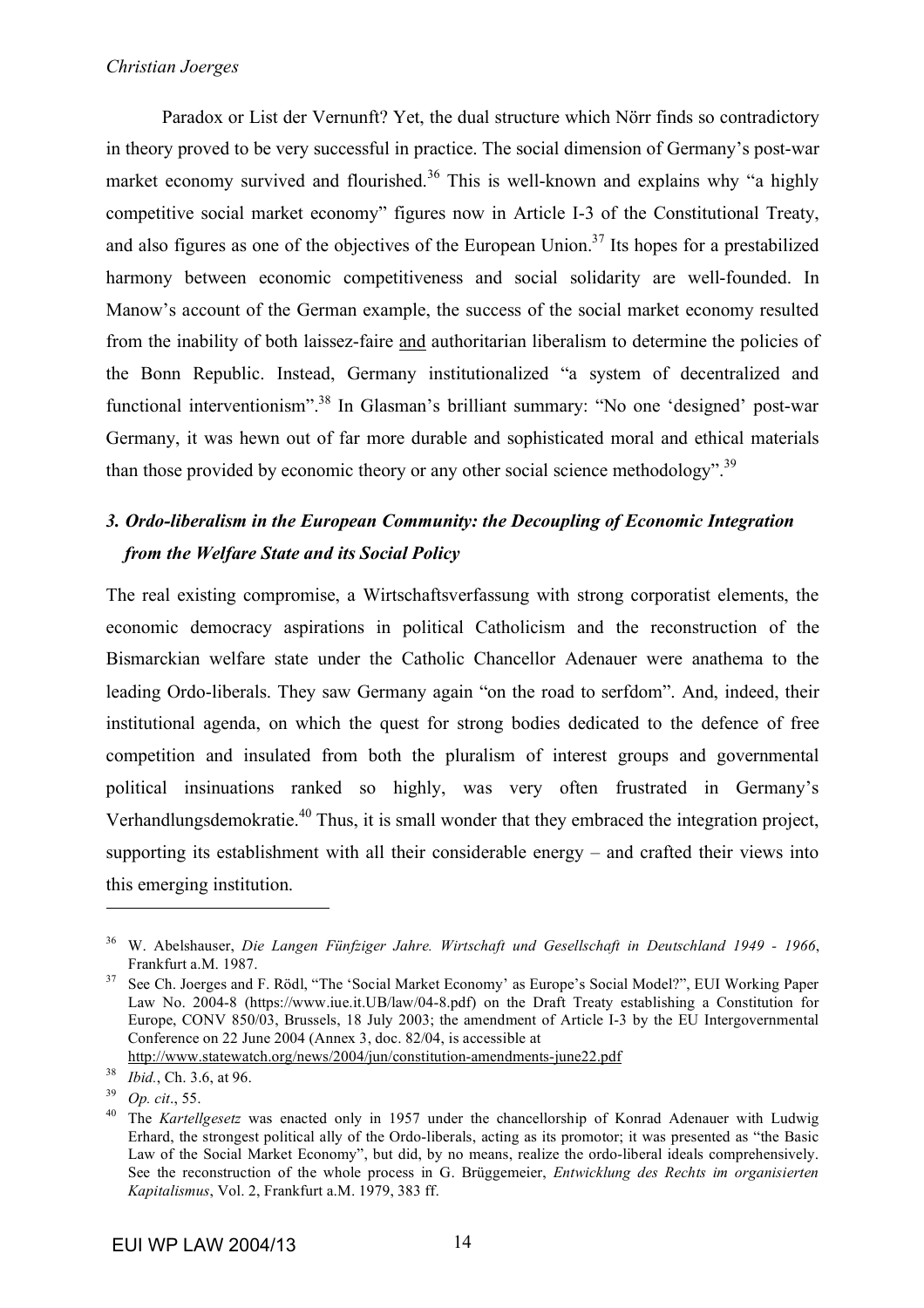The formative phase of the European Economic Community has often been recounted in many languages and in various disciplines – especially by lawyers, political scientists, and historians.<sup>41</sup> The history of the European economic constitution is well documented.<sup>42</sup> I myself have published short versions of it on many occasions.<sup>43</sup> Let me repeat this much here: the affinities between Ordo-liberalism and the integration project of 1958 were manifold - for a series of reasons. As a concept, Ordo-liberalism appeared particularly appropriate for the legitimization and orientation of the integration project. The freedoms guaranteed in the EEC Treaty, the opening up of national economies, and anti-discrimination rules and the commitment to a system of undistorted competition, were interpreted as a "decision" which supported an economic constitution that matched the ordo-liberal conceptions of the

<sup>41</sup> Masterly by J.H.H. Weiler for law [see his "Transformation of Europe", *Yale L.J*. 100 (1991), 2 ff.; *The Constitution of Europe. "Do the new Clothes have an Emperor?",* Cambridge 1999, 10 ff.], by A. Moravscik for political science (*The Choice for Europe. Social Purpose/State Power from Messina to Maastricht*, Ithaca, NY 1998, 86 ff., for history by Alan S. Milward (*The European Rescue of the Nation-State*, 2nd ed., London-New York 1999). Interestingly enough, legal history has treated Europe with un-benign neglect, and equally revealing, none of the master tales cited takes note of Ordo-liberalism and its "economic constitution" (for an explanation, see note 42).

<sup>&</sup>lt;sup>42</sup> M.E. Streit and W. Mussler, "The Economic Constitution of the European Community. From 'Rome' to 'Maastricht'", *European Law Journal* 1 (1995), 5-30; W. Mussler, *Die Wirtschaftsverfassung der Europäischen Gemeinschaft im Wandel. Von Rom nach Maastricht*, Baden-Baden 1998; P. Behrens, "Die Wirtschaftsverfassung der Europäischen Gemeinschaft", in G. Brüggemeier (ed.), *Verfassungen für ein ziviles Europa*, Baden-Baden 1994, 73-90; for a recent summary, see A. Hatje, "Wirtschaftsverfassung", in A. v. Bogdandy (ed.), *Europäisches Verfassungsrecht., op. cit.* (note 12), , 683 ff. – Valuable reconstructions in English include W. Sauter, *Competition Law and Industrial Policy in the EU,* Oxford 1997, 26 ff.; D.J. Gerber, "Constitutionalizing the Economy: German Neo-liberalism, Competition Law and the 'New' Europe", *American Journal of Comparative Law* 42 (1994), 25 ff. – "But how does all that relate to the real World?", Damian Chalmers (London) commented: "One point I have always thought is that France, Belgium, Italy were unconcerned by Ordo-liberalism, because of Article 86 (ex Article 90 EC) which they saw as a derogation from its structures (particularly the seocnd paragraph) for all their public sector. Of course, that interpretation was shattered by Höfner, but a plausible interpretation of the first 15 years of integration was that it did follow the French model. None of the Treaty provisions were directly effective. Agriculture, external commercial policy, transport, coal and steel *–* huge parts of the trading regimes of the 6 *–* all proceeded on legislative harmonisation. It was only for a period from the mid 1970s to the mid 1990s, I would argue that an ordoliberal model*–* with the development of Article 30 EC and Article 86 EC – began to get hegemony. Of course, during that period there was only limited harmonisation. Moreover, in the late 1970s, it was offset by substantial legislation in the labour and environmental law fields. My point is that there have been competing visions of the EC Treaty which have swapped predominance at different times". A good question which can be complemented: if Ordo-liberalism is so important, why did hardly anyone outside Germany and hardly any political scientist become aware this? [Philip Manow, in the work cited in notes 15 and 27, is not covering Europe; but, see recently, Ph. Manow, A. Schäfer and H. Zorn, "European Social Policy and Europe's Center of Gravity, 1957-2003", Cologne 2004; see, also, Ph. Genschel, "Markt und Staat in Europa", *Politische Vierteljahresschrift* 39 (1998), 55 ff.]. The easy answer would be: so few people read German. A more complex answer is: political scientists do not take normative theories seriously enough. Ordo-liberalism itself, however, was always unimpressed by such benign neglect. After all, in Germany's advisory boards and institutions, lawyers and economists rank higher than political scientists. What is true for German economists working and advising in the ordo-liberal tradition is, of course, not true for economists in general. Important books such as that of M. Motta, *CompetitionPolicy. Theory and Practice*, Cambridge 2004, make no mention of the first or second or third generation of Ordo-liberals, nor of the legal or of the economic proponents.

<sup>43</sup> Ever since "Markt ohne Staat" [The Market without the State? The 'Economic Constitution' of the European Community and the Rebirth of Regulatory Politics, European Integration online Papers (EIoP) Vol. 1 (1997) No 19; http://eiop.or.at/eiop/texte/1997-019a.htm].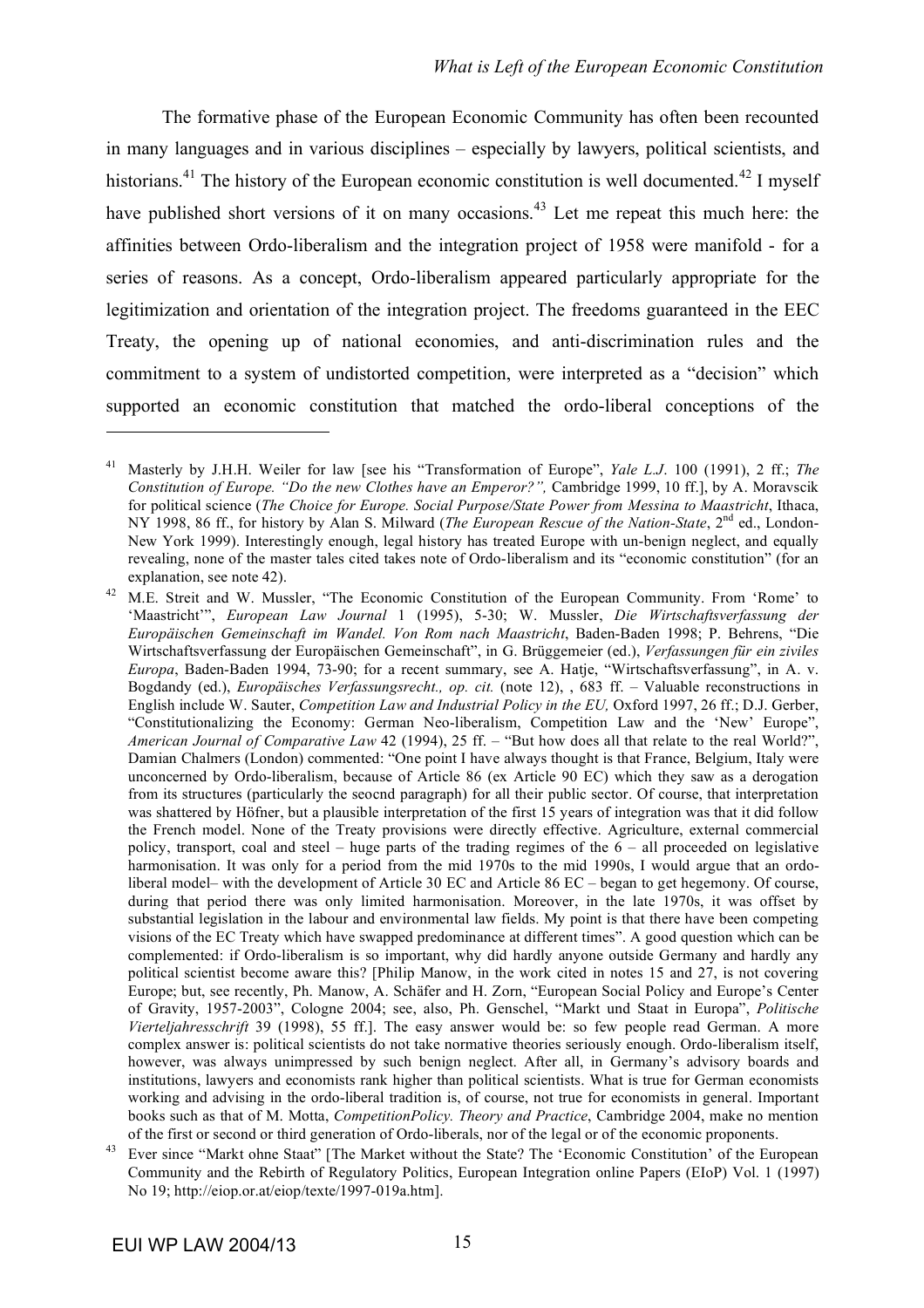#### *Christian Joerges*

framework conditions for a market economic system (at least to the degree that the many departures from the system might be classified as exceptions, and a blind eye could be (had to be!) turned to the original sin of the Common Agricultural Policy. The fact that Europe had started its integrationist path as a mere economic community lent plausibility to ordo-liberal arguments – and even required them: in the ordo-liberal account, the Community acquired a legitimacy of its own by interpreting its pertinent provisions as prescribing a law-based order committed to guaranteeing economic freedoms and protecting competition by supranational institutions. This legitimacy was independent of the state's democratic constitutional institutions. By the same token, it imposed limits upon the Community: discretionary economic policies seemed illegitimate and unlawful.<sup>44</sup>

Thus, the prospects for institutionalizing an ordo-liberal style economic constitution looked bright. But what about Germany's social market economy? In one of his recent pertinent analyses, F.W. Scharpf hypothesises about "the road not taken" back in 1950s. "Where would we now be", he asks, "if, in the 1956 negotiations leading to the Treaties of Rome and the creation of the EEC, the French (Socialist) Prime Minister Guy Mollet had had his way? Mollet, supported by French industry, had tried to make the harmonization of social regulations and fiscal burdens a precondition for the integration of industrial markets. Could attempts to harmonize social policies have succeeded or would they have blocked European integration altogether?"<sup>45</sup> An interesting question, but, as Scharpf himself adds, an unanswerable one.

We can only know what was actually accomplished, namely, the "decoupling" of the social dimension from the institutionalization of the Europeanized "system of undistorted competition". This was quite to the liking of the Ordo-liberals. In their view, the European level of governance could not, and, indeed, should not, be burdened with political tasks that required the legitimation provided by the institutions of constitutional democracies. Regardless of one's affinity for the argument, it is coherent and compatible with the institutional order of the European Economic Community as it was originally conceived.<sup>46</sup> The ordo-liberal

<sup>44</sup> Significant, here, is A. Müller-Armack, "Die Wirtschaftsordnung des Gemeinsamen Marktes"*,* in *Wirtschaftsordnung und Wirtschaftspolitik*, Freiburg i.Br. 1966, 401 ff. For a topical restatement, see J. Drexl, "Wettbewerbsverfassung", in A. v. Bogdandy, *op. cit.* (note 12), 747-802.

<sup>45</sup> F.W. Scharpf, "The European Social Model: Coping with the Challenges of Diversity", *Journal of Common Market Studies*, 40 (2002), 645-670, at 645 ff.; see, also, Ph. Manow, A. Schäfer and H. Zorn, "European Social Policy and Europe's Centre of Gravity, 1957-2003" (note 42), 16 ff., and their reference to A. Milward, *The European Rescue* (note 41), 213 ff.

<sup>46</sup> E.-J. Mestmäcker is the uncontested and outstanding intellectual head of the ordo-liberal tradition. He has recently published his most important essays on the constitutionalization of the economy in the EU *Wirtschaft*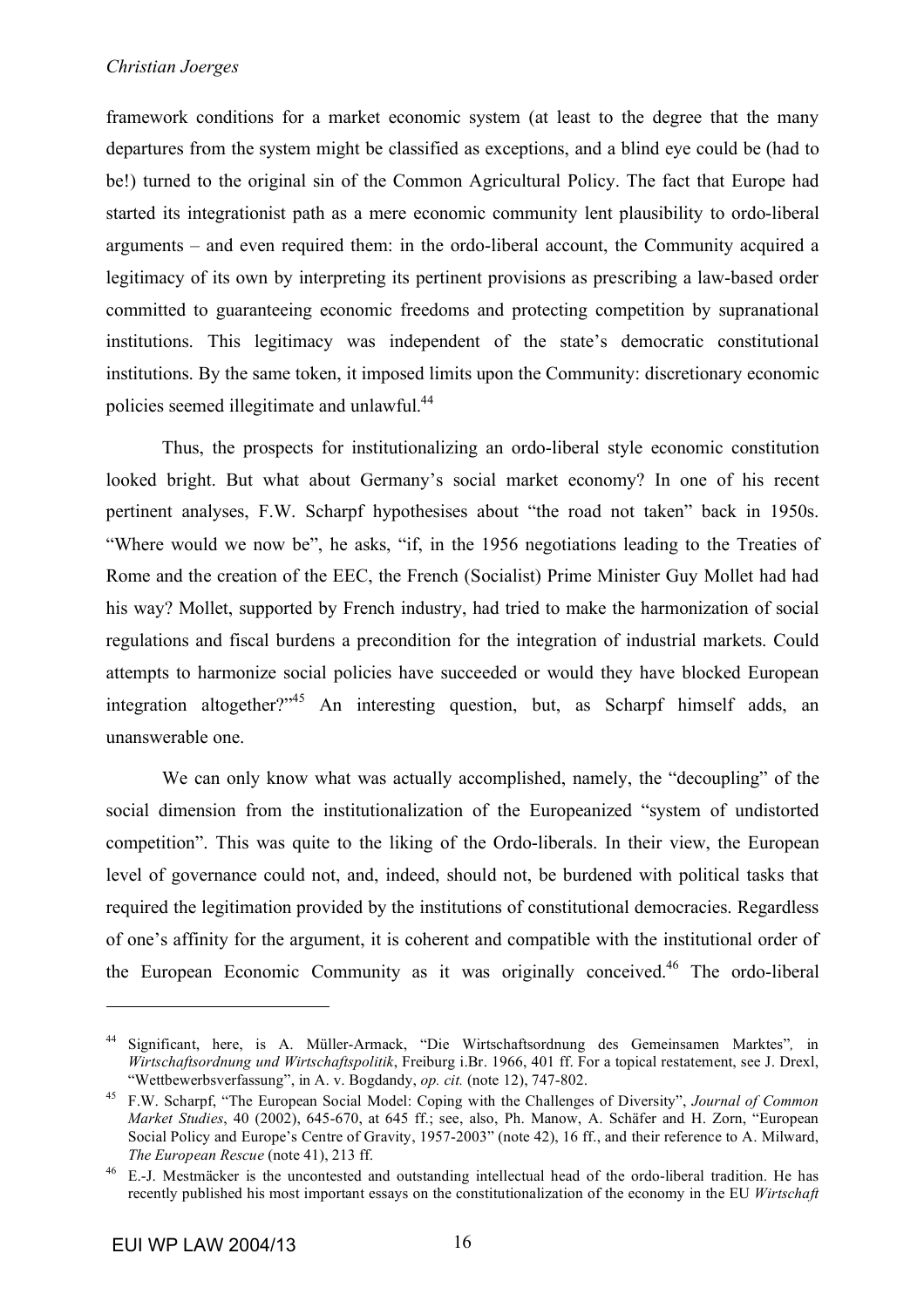European polity has a twofold structure: at supranational level, it is committed to economic rationality and a system of undistorted competition. At national level, re-distributive (social) policies may be pursued and developed further.

To summarize: Europe was constituted as a dual polity. Its "economic constitution" was un-political in the sense that it was not subject to political interventions. This was its constitutional-supranational raison d'être. Social policy was treated as a categorically distinct subject. It was a/the? domain of political legislation and, thus, had to remain national. The social embeddedness of the market could, and should, be accomplished by the Member States in differentiated ways – and, for a decade or so, the balance seemed stable.  $47$ 

## III. The Ambivalences of the post-1985 Developments

The Delors Commission's "White Paper on Completion of the Internal Market" of 1985<sup>48</sup> is widely, and with good reason, perceived as a turning point and breakthrough. After years of stagnation, the integration project developed a new dynamic – thanks to the well-chosen focus of all political energies. The evaluations of the Commission's initiative and of the processes it triggered are, of course, controversial. The protagonists of a European "economic constitution" responded very positively at first (1). However, the Maastricht Treaty of 1992, which was to transform the Community into an "ever closer Union", met with strong critique precisely because of the broadening of the European ambitions (2). Monetary Union, as agreed upon in Maastricht and then interpreted affirmatively by the German Constitutional Court, opened up yet another page (3).

#### *1. "Invasions of the Market"?*

 $\overline{a}$ 

The Commission's Internal Market initiative could be interpreted as an effort to strengthen and prioritize the institutionalization of economic rationality in the integration project.<sup>49</sup> This interpretation was, of course, shared and promoted by observers committed to the ordo-liberal

*und Verfassung in der Europäischen Union. Beiträge zu Recht, Theorie und Politik der europäischen Integration*, Baden-Baden 2003. The time span ranges from 1965 to 2001. All the stages of the integration process are considered and all grand issues discussed. Less impressive in terms of theoretical grounding, however, is the new edition of his *Europäisches Wettbewerbsrecht*, Munich 1974: E.-J. Mestmacker and H. Schweitzer, *Europäisches Wettbewerbsrecht*, 2nd ed., Munich 2004.

 $47$  It may be worth noting that the whole construct has structural affinities, or is at least compatible with, J.H.H. Weiler's analysis of the co-existence of, and interdependence between, legal supranationalism and political intergovernmentalism in the EEC (see note 41 above) and pathbreaking "The Community system: the dual character of supranationalism", *Yearbook of European Law* 1 (1981), 257 ff.

<sup>48</sup> Commission of the EC, "Commission White Paper to the European Council on Completion of the Internal Market", COM(85) 310 final of 14 June 1985.

<sup>&</sup>lt;sup>49</sup> Ch. Joerges, "Economic Law, the Nation-State and the Maastricht Treaty" (note 6), 37 ff.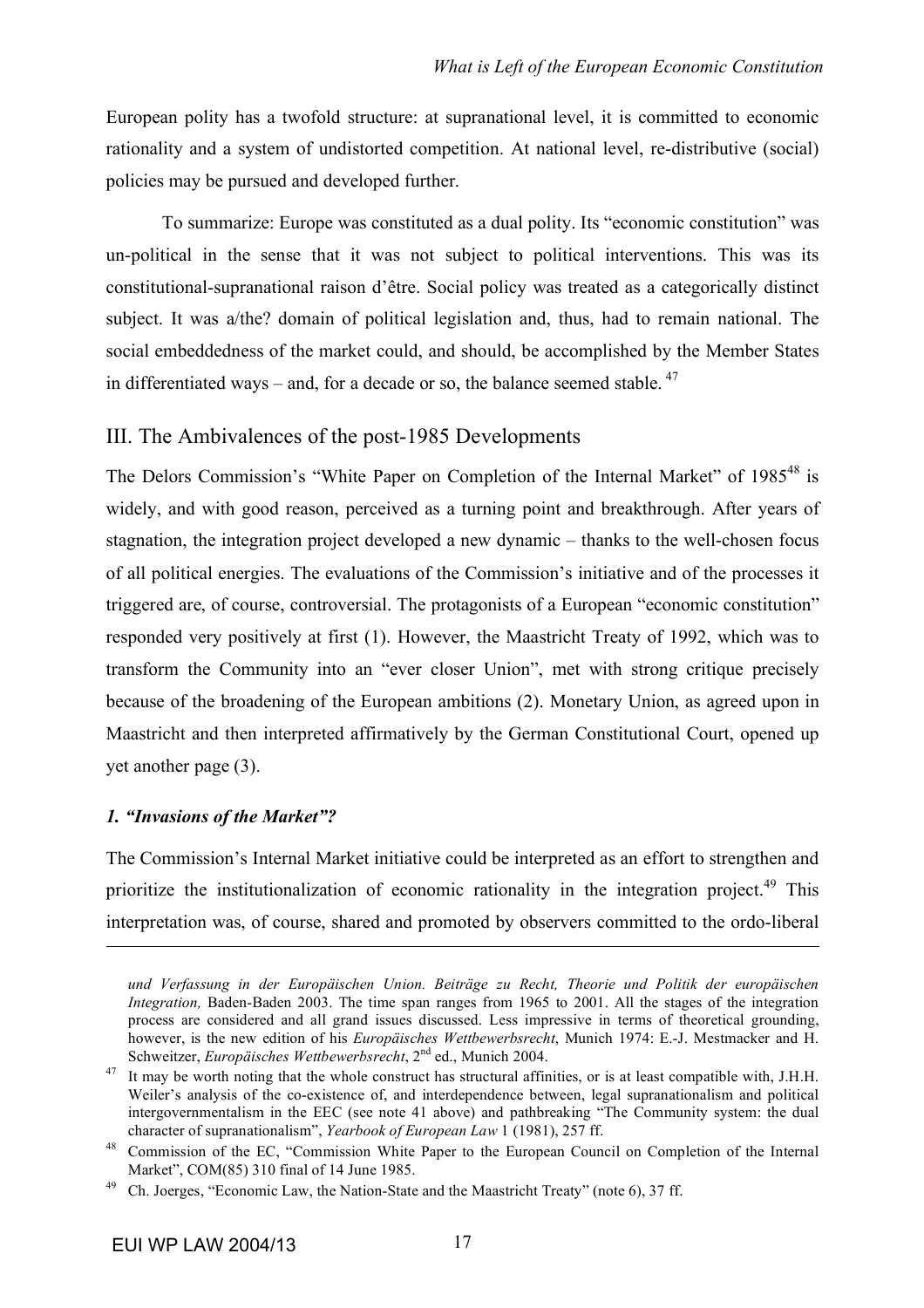tradition. The reasons were explained in pertinent publications of ordo-liberal strongholds, such as the Advisory Board of the German Ministry of the Economics<sup>50</sup> and the Monopolies Commission $51$ 

The White Paper had presented its rejection of traditional harmonization policies as a consequence of the – at the time already legendary – Cassis de Dijon judgment,<sup>52</sup> and the new emphasis on the principle of mutual recognition. In conjunction with the strengthening of the four freedoms, this legal background could be interpreted as providing a framework which would further processes of regulatory competition and hence expose national legislation to economic rationality tests. The ECJ's readiness to supervise national legislation under Article 30 (now 28) was complemented by new developments in competition law and policy. The attention shifted from market failures to regulatory failures, from the control of the anticompetitive practices of private actors to anti-competitive regulation and state aid. And from such premises, the plea for de-regulation and privatization followed with a compelling logic.

How did this re-orientation fit into the ordo-liberal economic constitution? It did not fit into it at all. But traditional Ordo-liberalism had already been thoroughly revised by its leading exponents in the late 60s. Their theoretical allegiance shifted from Walter Eucken to Friedrich A. von Hayek. The latter's "Wettbewerb als Entdeckungsverfahren"<sup>53</sup> became the new manifesto and credo of a new generation of scholars working in the ordo-liberal tradition.<sup>54</sup> The legal and policy implications of the revised theoretical framework were spelled out in great detail, first at national, but soon also at European level. However, these implications cannot be dealt with here. The second generation is, at any rate, in one important sense, faithful to the ordo-liberal tradition. The framework within which the integration project is supposed to develop further is un-political in that it is not subjected to political debate or deliberation. This framework again seeks to institutionalize economic liberties and economic rationality. It does

<sup>50</sup> Wissenschaftlicher Beirat beim Bundesministerium für Wirtschaft, *Stellungnahme zum Weißbuch der EG-Kommission über den Binnenmarkt* (Schriften-Reihe 51), Bonn 1986.

<sup>51</sup> Monopolkommission, "Achtes Hauptgutachten der Monopolkommission 1988/1989", BT.-Drucksache 11/7582 of 16. July 1990, 401

<sup>52</sup> Case 120/78, ECR [1979] 649 - Cassis de Dijon.

<sup>53</sup> (Competition as discovery procedure) Kiel 1968, reprinted in F.A. von Hayek, *Freiburger Studien. Gesammelte Aufsätze*, Tübingen 1969, 249-265.

<sup>&</sup>lt;sup>54</sup> The leading economist of the Freiburg school in that period was Erich Hoppmann. The most important and fascinating among the many lawyers is Ernst-Joachim Mestmäcker, a disciple of Franz Böhm (see notes 17, 48); also noteworthy in the present context is his submission to the European Convention: see the "Report to the European Convention on Economic Liberties", submitted by E.-J. Mestmäcker on 29 October 2002, which is available on the Convention Website (but did apparently not come to the attention of the Working Group VI on Economic Governance/*Ordnungspolitik*; see Section V.1 below).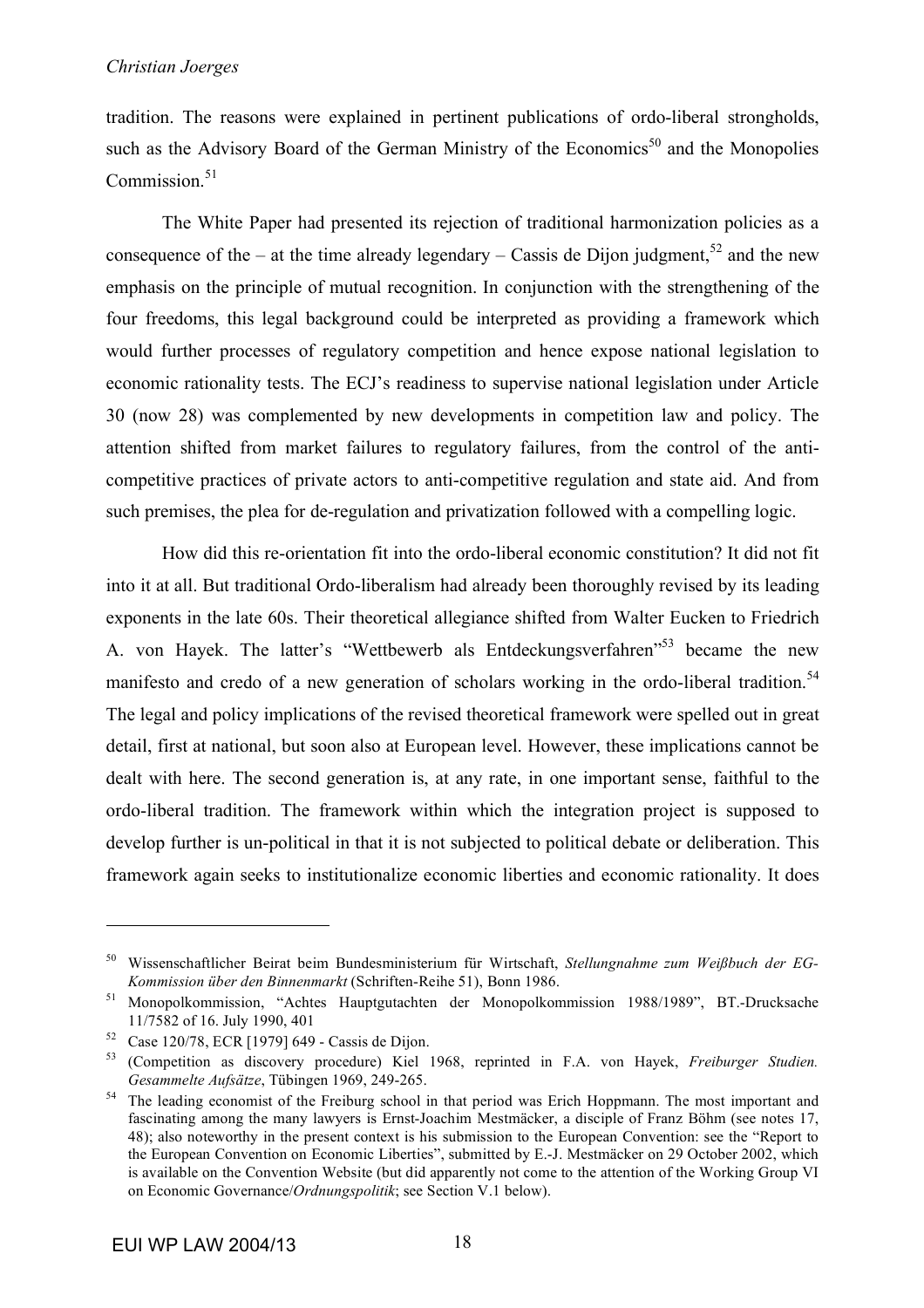so more flexibly, but also more comprehensively than was originally envisaged by the ordoliberal school. It therefore deserves to be called an "economic constitution".<sup>55</sup>

The hopes that leading exponents of the school articulated corresponded to the expectations that many critics had retained of the new orientation of the integration project. This schism between proponents and opponents forms part of a wider debate concerning the benefits and the costs of market governance.<sup>56</sup> This debate is, of course, relevant for an assessment of the 1992 project. But it is not "directly applicable", simply because the implementation of this project disappointed the hopes of its proponents as much as it did not confirm the anxieties of its critics. What had started out as a collective effort to strengthen Europe's competitiveness and accomplish this objective through new (de-regulatory) strategies soon led to the entanglement of the EU in ever more policy fields and the development of ever more sophisticated regulatory machinery.<sup>57</sup> It was, in particular, the concern of the European legislation and the Commission with "social regulation" (health and safety of consumers and workers, and environmental protection) which proved to be irrefutable. The weight and dynamics of these policy fields had been thoroughly underestimated by the proponents of the "economic constitution".<sup>58</sup>

The turn from Walter Eucken to Friedrich A. von Hayek, and, in particular, the shift of emphasis from private to public distortions of competition affects the role of the state and state institutions. W.E. Scheuerman argues in a recent essay [Carl Schmitt and Friedrich A. Hayek, *Constellations* 4 (1997), 172 ff.], that the differences are not as significant as most observers assume. Indeed, von Hayek shared the ordo-liberal, and, for that matter, the Schmittian mistrust in the institutions of pluralist polities and their performance. But this convergence in the analysis does not extend to the consequence. Both may share the view that welfare interventionism leads into a "qantitatively" strong state (see C. Schmitt, note 17 *supra*). But Hayek certainly did not opt for the "qualitatively" strong state Carl Schmitt welcomed after 1933. This is not what Scheuerman insinuates. He is instead concerned with the chain of events that a radical dismantling of the welfare state, and the social and political risks of von Hayek's "curious institutional proposal" in *Law, Legislation and Liberty* (Scheuerman is referring to vol. 3, Chicago, Ill. 1979, 113) entails.

<sup>&</sup>lt;sup>56</sup> For a recent summary of the "case against the market, see S. Lukes, "Invasions of the Market", in R. Dworkin *et al*. (eds.), *From Liberal Values to Democratic Transition: Essays in Honor of János Kis*, Budapest-New York 2004, Ch. 4.

<sup>57</sup> For a comprehensive account, see V. Eichener, *Entscheidungsprozesse in der regulativen Politik der Europäischen Union*, Opladen, 1997.

<sup>58</sup> "Underestimated" is an empirical concept and hence not a sufficient basis for an evaluation of the neo-ordoliberal agenda. It would also be too simplistic to suggest that economic theories might in principle be incapable of addressing and dealing adequately with the problems of the "risk society" (cf., K.-H. Ladeur, *Negative Freiheitsrechte und gesellschaftliche Selbstorganisation*, Tübingen 2000, especially at 171 ff.; A. Arcuri, "The Case for a Procedural Version of the Precautionary Principle Erring on the Side of Environmental Preservation", in D. Mortimor (ed.) *Frontiers on Regulation and Liability*, Aldershot: Ashgate (forthcoming). What remains true, however, is that the protagonists of the "economic constitution" have remained silent and thereby contributed to the devaluation of their approach.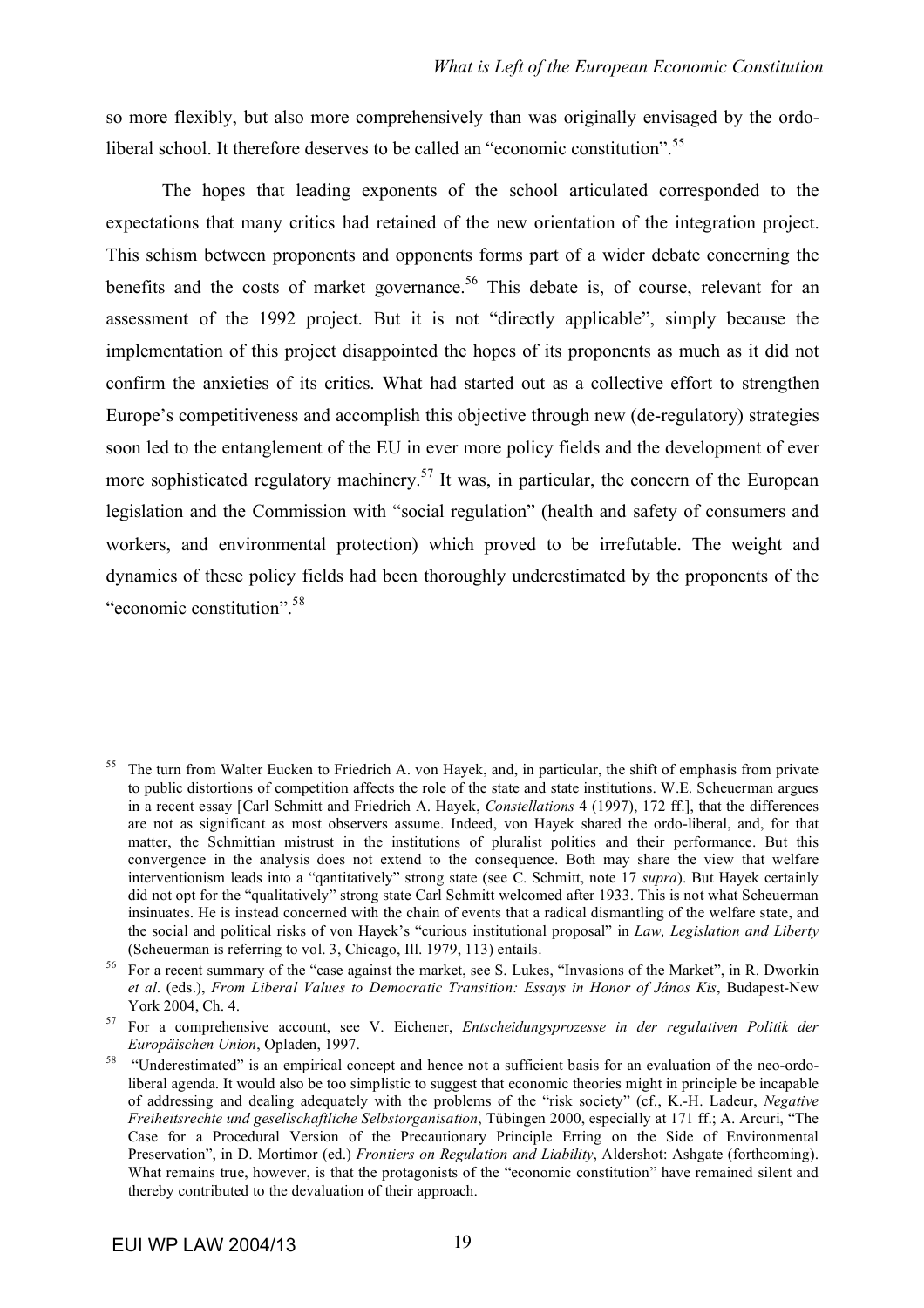## *2. Erosions of the Market?*

The praise of the Internal Market Programme was not to last long: the preparation and adoption of the Maastricht Treaty in 1992, widely perceived as a deepening and consolidation of the integration project, met with fierce criticism.<sup>59</sup> The reasons are manifold and – within the (neo)-ordo-liberal theoretical framework – are comprehensible and conclusive. How can one continue to assign a constitutive function to the "system of undistorted competition", when the promotion of that system is only one among many other competing objectives, and its relative weight has to be determined in political processes?<sup>60</sup> How can one reconcile the commitment to competition as the discovery procedure in economic affairs with the acknowledgement of industrial policy as a constitutionally legitimated concern? The Maastricht Treaty was the end of the "economic constitution". From then onwards, the ordo-liberal school redefined itself as an oppositional movement.<sup>61</sup> This is not to say that its adherents would have given up their cause. Quite to the contrary. They continued to develop the approach further and to explore all the possibilities of strengthening its (now relative) weight and impact.<sup>62</sup> The turn was one from self-confident identification with the integration project to a critique of its course.

## *3. Rules versus Politics? Monetary Union, the Maastricht Judgment and the Stability Pact*

A grand opportunity to promote the ordo-liberal cause seemed to arise in the context of the objections against the Maastricht Treaty, which were brought to the Constitutional Court in Germany (Bundesverfassungsgericht).<sup>63</sup> Their legal framing was interesting, if not elegant, and fits well into the first set of premises named in the Introduction: $64$  the competences of the European Community, now the European Union, are enumerated and thus limited. They were, nevertheless, considerable and entailed, so the plaintiff argued, a disempowerment of the

<sup>59</sup> See W. Mussler, *op. cit* (note 42), 166 ff.; M. Streit and W. Mussler, "The Economic Constitution …" (note 42).; P. Behrens, "Die Wirtschaftsverfassung der Europäischen Gemeinschaft", in G. Brüggemeier, *op. cit.* (note 41), 73 ff*.*; W. Mussler, *Die Wirtschaftsverfassung der Europäischen Gemeinschaft im Wandel. Von Rom nach Maastricht*, 1998, 166 ff*.*; most elegantly, E.-J. Mestmäcker, "On the Legitimacy of European Law" (1993), reprinted in *idem* (note 46), 133 ff.

<sup>&</sup>lt;sup>60</sup> See Article 2 ad 3 (g) of the Treaty as amended by G (2) and (3) TEU.

 $61$  See, particularly clearly, M.E. Streit and W. Mussler; P. Behrens (as cited in note 59).

**<sup>62</sup>** P. Behrens, "Das wirtschaftsverfassungsrechtliche Profil des Konventsentwurfs eines Vertrags über eine Verfassung für Europa", forthcoming in *Festschrift Ulrich Immenga* 2004, is somewhat more cautious with the tone of his assessment of the Convention's Draft Constitution than he was with the Maaastricht Treaty (note 61 above). But the gist of the argument is the same. The multiplicity of constitutional commitments read in conjunction with the consistency postulate of Article III-1 renders the weight of the system of undistorted competition indeterminate.

<sup>63</sup> Judgment on the Maastricht Treaty of 12 October 1993, *Entscheidungen des Bundesverfassungsgerichts* 89, 155, [1994] 1 *CMLR* 57.

<sup>64</sup> Text accompanying notes 2 ff.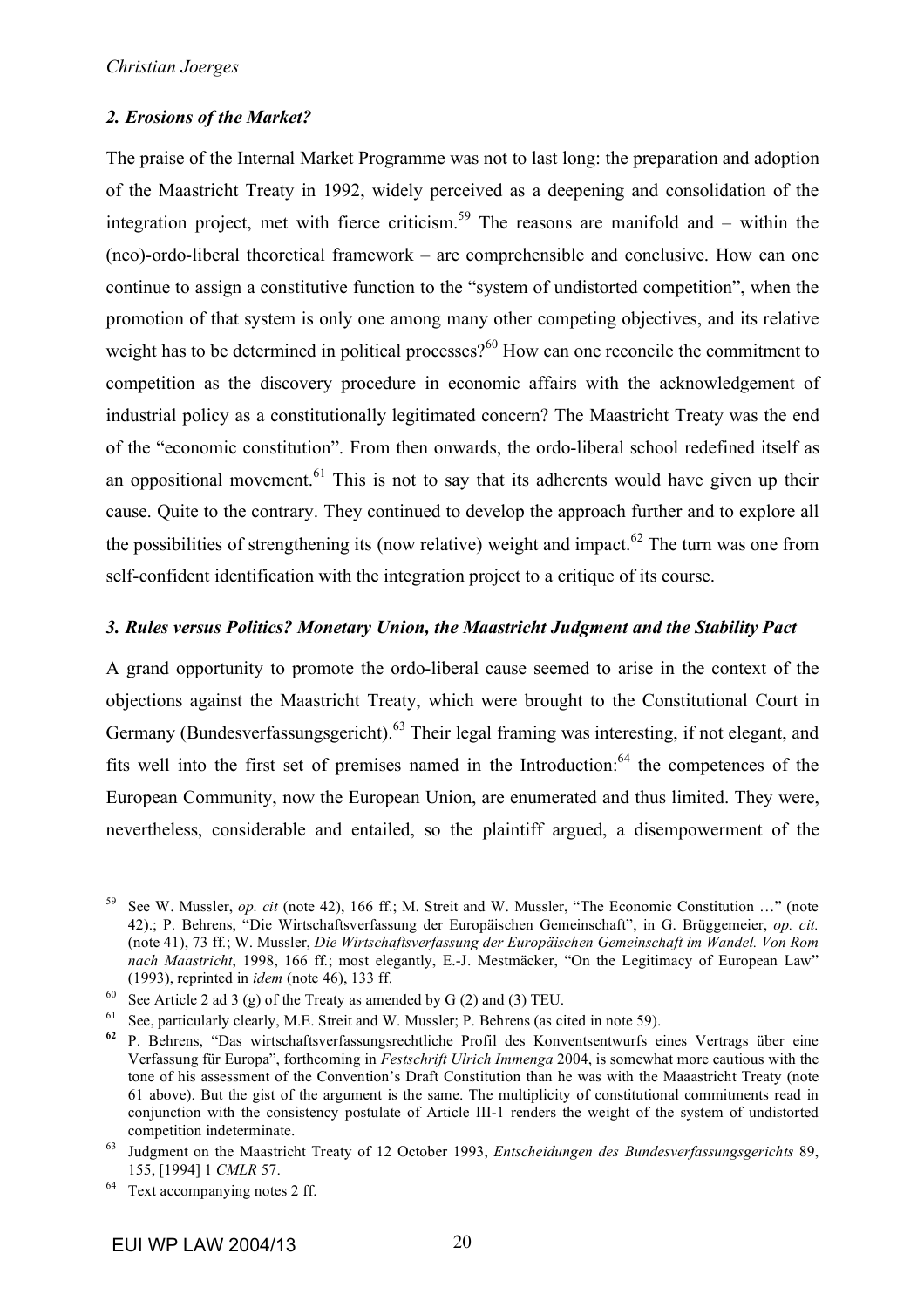nation state. Was such a disempowered state still a democratic constitutional state under its own constitution? In its response to this query, the Bundesverfassungsgericht promised to defend Germany's constitutional democracy against the erosion of ever more statehood. But the judgment ended up legalising European integration, confirming the constitutional legitimacy of ordo-liberal institutional ideas and curtailing the control that Member States had over their economies.

How was this achieved and why did hardly anybody notice it? The essential paradox in the Court's reasoning is readily apparent. True, the Bundesverfassungsgericht called it a constitutional "must" that the German Parliament retained "essential" competencies. But then the Court took an argumentative turn which was, in its substance, strictly ordo-liberal: economic integration was qualified as a non-political phenomenon occurring autonomously outside the Member States. All Monetary Union needed was a functional legitimacy based upon the institutionally guarantied commitment to price stability and provisions against excessive fiscal deficits. With such an institutional design, the Court concluded, economic integration would not be exposed to further questioning of its democratic legitimacy. To put it slightly differently: Europe could remain a "market without a state" while its sub-units, once called the "Masters of the Treaties" (Herren der Verträge) would be downgraded to "states without markets".<sup>65</sup>

This reading is obviously inspired by the interpretative framework used in this essay. Outside Germany (and also inside Germany in the public law factions of European scholarship), the paradoxical side of the Court's argument went unnoticed. Instead, the Bundesverfassungsgericht's defence of nation state democracies was blamed as echoing Schmittian ideas.<sup>66</sup> Even if this were so, the point underlined here seems more critical. The Court's reasoning implied that Germany was, as a matter of its constitutional law, barred from joining the monetary union, unless all of Europe subscribed to Germany's monetary philosophy.

<sup>&</sup>lt;sup>65</sup> Ch. Joerges, "States without a Market. Comments on the German Constitutional Court's Maastricht-Judgment and a Plea for Interdisciplinary Discourses", NISER Working-Paper, Utrecht, 1996, also at http://eiop.or.at/eiop/texte/1997-020.htm. Clearly, one has to ask how serious the Court wanted to be taken when imposing these restraints. "Not too literally" is the answer one can infer from the *Bundesverfassungsgericht's* response to the subsequent complaint against the entry into the third pase of Monetary Union: The competent political institutions can rely on a prerogative in the assessment of the economic and monetary situation. See *Entscheidungen des Bundesverfassungsgerichts 97*, 350 – Euro.

<sup>&</sup>lt;sup>66</sup> See J.H.H. Weiler, "Does Europe Need a Constitution? Reflections on Demos, Telos and the German Maastricht Decision" in *European Law Journal* 1 (1995), 219 ff. (also in O. Due, M. Lutter and J. Schwarze, *Festschrift für Ulrich Everling,* Vol. 2*,* Baden-Baden 1995, 1651 ff.).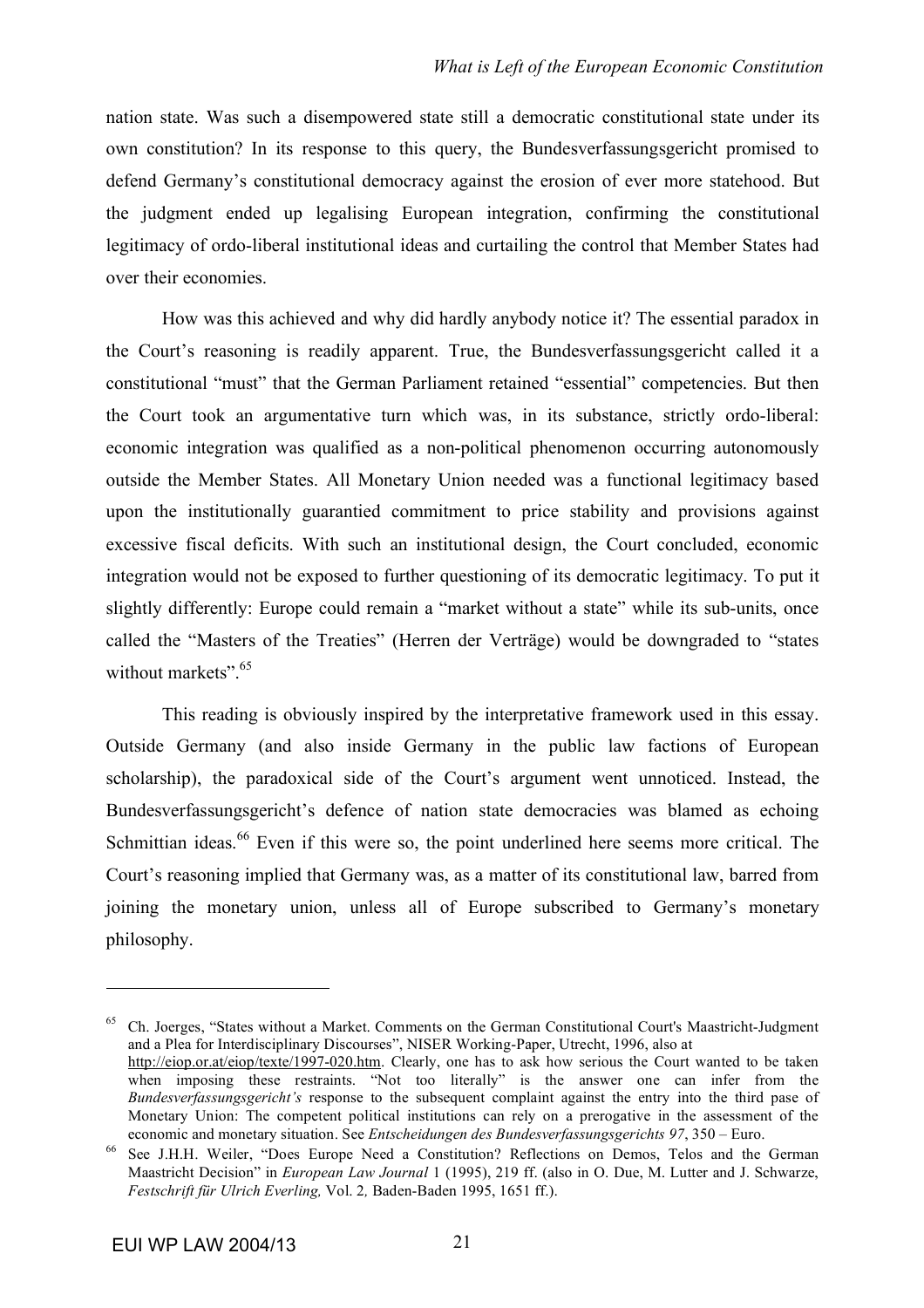#### *Christian Joerges*

There is little reason to be proud of the imposition of ordo-liberal concepts on the rest of Europe. There is much more reason to believe that this was only, and at best, a pyrrhic victory. In terms of economic policy and political democracy, the most problematical aspect of the 1992 amendments concern fiscal policy. They seek to ensure a budgetary reasonableness/rationale? not through a political process but through "juridification", namely, the rules laid down in Article 104 and in the Protocol "On the Excessive Deficit Procedure and the Monitoring of these provisions by the European Commission". The replacement of fiscal policy with pre-fabricated, albeit, in many respects, indeterminate rules, mirrors the precarious political legitimacy of the whole construct. Fiscal policy is economic policy. And if it is nevertheless political, some actors, identifiable to the citizen, should be accountable for it. Framework rules and their "implementation" through the European Commission constitute the typical pattern. Wherever Europe needs to organize a policy field in which the legal powers and/or administrative resources at the European level of governance are insufficient, it will (have to) resort to such techniques.

This indicates that the Member States are neither able and nor willing to comply with an institutional compromise, which was born out of the need to find a non-political supranational answer to a policy area which was once a core area of national sovereignty and parliamentary control. Not only Germany, once the self-confident promoter of rule-bound stability, but also France, the Netherlands, and six out of the new Member States are exceeding the 3% deficit limit. Could it be that the assumptions on which these rules of the Stability Pact builds, are shaky? Barry Eichengreen, an American observer of Europe's monetary policy during the negotiations of the Maastricht Treaty,  $\frac{67}{7}$  holds such an opinion. One of the mild formulae he uses is that the 3% "numerical threshold is not well grounded in theory".<sup>68</sup> At times, his language is stronger.<sup>69</sup> However, he is just one economist among many. What is uncontroversial, however, is the "fact" that there is controversy about the reasonableness/rationale? of the rules that the Member States have signed.

Lawyers are not supposed to examine the reasons, but are supposed to obey authorities, Immanuel Kant once remarked somewhat sarcastically.<sup>70</sup> In a field so strongly infiltrated by

 $67$  See his "Should the Maastricht Treaty be Saved?" (Princeton studies in international finance no. 74), Princeton, NJ 1992.

<sup>68</sup> In his Working Paper PEIF-6 on "Institutions for Fiscal Stability", which he prepared for the Munich Economic Summit of 2-3 May, 2003.

 $69$  A harsher one: the "3 percent ceiling is at best silly and at worst perverse" – which he wrote in a contribution to DIE ZEIT of 20 November 2003.

<sup>70</sup> Immanuel Kant, "The Contest of Faculties", in Kant: *Political Writings* (Hans Reiss, ed., 2nd ed. 1991).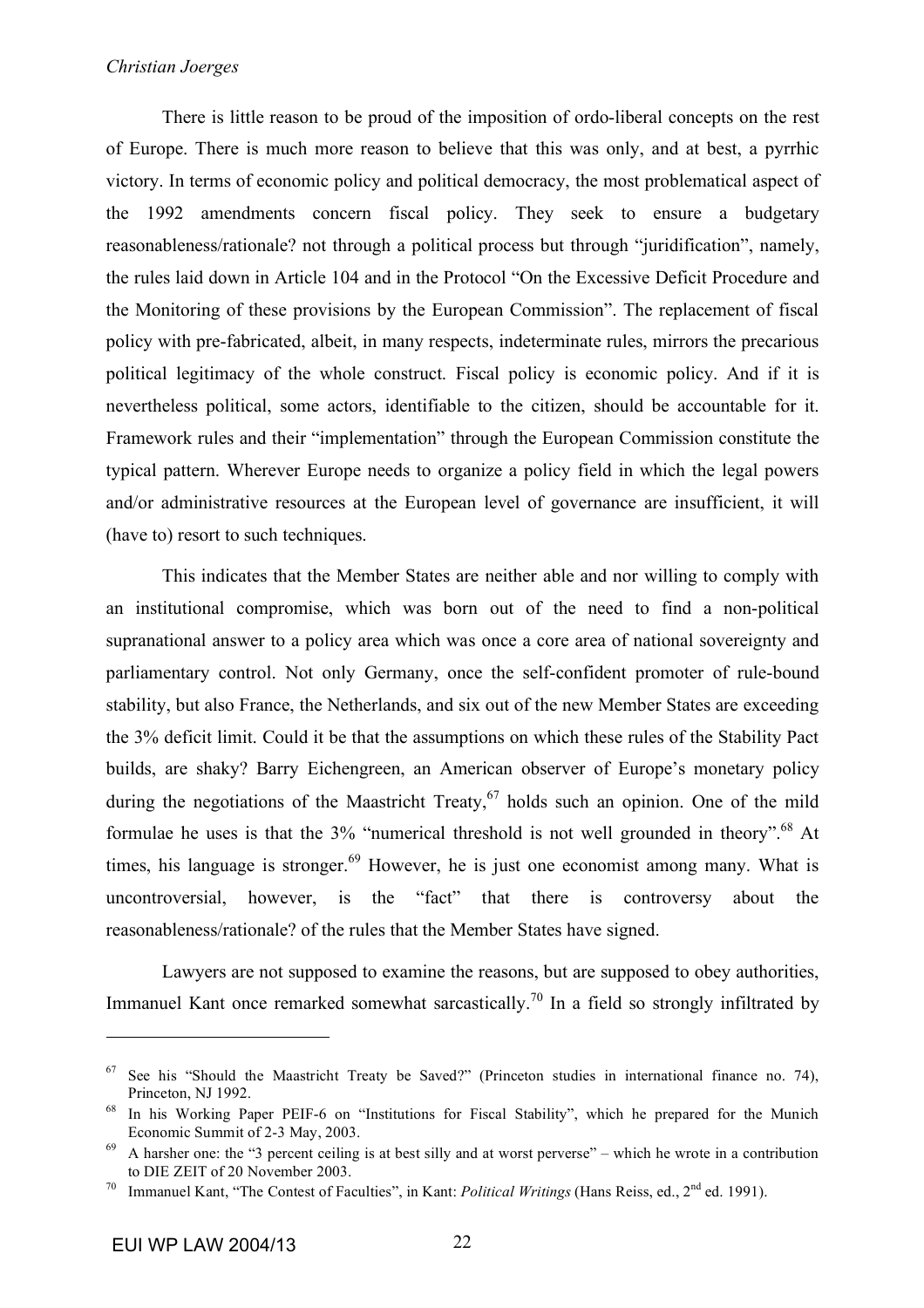non-legal expert knowledge and so difficult to programme in advance by sound and stable criteria, there are other reasons for being cautious about taking decisions qua law.<sup>71</sup> Would institutional actors be well advised not to search for legal answers?

That is a question which the ECJ had to deal with in a recent judgment.<sup>72</sup> On 27 January 2004, the European Commission had brought an action against the Council of the EU before the ECJ.<sup>73</sup> The Commission asked the Court to declare inter alia that the (economic and financial affairs) Council's refusal, in its "conclusions" of 25 November 2003, "to adopt the formal instruments contained in the Commission's recommendations pursuant to Article 104(8) and (9) EC … are unlawful and should be annulled". The Commission had initiated an excessive deficit procedure in relation to Germany in November 2002, and the Council had confirmed, by a decision of 21 January 2003, that an excessive deficit existed. An excessive deficit procedure had also been initiated in relation to France in April 2003 and the existence of an excessive deficit been confirmed by the Council on 3 June 2003. The Commission then recommended the Council on 8 October "to establish that the French Republic had undertaken no effective action", and on 21 October "to decide, under Article 104(9) EC, to give notice to the French Republic to take measures to reduce its deficit";  $^{74}$  Germany was treated likewise.<sup>75</sup> The Council took a vote on the requests without achieving the majority required in Article 104(13). It also took votes on the Commission's recommendations under Article 104(9) EC. In its conclusions, the Council explained that it had "decided not to act, at this point in time, on the basis of the Commission Recommendation for a Council decision under Article 104(9)" and "agreed" to hold the Excessive Deficit Procedure "in abeyance for the time being".<sup>76</sup>

What could one expect the ECJ to do? Go by the books? To be cautious with powerful Member States?<sup>77</sup> The ECJ did not indicate what it thought about the controversy on the soundness of the Stability Pact. Instead, it underlined the high importance that all institutional

<sup>&</sup>lt;sup>71</sup> M.J. Herdegen, "Price Stability and Budgetary Restraints in the Economic and Monetary Union: The Law as Guardian of Economic Wisdom", *Common Market Law Review* 35 (1968), 9 ff.

<sup>72</sup> On the following cf. R. Streinz, Ch. Ohler and Ch. Herrmann, "Todgesagte leben länger – oder doch nicht? Der Stabilitäts- und Wachstumspakt nach dem Beschluß des Rates vom 25. 11. 2003 über das Ruhen des Defizitverfahrens gegen Frankreich und Deutschland", *Neue Juristische Wochenschrift* 57 (2004), 1553 ff. and the reconstruction of the events in para.s 7 ff. of the ECJ Judgment (Full Court) of 13 July 2004 in Case C-27/04 - *Commission v. Council* (nyr).

<sup>73</sup> Case C-27/04; cf., OJ C 354 of 7 February 2004.

<sup>74</sup> Case C-27/04, paras. 9-10.

<sup>75</sup> Case C-27/04, paras. 11-12.

<sup>76</sup> Case C-27/04, para. 20.

<sup>77</sup> Cf., the *Bundesverfassungsgericht's* cautious, if not evasive, response to the "four professors" asking it to examine the legality of the Community's allegedly much too lax application of the Maastricht convergence criteria (see *Entscheidungen des Bundesverfassungsgerichts* 97, 350 and note 65 *supra*).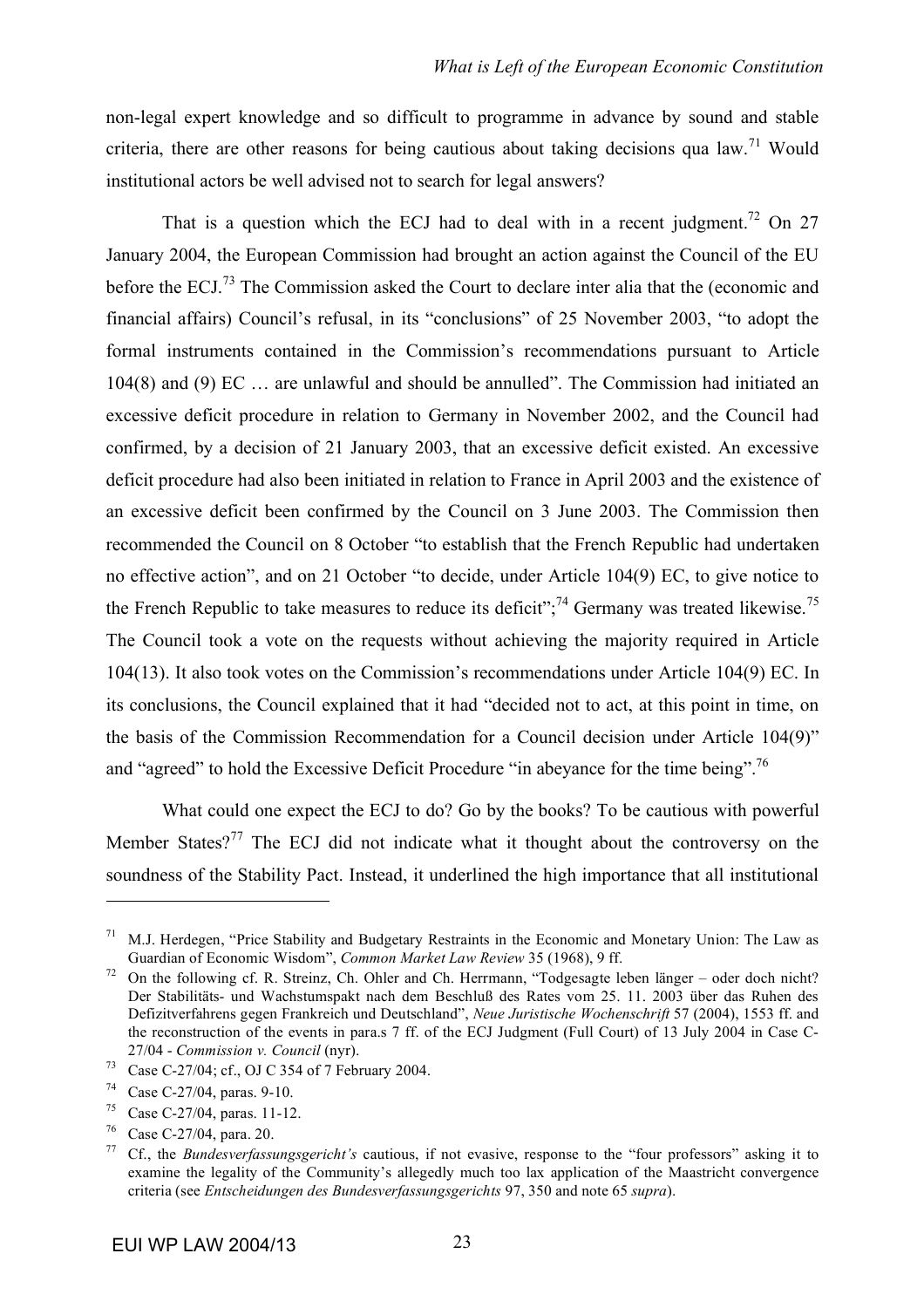actors had attached to it.<sup>78</sup> It observed that it was simply not legally foreseen in the pertinent provisions to hold procedures "in abeyance" and concluded that "the Council's conclusions adopted in respect of the French Republic and the Federal Republic of Germany respectively must … be annulled in so far as they contain a decision to hold the excessive deficit procedure in abeyance and a decision modifying the recommendations previously adopted by the Council under Article 104(7)  $EC$ ".<sup>79</sup> It also underlined, however, that the Council has "a discretion" and that "it may, in particular on the basis of a different assessment of the relevant economic data, of the measures to be taken and of the timetable to be met by the Member State concerned, modify the measure recommended by the Commission…"<sup>80</sup> Hence, the Commission's "action is inadmissible in so far as it seeks annulment of the Council's failure to adopt the formal instruments contained in the Commission's recommendations pursuant to Article 104(8) and  $(9)$  EC".<sup>81</sup>

Could the Court have done more? Should it have indicated that the restraints that the Stability Pact imposes on democratically legitimized governments should be reconsidered in the light of Europe's current efforts to address its democracy deficit? It is worth noting that the ECJ exercised more prudence than most of the commentators on the Draft Constitutional Treaty, who simply defended the views which the Maastricht rules had incorporated, and warned against any softening of that discipline. Thus, Paul Kirchhof, co-author of the Maastricht judgment,<sup>82</sup> wonders whether the expectation, expressed in Article I-29(2), that the Central Bank should support general economic policies in the Union, might weaken its dedication to the price stability objective.<sup>83</sup> Peter Behrens, in his careful textual analysis, appreciates that the pertinent provisions have not significantly changed.<sup>84</sup> The widely articulated<sup>85</sup> concern about the wording of Article 1-3(3) in the Draft Treaty found its resonance: after the amendment by the Intergovernmental Conference of June 2004, "price stability" is now named among the objectives to which that provision assigns constitutional dignity. Can we sleep well again? "The stability pact is dead and gone", argued Barry

<sup>78</sup> Case C-27/04, paras. 67 ff.

<sup>79</sup> Case C-27/04, para 97.

<sup>80</sup> Case 27/04, para 80.

 $81$  Case 27/04, para 36

<sup>82</sup> *Supra* note 63.

<sup>83</sup> P. Kirchhof, "Europa auf dem Weg zu einer Verfassung?", *ZES* 2003, 358 ff. at 379.

<sup>84</sup> *Supra* note 62 (in Section V.4).

<sup>&</sup>lt;sup>85</sup> Most prominently by the ECB: Opinion of the European Central Bank of 19 September 2003 on the draft Treaty establishing a Constitution for Europe (CON/2003/20), para. 8.

<sup>&</sup>lt;sup>86</sup> Hence the title of his contribution in DIE ZEIT (note 69).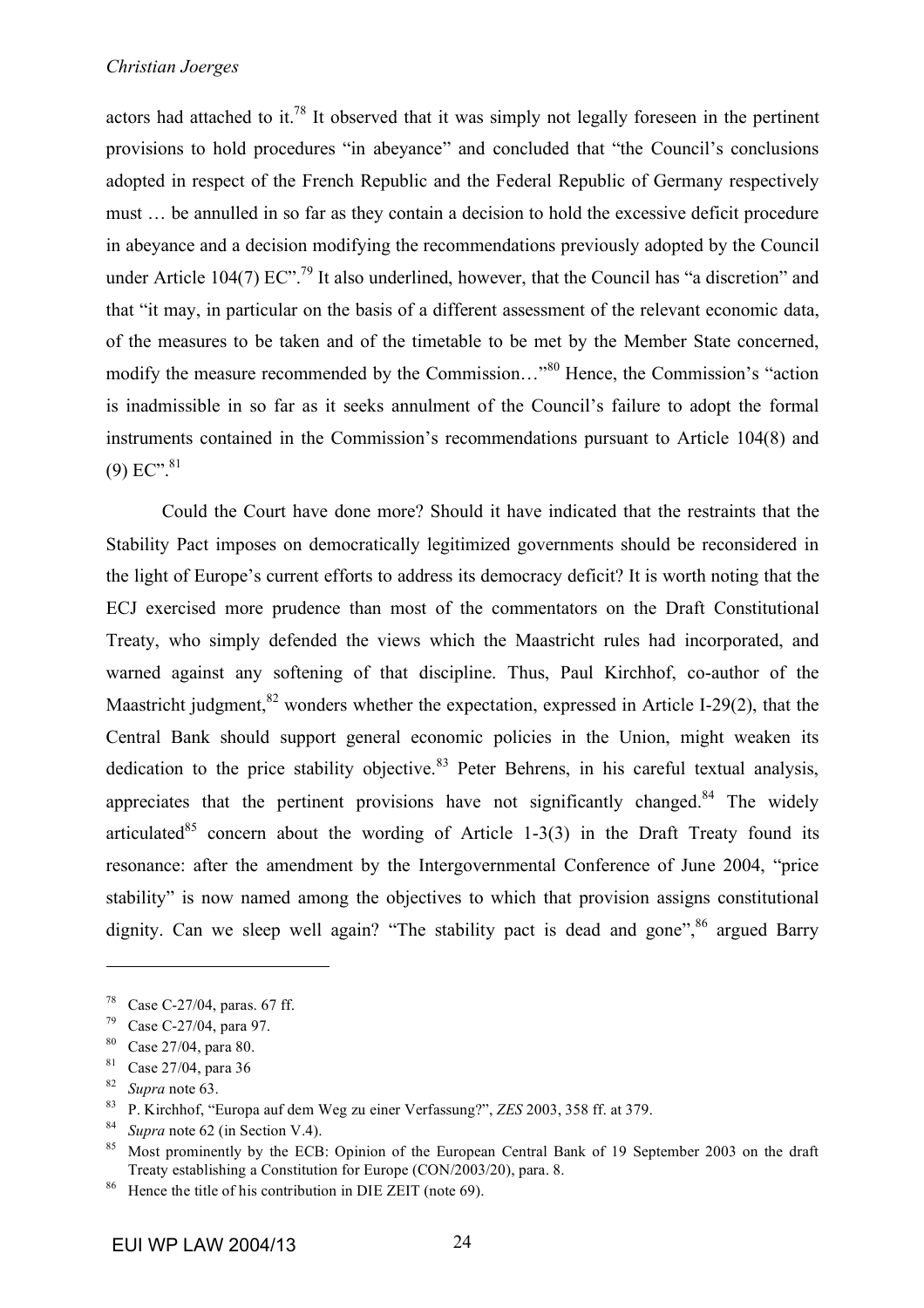Eichengreen at the beginning of the controversy. Compliance with it would further damage the German economy, in particular. This would not be in the European interest. Who knows that? Maybe, we lawyers should not take responsibility for decision-making in which we risk discrediting the law.<sup>87</sup> The constitutional risk inherent in a misconceived "juridification" of monetary and fiscal policy responsibilities is to create a vacuum in which political actors cannot be held accountable and the very idea of law-mediated legitimacy gets destroyed.<sup>88</sup> The sad concluding message is that the Maastricht Treaty and the Maastricht judgment were a pyrrhic victory for a twofold reason: (1) Maastricht confirmed the decoupling of the social from the economic constitution thereby deepening Europe's social deficit. (2) Rather than establishing the supremacy of law over monetary and fiscal policy, Maastricht has "dejuridified" the economic constitution – and now it seems that the effort to cure the social deficit has run into the same trap.

# IV. Are we About to Bring the Law to Trial? Some Queries with the Open Method of Co-ordination

What, then, is left of the European Economic Constitution and what is Left of it? If we think about the "*l*" in small letters, we might conclude: not very much! An abstract normative idea losing ground in conceptual debates and in European political arenas. But when we take a capital letter "*L*", a widespread reaction is that there are prospects for a new mode of governance which seems tailored to overcome Europe's social deficit, namely, the Open Method of Co-ordination (OMC).

## *1. The Career of the Concept*

 $\overline{a}$ 

Like everything else in this world, the OMC has its precursors.<sup>89</sup> But it is cum grano salis safe to take the Lisbon Council of 2000 as the birthday of the OMC.<sup>90</sup> This Council was primarily

See M.J. Herdegen, *op. cit.* (note 73).

<sup>&</sup>lt;sup>88</sup> See F. Snyder, "EMU Revisited: Are we Making a Constitution? What Constitution are we Making?", EUI Working Paper Law 98/6 (abbreviated version in P. Craig/G. de Búrca (eds.), *The Evolution of EU Law,* Oxford 1999, 417 ff.); M. Everson, "The Constitutional Law of the Euro? Disciplining European Governance", in P. Beaumont and N. Walker (eds.), *Legal framework of the Single European Currency*, Oxford 1999, 119 ff.

<sup>&</sup>lt;sup>89</sup> One could name here the co-ordination of economic policies under Article 99. The Stability Pact is of another quality, however, because it restricts the ways leading to sustainable budgetary policies quite strictly. Much more important, however, is the more general "turn to governance" in the EU (cf. extensively Ch. Joerges, "The Law in the Process of Constitutionalising Europe", EUI Working Paper Law 4/2002 and Ch Joerges and M. Everson, "Law, economics and politics in the constitutionalization of Europe", in E.O. Eriksen, J.E. Fossum and A.J. Menéndez, *Developing a Constitution for Europe,* London-New York 2004, 162 ff., 173 ff.

<sup>90</sup> Http://europa.eu.int/council/off/conclu/mar2000/index.htm.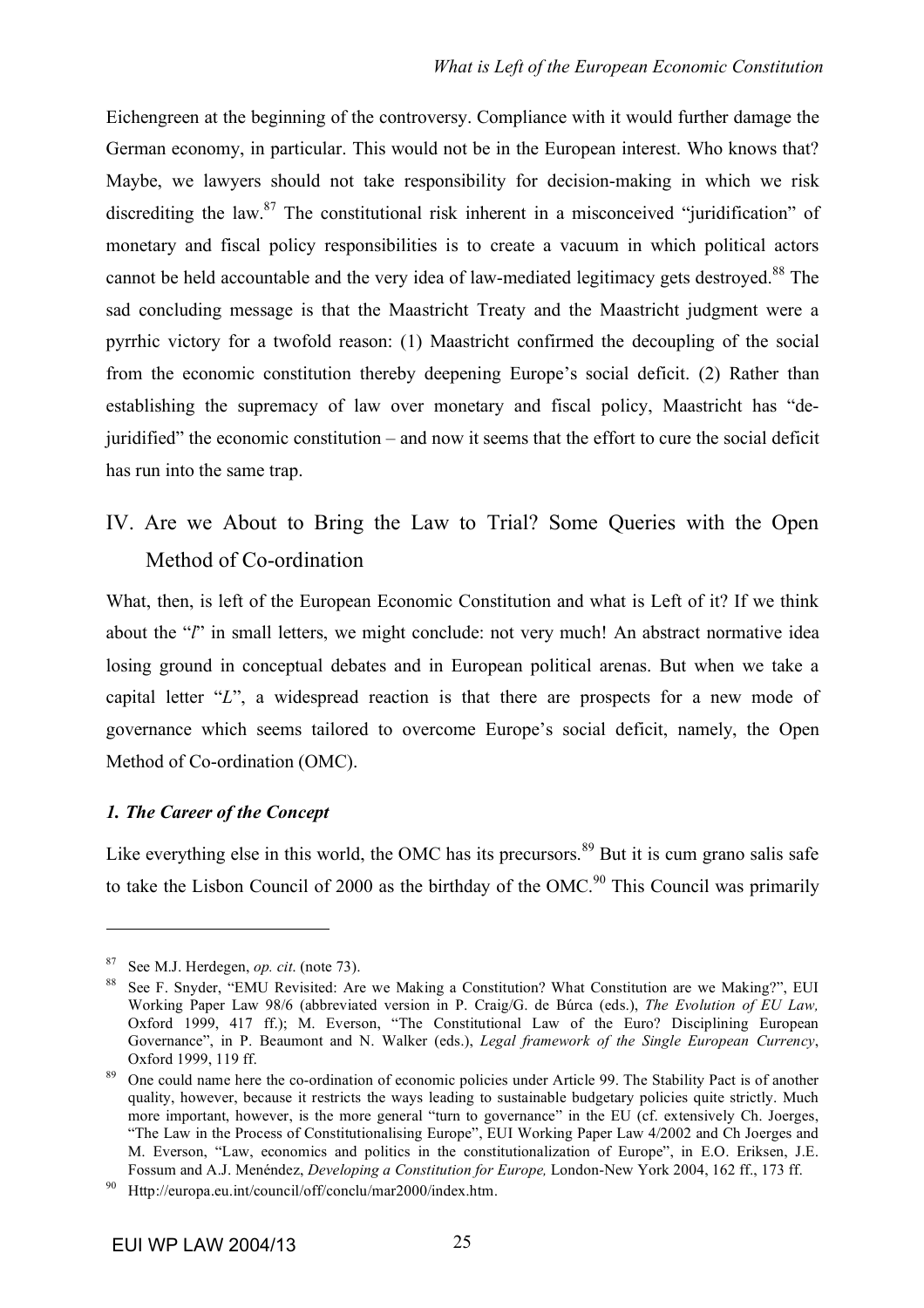#### *Christian Joerges*

dedicated to knowledge society issues and to setting very ambitious goals for Europe in pertinent industries. However, it also renewed the agenda of "social Europe" and tried to turn what, until then, had been perceived as a deficit, namely, the lack of genuine European competences and the unavailability of the traditional "Community method", into a virtue. The OMC, so Jonathan Zeitlin argues, promises to be:

"an attractive model of how a non-coercive form of policy co-ordination emphasizing mutual learning and exchange of good practices could be applied to a politically sensitive field such as social protection which is characterized by wide institutional variations across EU Member States, where harmonization is considered by many to be neither practicable nor desirable".<sup>91</sup>

A European Employment Strategy was the first objective. Employment is a pressing problem in so many European states. At the European level of governance, it cannot be directly addressed with the means that the Union has at its disposal. But it can be discussed, nonbinding objectives substantiated, and guidelines offered. These recommendations can then be adapted in the Member States to their specific contexts. This type of implementation cannot be subjected to the controls through which the Community seeks to ensure compliance with its legislative frameworks and policies. But the activities at Member State level can be "benchmarked" and evaluated. The accompanying hope is that this will open chances for mutual learning and better performance.<sup>92</sup>

The OMC approach has since been applied to other areas, such as social inclusion and pensions. It has even become something like a Leitbild on the political Left.<sup>93</sup> It has also attracted much attention in the Convention Process. The final report of Working Group VI on "Economic Governance" stated: "The Working Group considers that the Open Method of Coordination has proved to be a useful instrument in policy areas where no stronger co-ordination

<sup>&</sup>lt;sup>91</sup> J. Zeitlin, "Comments on Jacobsson and Vifell, Employment Policy Co-ordination: Between Deliberation and Discipline?", Ms. Madison,WI 2004.

 $92$  As was underlined on the Lisbon summit, the OMC procedure is "a fully decentralised approach" which can be applied "in line with the principle of subsidiarity"; the Union, the Member States, the regional and local levels, as well as the social partners and civil society can and should be actively involved, using variable forms of partnership'. Presidency Conclusions, Lisbon European Council, March 23-24, 2000 (http://europa.eu.int/council/off/conclu/mar2000/index.htm).

<sup>&</sup>lt;sup>93</sup> Most prominently: Maria João Rodrigues, Professor at the University of Lisbon and Special Adviser to the Prime Minister, Coordinator of the Lisbon Council (see her edited *The New Knowledge Economy in Europe*, Cheltenham 2002), and Frank Vandenbroucke, Minister for Employment and Pensions in the Belgian Federal Government; cf., his lecture on "Promoting active welfare states in the EU" at the University Of Wisconsin, Madison of 30 October 2003 (on file with author); see, also, his "Foreword", in G. Esping-Andersen *et al*. (eds.), *Why We Need a New Welfare State*, Oxford 2003, viii-xxiv.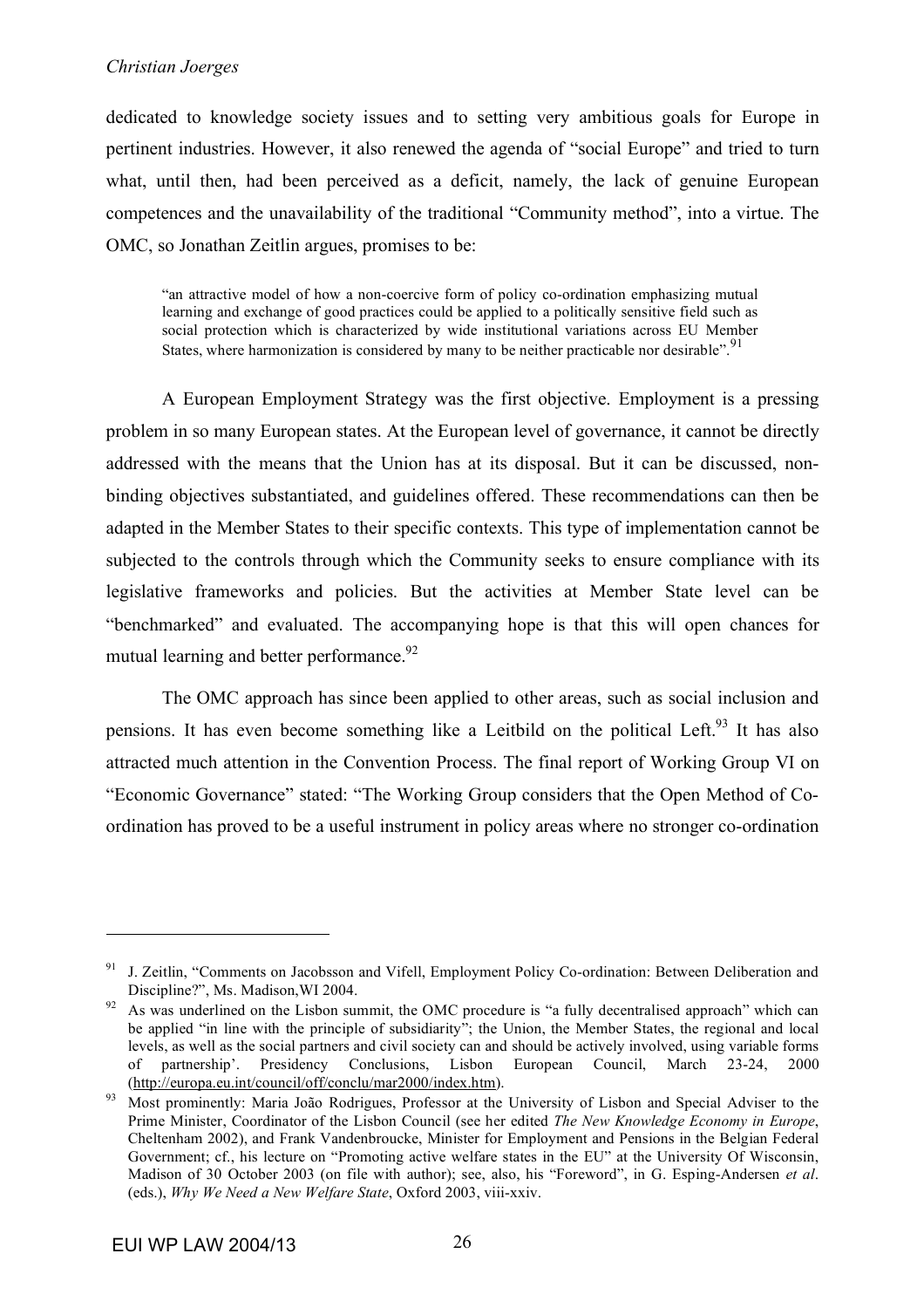instrument exists."<sup>94</sup> Such positive evaluations were shared by other Working Groups. The quest for "constitutionalization" through the Constitutional Treaty was but a logical step.<sup>95</sup>

There has never been unanimity, however, in the evaluation of the OMC within the Convention or elsewhere. Milena Büchs,  $96$  in a comprehensive and particularly thoughtful analysis of pertinent debates, distinguishes between three types of issues: (1) one concerns the efficacy of the OMC. What made Working Group VI believe that the OMC had proved to be a useful instrument? (2) Such primarily empirical enquiries are complemented by analyses of the relations between the political structures of the EU, the dilemmas of European social policy and the search for explanations of why the OMC may overcome, or fail to overcome, these impasses. (3) The third debate concerns the legitimacy of the OMC in both senses of this term: will the OMC find acceptance, e.g., because of the beneficial outcome it generates for the majority of Europeans? Do the OMC practices deserve recognition because they strengthen democracy and enhance the normative quality of EU governance?

## *2. Output Legitimacy?***<sup>97</sup>**

 $\overline{a}$ 

Uncertainty about the effects of the OMC is unsurprising and statements which present it as something like a Wunderwaffe that will win the battle against Europe's social model are not to taken literally. David M. Trubek, however, one of the Method's most eloquent exponents, stresses that we should understand the emergence of the OMC as a potentially workable

<sup>94</sup> CONV 516/1/03 Working Group XI on Social Europe: 18, 19; cf., "Tomorrow Europe", July 2003, no. 17, at 3: "Those opposed to including such a reference had advanced three sets of arguments: the fear of incorporating an intergovernmental method liable to compromise the definition of hard-won competences; a lack of transparency and democratic control; but also a lack of legitimacy owing to the involvement of a large number of experts in the process".

<sup>&</sup>lt;sup>95</sup> See G. de Búrca and J. Zeitlin, "Constitutionalizing the Open Method of Co-ordination. A Note for the Convention", Florence-Madison, WI 2002; Ch.F. Sabel and J. Zeitlin, "Networked Governance and Pragmatic Constitutionalism: The New Transformation of Europe", New York-Madison,WI 2003. See http://eucenter.wisc.edu/OMC/index.htm .

<sup>&</sup>lt;sup>96</sup> "Dilemmas of the post-regulatory approach for European social policy", Ms. Berlin 2004.- – Are the Germans taking a *Sonderweg* in the assessment of the OMC?

<sup>&</sup>lt;sup>97</sup> The distinction between output and input legitimacy is as widely used as it is problematic (see B. Peters, "Public Discourse, Identity, and the Problem of Democratic Legitimacy", in E.O. Eriksen (ed.), *Making the Euro-Polity. Reflexive Integration in Europe*. London (forthcoming). The use in the text refers to distinctions between objections against the efficacy of the method and its recognition as a legitimate alternative to lawbound governance. For a strong critique of output-oriented defences of the OMC cf. A. Schäfer, *Zwischen internationalen Zielen und nationaler Politik: wirtschaftspolitische Koordinierung in der Europäischen Union, der OECD und dem internationalen Währungsfonds*, Frankfurt a.M.(forthcoming). He insists that we should first seek to explain why and in which institutional and political context OMC was adopted and argues that the softness of the Method reflects the divergence of national views and strategies as well as the unwillingness to commit national systems to policy changes. In his analysis, OMC complements the turn from Keynesianism to Monetarism as institutionalized in the harder Monetary Union and the Stability Pact, it thus confirms the old schism between the welfare state(s) and economic integration.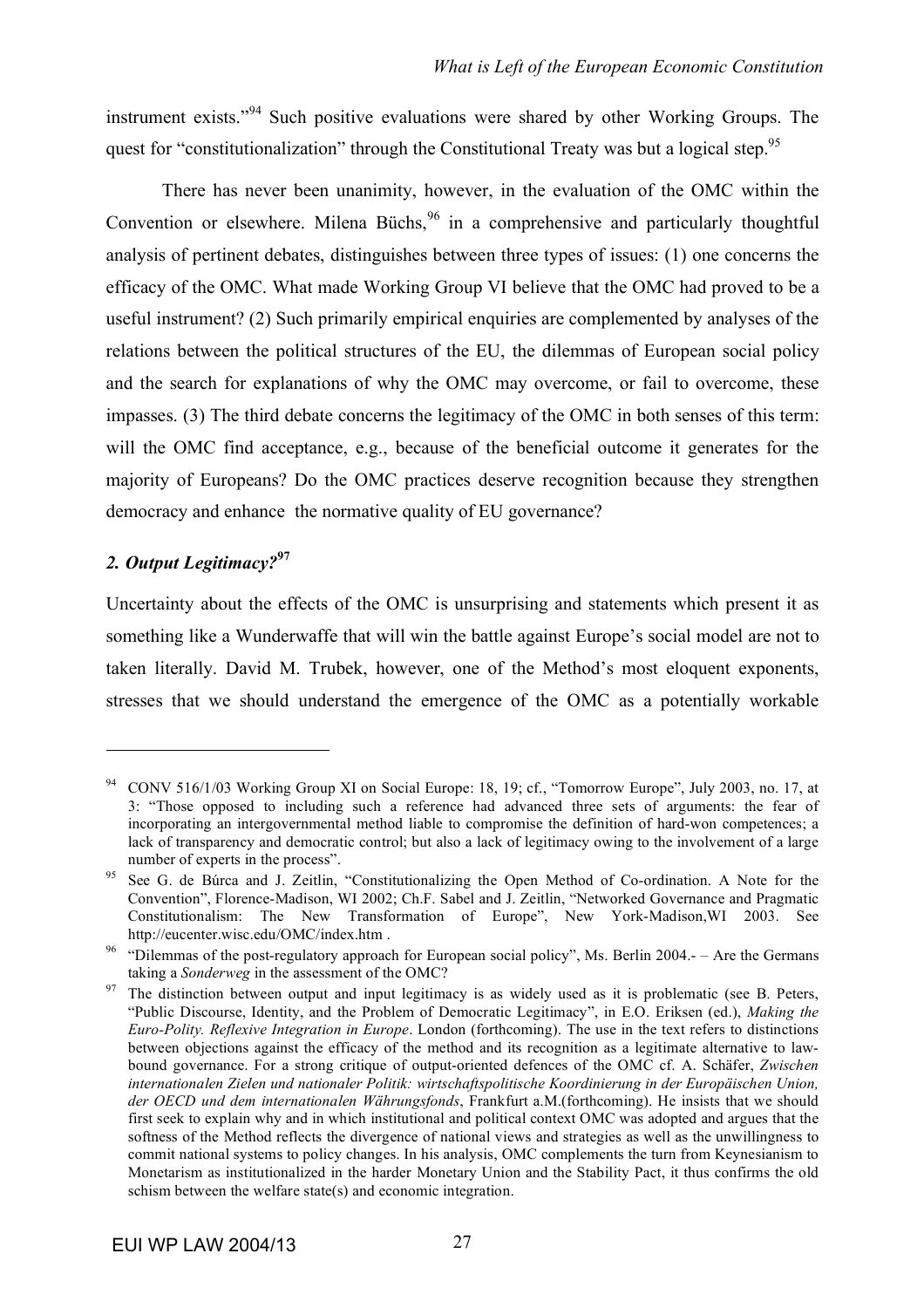#### *Christian Joerges*

response to the dilemmas of national welfare state politics, and design our research agendas accordingly. We should analyse its potential to "re-calibrate" social policies in a more flexible, participatory, experimental mode and to accomplish this objective as a multi-level governance system.<sup>98</sup> The OMC, we read in a recent paper, will "create transnational expertise networks that: transmit new ways of thinking about social policy across borders; broaden participation in such transnational policy networks to ensure legitimacy and effectiveness; merge technical insight with practical knowledge and new normative visions; combine a problem-solving technical approach with participatory deliberation; facilitate lower level experiments; produce learning through decentralized experimentation, wide-spread bench-marking, exchange of best practices, and peer review; bring various policy worlds together; foster public-private cooperation; and avoid a race to the bottom via multi-lateral surveillance and shaming", adding , however, that such claims must be "subjected to rigorous testing".<sup>99</sup>

### *3. Normative Queries*

 $\overline{a}$ 

It is difficult not to agree with such an understanding of the OMC. And yet, we must consider the risks that we run once this machinery is set in motion. This is, in particular, Claus Offe's disquieting objection:<sup>100</sup> The OMC has effects, but not the promised ones. It will instead destroy the non-Anglo-Saxon modes of welfarism in Europe. How should the Law know? But it is by no means exceptional for lawyers and law to be confronted with contests over issues they do not understand and with uncertainties over the implications of their decisions. They should, therefore, understand their task of designing responses to such difficulties. The OMC is an institution designed to find, not to implement, solutions. Is it a good design?

<sup>98</sup> D.M Trubek and J. Mosher, "New Governance, EU Employment Policy, and the European Social Model", in Ch. Joerges, Y. Mény and J.H.H. Weiler (eds.), *Mountain or Molehill?, Symposium on the Commission White Paper on Governance*, New York University School of Law 2001, accessible at www.iue.it/RSC/etexts/WPgovernance.pdf/ [also in J. Zeitlin and D. Trubek (eds), *Governing Work and Welfare in a New economy: American and European Experiences*, Oxford 2003, 51 ff.]; D.M. Trubek and L. Trubek, "Hard and Soft Law in the Construction of Social Europe: the Role of the Open Method of Co-ordination", Center for World Affairs and the Global Economy, European Union Center and Law School, University of Wisconsin-Madison 2004.

<sup>&</sup>lt;sup>99</sup> Not so rigorous but with some reserves: B. Bercusson, "Social Rights in the European Constitution", Ms. London 2004: "It remains to be seen whether the OMC, hitherto criticised as to its effectiveness when implemented by Member States' administrations in the field of employment policy, is appropriate for the Work Programme of the Social Partners on Employment. If joint opinions and other non-regulatory instruments continue to be ineffective, their failure may imply other, more rigorous steps towards effectiveness, including regulatory agreements and/or legislation" (at 21).

<sup>&</sup>lt;sup>100</sup> Note 7; similarly, D Chalmers and M. Lodge, The Open Method of Co-ordination and the European Welfare State ESCR Discussion Paper 11, London (LSE) 2003.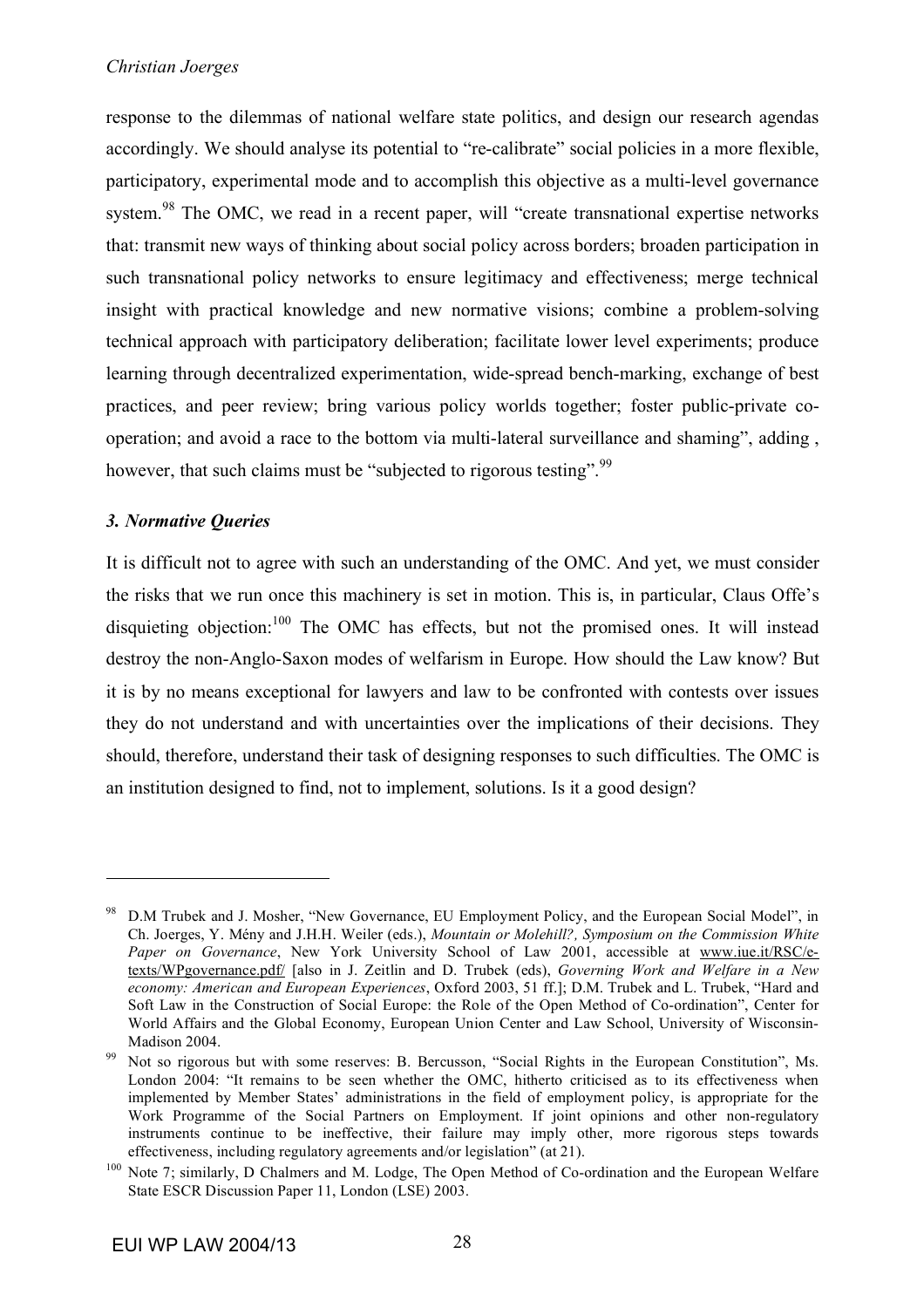### *3.1. Democratic Experimentalism?*

The theoretical background on which the advocates of the OMC rely has been developed outside European frameworks.<sup>101</sup> The have then be tried out in American administrative law,  $102$ before they were presented in Europe<sup>103</sup> and the merger with OMC occurred.<sup>104</sup>

It is important to remember that the whole approach of democratic experimentalism received its inspirations from a societal sphere, which European constitutionalism tends to treat with (un)benign neglect, namely, the organizational practices of private business. In a daring and fascinating move,<sup>105</sup> Charles Sabel and his followers have applied the lessons to be learnt from the Japanese variety of capitalism about their practices of benchmarking, the need to adapt to incessant change, <sup>106</sup> the commitment to permanent experimentation, an interest and a readiness in mutual learning from independent monitoring, the establishment of systems of measurement and evaluation, *etc*., to *administrative bodies*, and argued that their regulatory practices should follow these examples from economy and society. Democratic experimentalists promise that "a successful institutionalization of the principles of benchmarking, simultaneous engineering, and independent monitoring allows us to tackle volatility and diversity best" – not just within firms. $107$ 

At first sight, this message might look like a strange loop which begins in the public sphere, then goes into the private realm, and then brings messages from there to its point of

<sup>&</sup>lt;sup>101</sup> Cf., the reconstruction by W.E. Scheuerman, "Democratic Experimentalism or Capitalist Synchronization? Critical Reflections on Directly-Deliberative Polyarchy", *Canadian Journal of Law and Jurisprudence* 17 (2004), 101-127, 108 ff.; cf. earlier Ch.F. Sabel, "Bootstrapping Reform: Rebuilding Firms, the Welfare State, and Unions" *Pol. & Soc.* 23 (1995), 5 ff.; J. Cohen and Ch.F. Sabel, Sovereignty and Solidarity: EU and US", in J. Zeitlin and D.M. Trubek (eds.), *Governing Work and Welfare in a New Economy: European and American Experiments*, Oxford 2003, 345-375.

<sup>102</sup> M.C. Dorf and Ch.F. Sabel, "A Constitution of Democratic Experimentalism", *Colum. L. Rev.* 98 (1998)267 ff.

<sup>103</sup> J. Cohen and Ch.F. Sabel, "Directly-Deliberative Polyarchy", *European Law Journal* 3 (1997), 313 ff.

<sup>&</sup>lt;sup>104</sup> Cf., J. Scott and D.M. Trubek, Mind the Gap: Law and New Approaches to Governance in the European Union, *European Law Journal* 8 (2002), 1-18O. Gerstenberg and Ch.F. Sabel, Directly-Deliberative Polyarchy, An Institutional Ideal for Europe?, in Ch. Joerges and R. Dehousse (eds.), *Good Governance in Europe's Integrated Market,* Oxford 2002, 289-341; J. Zeitlin and D.M. Trubek (eds.), *Governing Work and Welfare in a New Economy: European and American Experiments*, Oxford-New York 2003.

<sup>&</sup>lt;sup>105</sup> See, in particular, Ch.F. Sabel, "Learning By Monitoring: The Institutions of Economic Development" in N. Smelser and R. Swedberg (eds.), *The Handbook of Economic Sociology,* Princeton, NJ 1994, 137 ff.

<sup>106</sup> "High-speed capitalism" is the category Scheuerman uses referring to David Harvey, *Justice, Nature and the Geography of Difference*, Oxford 1996) when explaining his own analytical basis and normative perspectives; see, also, W.E. Scheuerman, "Reflexive Law and the Challenges of Globalization", *J. Pol. Phil*. 9 (2001), 81 ff.

<sup>107</sup> W.E. Scheuerman (note 105), at 111. See O. Gerstenberg, "Law's Polyarchy: A Comment on Cohen and Sabel" *European Law Journal* 3 (1997), 343 ff.; also, R. Schmalz-Bruns, "Deliberativer Supranationalismus. Demokratisches Regieren jenseits des Nationalstaats" *Zeitschrift für Internationale Beziehungen* 6 (1999), 185 ff., at 236-38.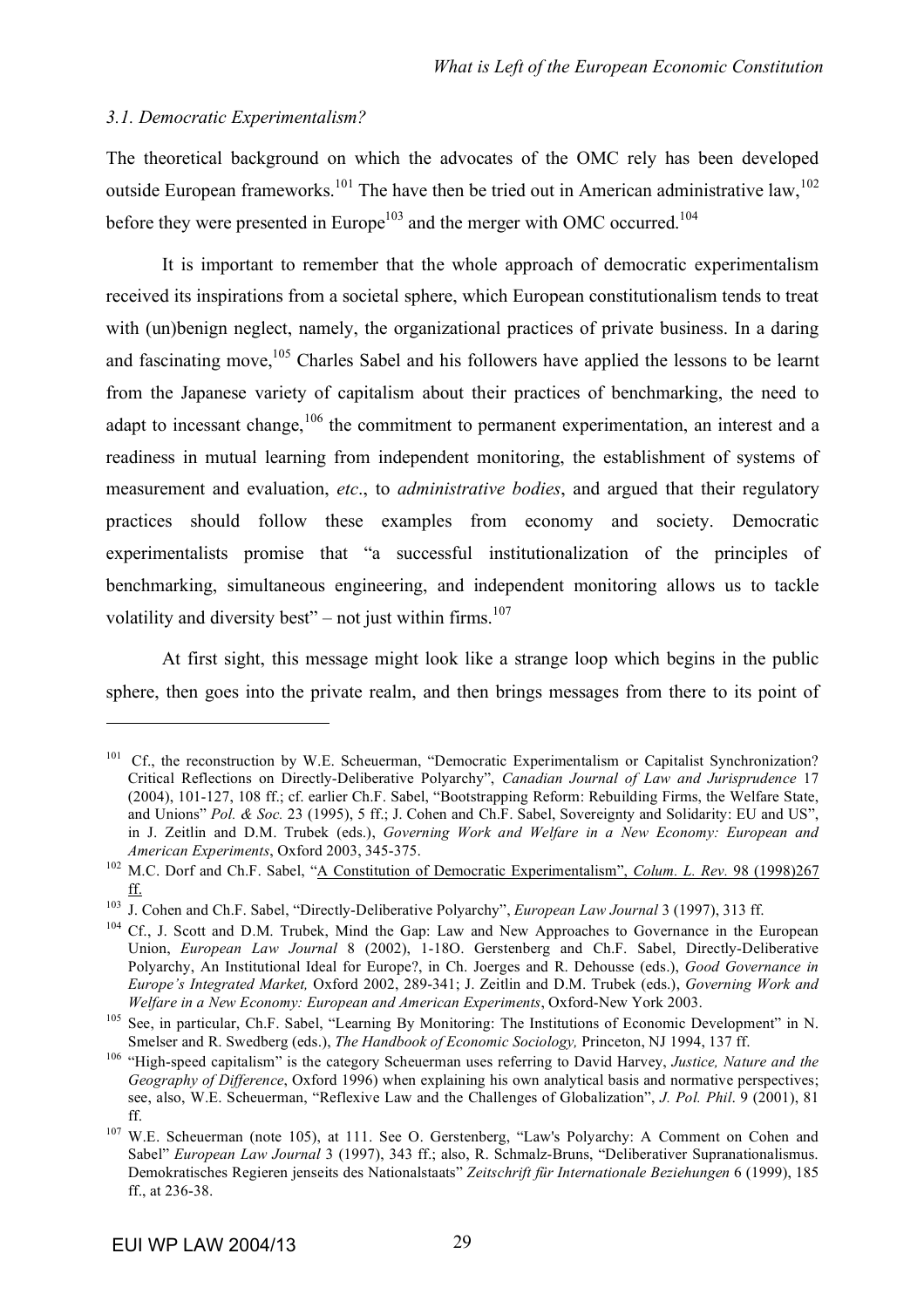#### *Christian Joerges*

departure. Have we not all been taught to use all sorts of legal instruments – company law, antitrust, and economic regulation – to tame private enterprise? Why is there such a widely felt need to extend the reach of fundamental rights into the private sphere if private governance develops superior qualities, anyway? Are all the quests for a constitutionalization of the subconstitutional spheres of the legal system and the search for a "societal constitutionalism" superfluous.<sup>108</sup> In an ironic sense, democratic experimentalism can be called a methodological heir to first generation Ordo-liberalism. It invokes qualities inherent in the economic sphere as a yardstick that public governance should respect and internalize; and the affinities with the Hayekian discovery procedure may seem even stronger because von Hayek has substituted the strong state of the ordo-liberals by the smoother governance of general legal rules.<sup>109</sup> These affinities are, however, very limited. Whereas Ordo-liberalism sought to protect the *ordo* of the economy through a strong state which would rigorously enforce laws against restrictive business practices and abuse of private power, democratic experimentalism is relying on political processes, softer modes of co-ordination and the subtle power of transparency and exposure to public critique. And, in contrast to the Hayekian discovery process, the proposals to "institutionalize" democratic experimentalism invoke the imagination not just of entrepreneurs and market participants but also of deliberating political citizens, and trust in their readiness to engage in problem-solving and in their interest to learn from one another.

"Sweet melodies", to be sure. The question, however, of whether we should listen to them and trust "a law so 'soft' to be no law at all"?<sup>110</sup> This soft supranational power may not be so innocent, opines Alexander Somek. The "new modes of governance", he observes, "are marked by two characteristics: first, they are informal in that they are based on informationgathering, the drawing up of 'action-plans', the allocation of public praise for 'best practice' and the shaming of under-achievers; second, even though they have been designed for special policy areas, they are nonetheless 'holistic', which means, in the words of the European Commission, that they commit 'Governments as a whole, as well as a wide range of stakeholders'. A diffuse soft power is exercising its hold without being constrained by the norms which govern competence allocation.<sup>111</sup> Similar concerns have been articulated by Marc

<sup>108</sup> On this notion, see note 6 *supra*.

<sup>109</sup> See, for a systematic analysis, H.-G. Graf, *"Muster-Voraussagen "und Erklärungen des Prinzips" bei F.A. von Hayek,* Tübingen 1978; M. Amstutz, *Evolutorisches Wirtschaftsrecht,* Baden-Baden 2001, 30 ff., 219 ff.; Ch. Mantzavinos, "Das institutionenökonomisch-evolutionäre Wettbewerbsleitbild", Preprints des Max-Planck-Instituts für öffentliche Güter, Bonn 2004/1.

<sup>110</sup> M. Everson, "The Constitutional Law of the Euro?" (note 88), 120.

<sup>&</sup>lt;sup>111</sup> A. Somek, "The age of constitutional law. Decline and fall of an empowering idea", Ms. Iowa 2004, 9.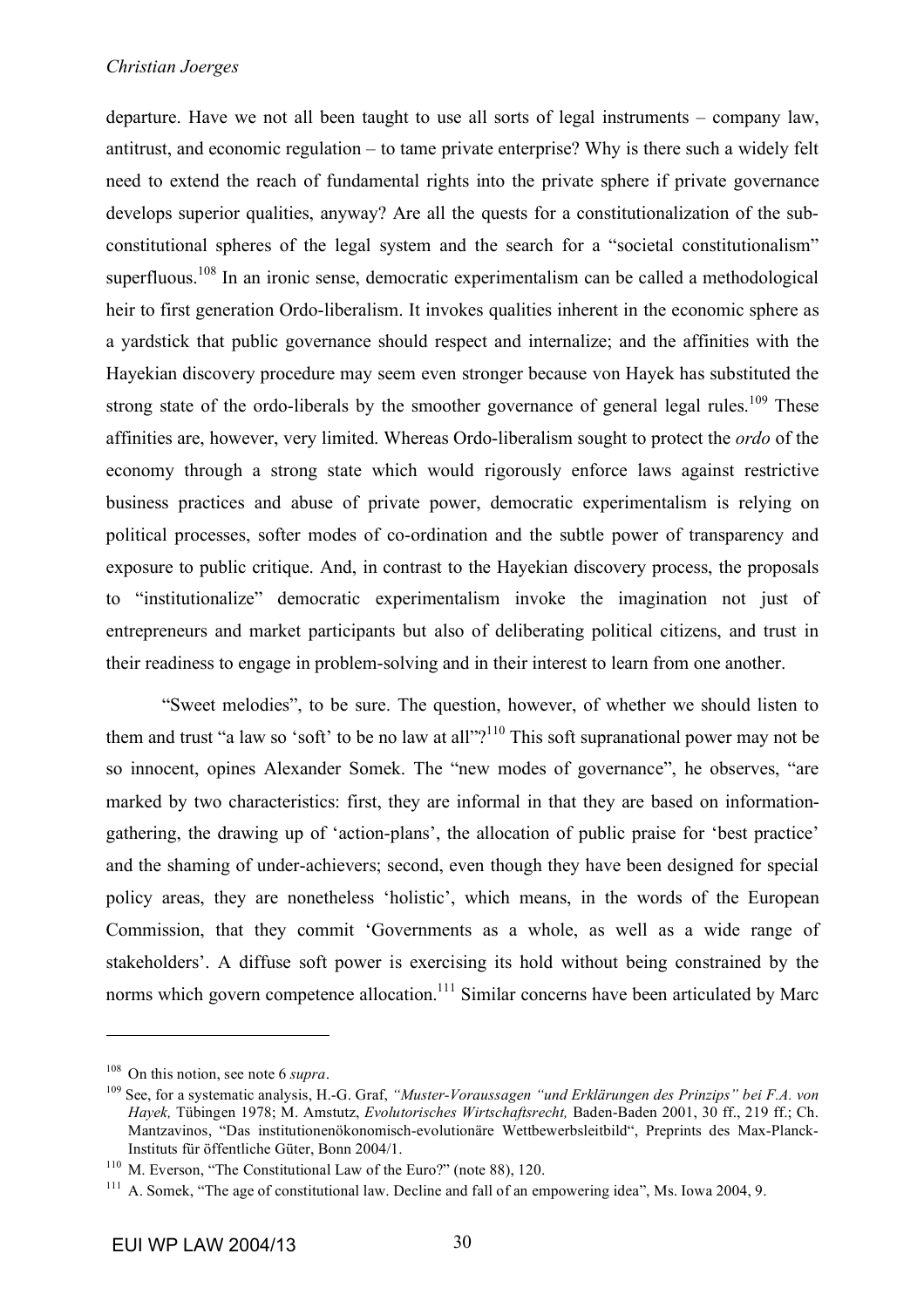Amstutz on a systems theory basis. His concern is the law's *proprium*, namely, its function and task to respond to conflicts which cannot be resolved in the societal sub-systems in which they originate.<sup>112</sup> In a discourse theory version, what may function at the level of local "government" councils" will be much more difficult to achieve when experimentalists meet with national, European and international standardization bodies, $113$  or face administrators who are keen to promote the institutional prestige and power of their organisations, or welfare bureaucracies which seek to defend their own practices and/or the political interests of their superiors. Can we really believe that arrangements will be found, implemented and sustained, in which stakeholders engage with sufficient intensity and continuity in the definition and discussion of their concerns so that legitimacy can be said to rest on the deliberative processes of all the affected parties. Democratic experimentalism asks us to take the traditional virtues of the rule of law lightly. It asks us to loosen the ties between law and enforcement, and, instead, to trust that our societies will manage with much less governmental powers. But it does not tell us how we might find the post-national criteria that will enable and legitimate a "benchmarking" of national experiences, histories, and aspirations. It fails to explain how the insights that the exposure to the experiences of others might lead to co-ordinated policies and how they might be implemented against unconvinced opponents. More importantly, it fails to address the risks that its own implementation in the EU entails. There is nothing wrong with bureaucracies and experts exchanging experiences and learning about new possibilities. There is a great deal wrong with building up opaque networks which get entrusted with the task of seeking to carry through what they have learned or agreed upon in democratic societies. Such a model of governance may be soft because it no longer relies on mandatory provisions. It is, for the same reason, strong because it risks empowering the executive and removing the virtues of democratic accountability, of rule-bound public governance and its judicial control.<sup>114</sup> Should

<sup>112</sup> M. Amstutz, "Zwischenwelten. Zur Emergenz einer interlegalen Rechtsmethodik im europäischen Privatrecht", in Ch. Joerges and G. Teubner (eds.), *Rechtsverfassungsrecht, Recht-Fertigung zwischen Privatrechtsdogmatik und Gesellschaftstheorie*, Baden-Baden 2003.

<sup>&</sup>lt;sup>113</sup> An interesting exception is the interpretation of the "New Approach" offered by J. Scott, "International Trade and Environmental Governance: Relating Rules (and Standards) in the EU and the WTO", *European Journal of International Law* 15 (2004), 307 ff.

<sup>&</sup>lt;sup>114</sup> Similar objections have been raised by democratic experimentalists, and, in a similar vein by E.-J. Mestmäcker ["Wandlungen in der Verfasstheit der europäischen Gemeinschaft", in *idem*, *Wirtschaft und Verfassung* (note 46), 49 ff., 69 ff.] against comitology and the idea of "deliberative supranationalism" as defended by this writer. Why the OMC should be a democratically superior mode of governance than comitology is difficult to understand. Comitology operates in much narrower and better defined realms. Its social and legal embeddedness is more intense. Its successful "constitutionalization" is imperfect but seems at least conceivable; cf., Ch. Joerges, "'Comitology and the European model?' Towards a *Recht-Fertigungs-Recht* in the Europeanisation Process", in E.O. Eriksen, Ch. Joerges and J. Neyer (eds.), *European Governance, Deliberation and the Quest for Democratisation*, EUI-RSCA/Arena (Arena Report 2/2003. Oslo), 501 ff.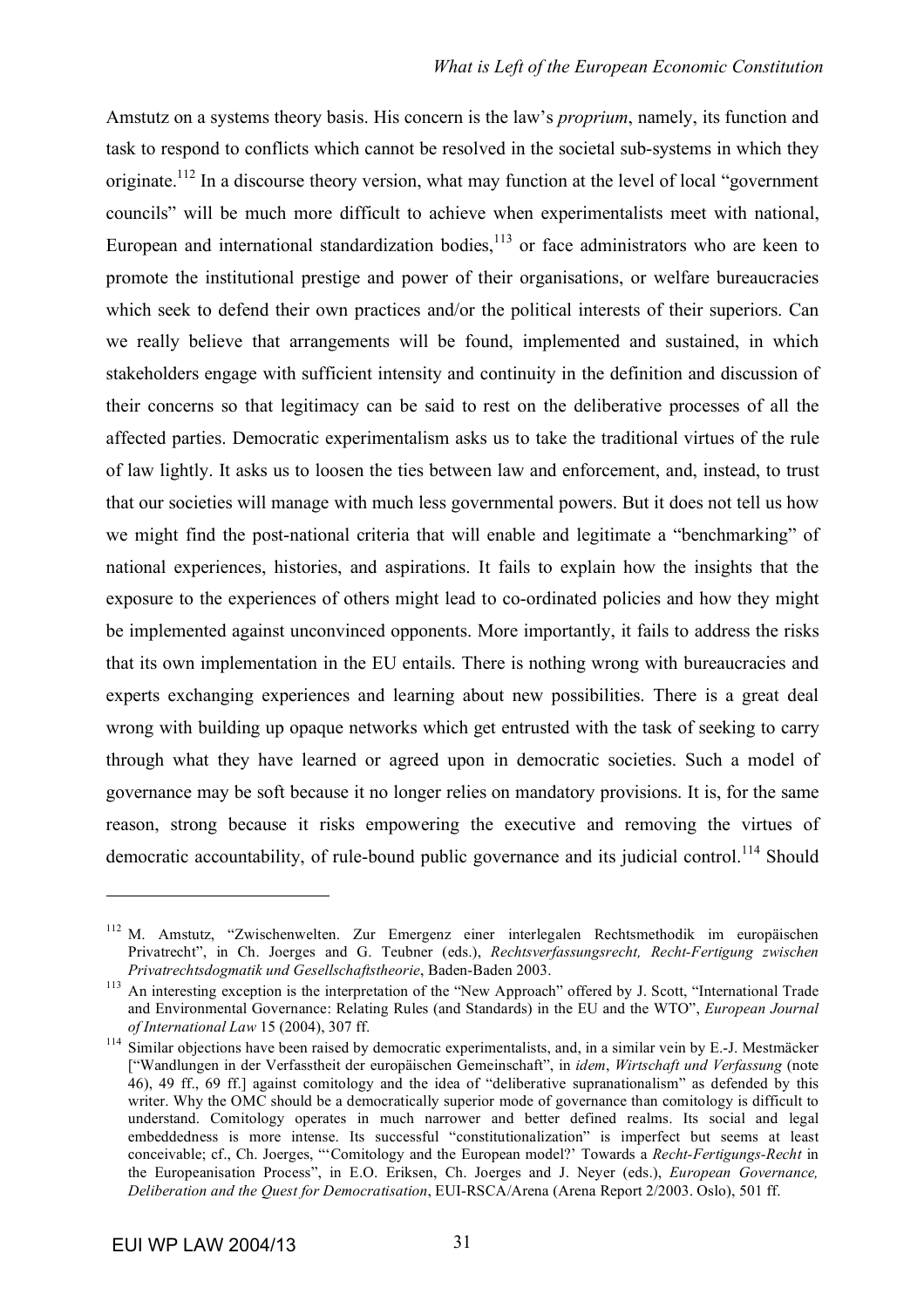we, by taking the rule of law so lightly, promote but executive governance instead of deliberate polyarchy?

W.E. Scheuerman has complemented these sceptical queries by a sociological observation. He summarizes one key assumption of democratic experimentalism as the assertion "that we increasingly encounter evidence of diversity in terms of local conditions and regulatory needs". He confronts this claim with the tendencies of "high-speed" capitalism "to compress and even 'annihilate' geographical space or distance. High-speed social activity dramatically heightens the possibilities for interaction across both geographical and the existing political divides, opening the door to historically unprecedented opportunities for simultaneity and instantaneousness in human experience".<sup>115</sup> Democratic experimentalists, he continues, fail "to provide an adequate place in their theory, in both normative and institutional terms, for those facets of contemporary social experience poorly captured by its repeated references to local diversity in social conditions".<sup>116</sup>

## *3.2 Bringing the Eighties Back In?*

The turn to soft governance in the EU and the turn away from the very idea of law-mediated governance are risky. And it seems that this risk is not really necessary. It may be an all too hasty disregard of the alternatives that were elaborated decades ago. The intense debates of the 1970s about the failures of welfare-state juridification strategies were guided by normative concerns about the intrusion of bureaucratic machineries into the economy and the life-world. It was the broadly experienced disappointment with "purposive" legal programmes *and* a new sensitivity towards "intrusions into the life-world" through a juridification of social policy goals that triggered the search for models of legal rationality that would fill the gaps left open by formalist legal techniques, and, at the same time, cure the failures of the law's grip on social reality on the basis of some "grand theory" (such as economic theories of law, systems theory or discourse theories).<sup>117</sup> "Proceduralisation" and "reflexive law" were, at the same time,

<sup>&</sup>lt;sup>115</sup> "Democratic Experimentalism" (note 101), 119 ff.

<sup>116</sup> *Ibid*., 120.

<sup>117</sup> See G. Teubner, "Substantive and Reflexive Elements in Modern Law", *Law and Society Review* 17 (1983), 239-285; R. Wiethölter, "Materialisation and Proceduralisation of Law", in G. Teubner (ed,), *Dilemmas of Law in the Welfare State*, Berlin-New York 1986, 221 ff.; "Proceduralisation of the Category of Law", in Ch. Joerges and D.M. Trubek (eds.), *Critical Legal Thought: An American-German Debate*, Baden-Baden, 1989, 501 ff.; J. Habermas, *Between Facts and Norms*, Cambridge, MA 1999 427 ff; *idem*., "Paradigms of Law", in M. Rosenfeld and A. Arato (eds.) *On Law and Democracy: Critical Exchanges*, Berkeley-Los Angeles, CA, 13 ff. Earlier German contributions include R. Wiethölter, "Entwicklung des Rechtsbegriffs", in V. Gessner and G. Winter (eds.), *Rechtsformen der Verflechtung von Staat und* Wirtschaft, Opladen 1982, 82 ff; Ch.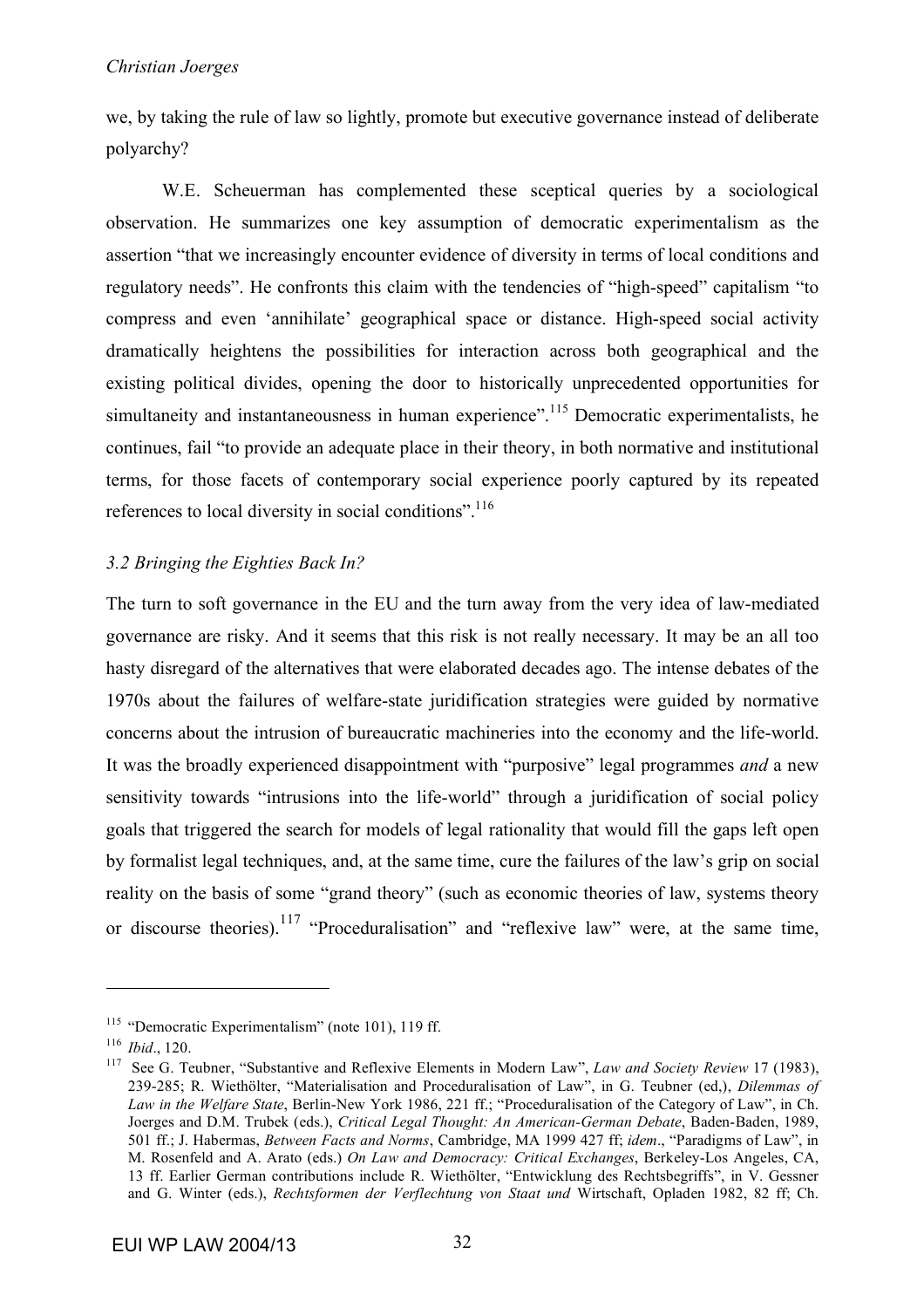concerned with very practical matters, namely, the problems of implementation and compliance. Discrepancies between legal programmes – especially between "purposive" legislation designed to achieve specific objectives and the actual impact of such laws on society – were a core concern of legal sociology, of effectiveness and implementation research.<sup>118</sup> The normative and the pragmatic critique of purposive programmes and of command-and-control regulation have motivated a search for alternatives such as selfregulation and soft law. Such strategies responded to the same concerns that the proponents of the OMC now invoke. But they sought to keep the rule of law alive.

#### V. A Resumé

So much for the critique. And what has the critic to offer instead? The law is a normative exercise; the whole discipline is engaged in the production of valid answers which distinguish between the legal and the illegal, and equate this distinction with justice as opposed to injustice. Ambivalent messages are not particularly welcome and are difficult to endure.

And yet, the uncertainties of the state of the (European) Union may require exactly that – at least, if lawyers seek to take up the three issues denoted in the introduction:<sup>119</sup> Does the constitutionalization of Europe reach out into the "Economy and Society"? Are there alternatives to the OMC alternative to the exhausted economic constitution? Can we ensure that European governance remains rule-bound and its legitimacy continues to be meditated by law?

#### *1. The Constitutional Treaty*

The obvious first object is to look for answers to these questions in the new Constitutional Treaty as amended on 22 June  $2004<sup>120</sup>$  in particular, in the provisions that prmise to reach out into "Economy and Society": the "social market economy" has become a constitutional objective,  $^{121}$  and access to services of general economic interest is recognised and respected  $^{122}$ 

Joerges and G. Brüggemeier (eds.), *Workshop zu Konzepten des postinterventionistischen Rechts,* Zentrum für Europäische Rechtspolitik, Materialien 4, Bremen 1984, 25-64.

<sup>&</sup>lt;sup>118</sup> Famously summarised and analysed by G. Teubner, "Juridification – Concepts, Aspects, Limits, Solutions", in *idem* (ed.), *Juridification of Social Spheres*, Berlin-New York 1987, 3 ff.

<sup>&</sup>lt;sup>119</sup> Section I, text accompanying notes 4 ff.

<sup>&</sup>lt;sup>120</sup> Note 37.

<sup>&</sup>lt;sup>121</sup> According to Article 1-3 (3) CT the "Union shall work for ... a highly competitive social market economy".

<sup>&</sup>lt;sup>122</sup> Article II-36: this is an important signal, because it confirms the right of Member States to pursue distributional objectives. The compatibility of such policies with the opening of national or regional markets to "foreign" competitors is a complex issue of constitutional importance. It is one of the many fields where "constitutionalisation" has to occur incrementally.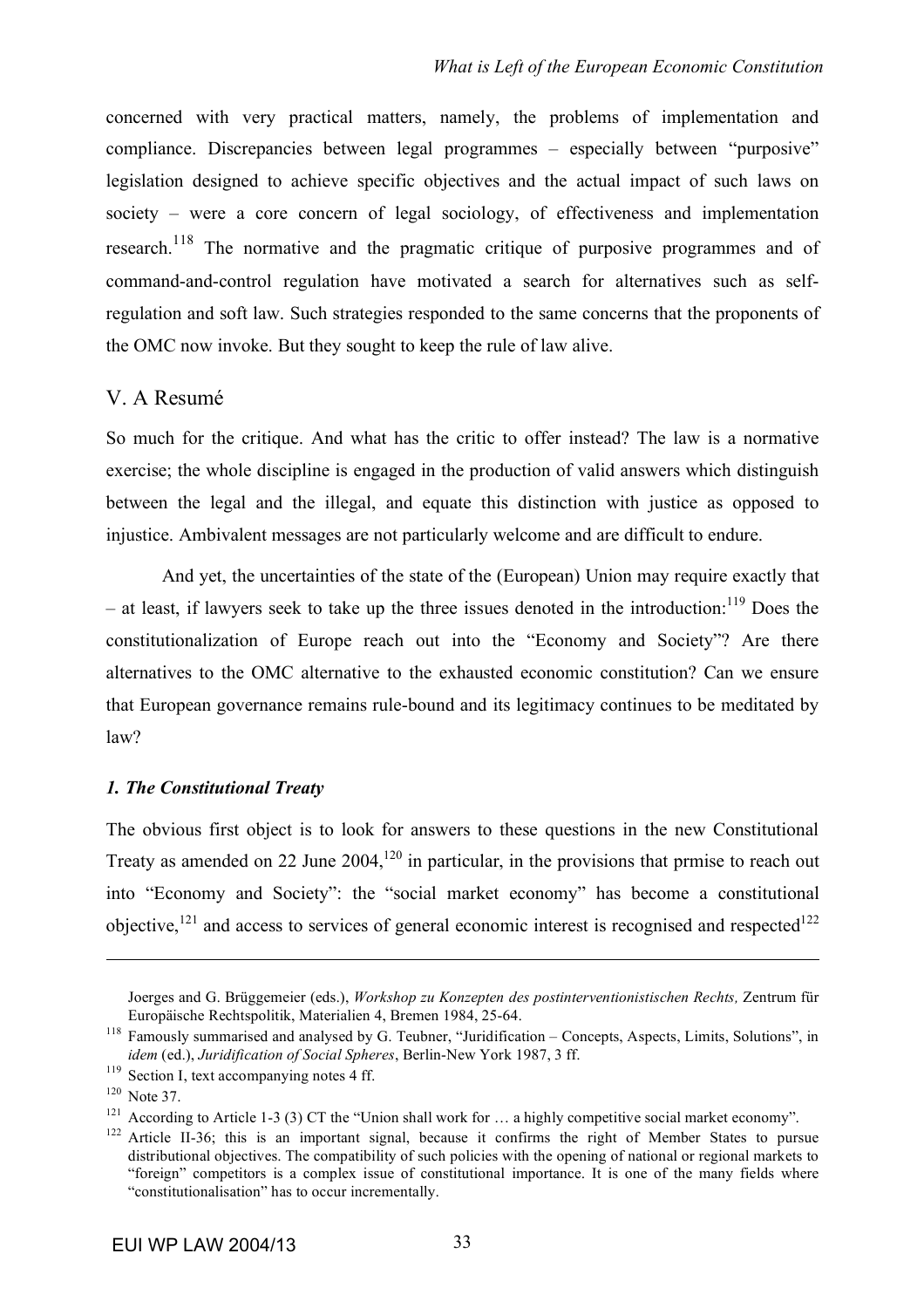by Article II-36, which incorporates the new "social rights".<sup>123</sup> Last but not least, elements of the OMC can be seen in various places.<sup>124</sup> We find a first reference in Article I-1(4) which states: "the Union may adopt initiatives to ensure the co-ordination of the Member States' social policies"; Part III (Policies and Functions) refers to the OMC four times, once in the section on Social Policy (Article III-107), and once in Chapter V Section 1, on Public Health (Article III-179).<sup>125</sup>

Most of these topics have already been mentioned and those not mentioned are too big to be dealt with en passant. Suffice it to restate here that the invocation of the "social market economy" in the Constitutional Treaty is conceptually flawed, and is, politically, an all too risky promise, because it may raise expectations which it will subsequently fail to deliver. Instead of saying "flawed", one might also say "empty": the historical compromise that the concept once embodied is no longer alive. Not even the ordo-liberal component of this legacy was present in the deliberations of the Convention. However, one linguistic detail does deserve a particular mention here: "Ordnungspolitik" was the German name of Working Group VI. The English name was "economic governance". Was this an innovative translation? Not really. It was the Convention Secretariat who was responsible for the introduction of the term, in which someone remembered the fierce controversies between "Ordnungspolitik" and "industrial policy" in the Maastricht Intergovernmental Conference. A case of "linguistic-discursive pathdependency", according to Andreas Maurer,  $^{126}$  which became definite when Joschka Fischer and Dominique de Villepin submitted a common position on Ordnungspolitik just before Christmas  $2002$ ,  $^{127}$  after/when Working Group VI had already closed its files.  $^{128}$ 

Will the "social rights" serve as an Ersatz? The easy answer is that this is difficult to predict and that we should wait and see what the ECJ tells us. This answer sounds easy but is not trivial. It is not trivial because it implies that we, the citizens, should entrust the Court with

<sup>&</sup>lt;sup>123</sup> The Rights' Charter as solemnly declared in Nice was incorporated into the Constitutional Treaty which now contains social rights especially in Title IV on solidarity.

<sup>&</sup>lt;sup>124</sup> Article I-14 (4): "the Union may adopt initiatives to ensure co-ordination of Member States' social policies"; Part III, section on Social Policy (Article III-107 CDT), on Public Health (Article III-179 CDT). The assignment of a *competence* "to promote and co-ordinate the economic and employment policies of the Member States" has been repealed. Article I-11(3) as amended on 22 June 2004 (note 37) reads: "The Member States shall co-ordinate their economic and employment policies…"

 $125$  See the following section.

<sup>&</sup>lt;sup>126</sup> In a letter to the author; A. Maurer is Head of the Research Group on European Integration of the German Institute for International and Security Affairs in Berlin.

<sup>127</sup> CONV 470/02.

<sup>&</sup>lt;sup>128</sup> A detail, but a noteworthy one after decades of disagreement between the German proponents of *Ordnungspolitik* on the one hand, and the French defenders of *planification* on the other.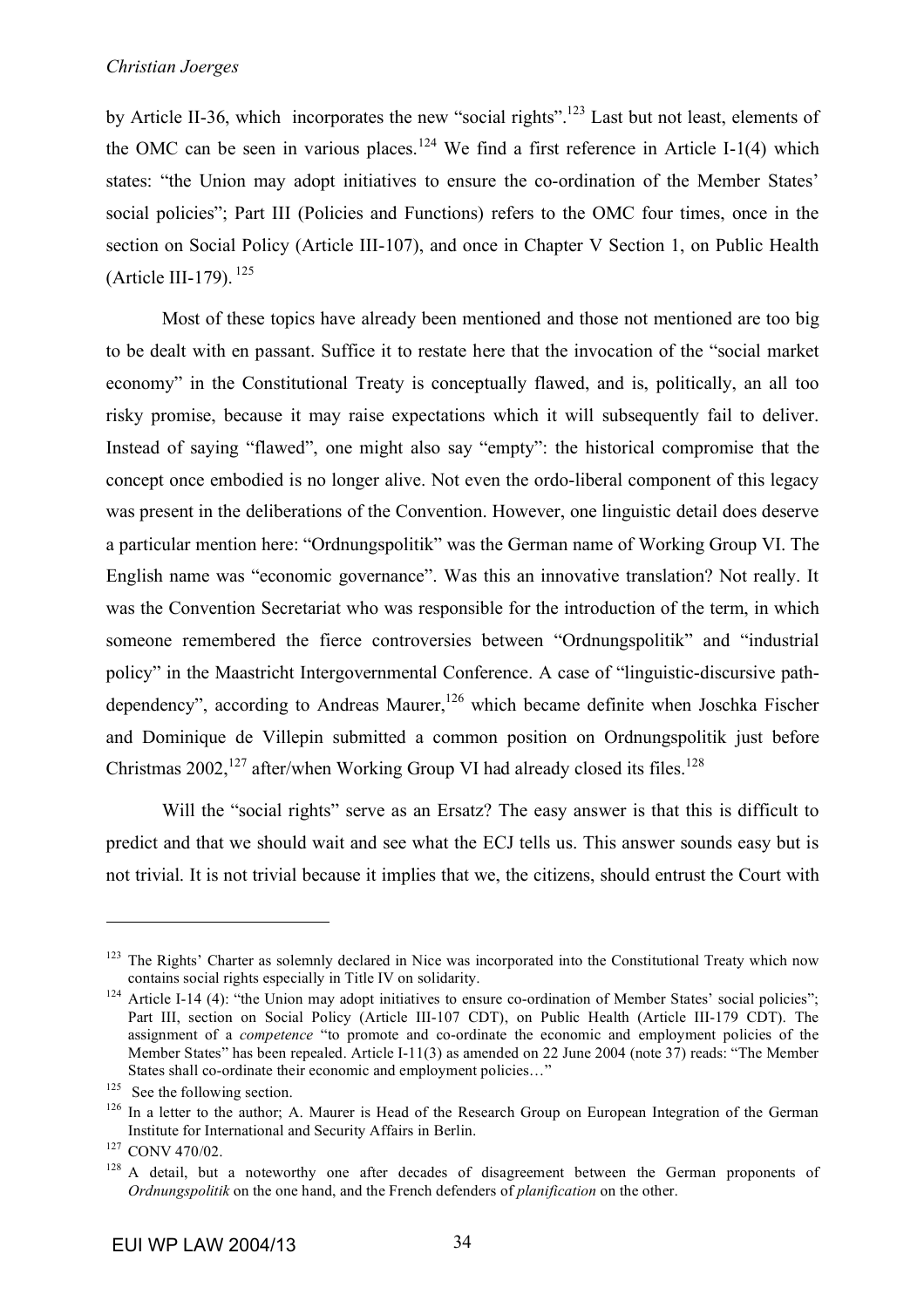the shaping of a "social Europe". Should the Court take over where the citizens' representatives in the Convention and elsewhere failed to produce clear constitutional guidance? These are puzzling and, to a certain extent, worrying consequences, which are hardly reconcilable with the inherited notions of democracy and of the normative weight of constitutional norms. In addition, we have to assume that the Constitutional Treaty could serve as a sufficiently stable basis for daring activism. This is a somewhat heroic assumption with regard to the social rights in the light of Article II-52 (5) which provides:

"The provisions of this Charter which contain principles may be implemented by legislative and executive acts taken by Institutions and bodies of the Union, and by acts of Member States when they are implementing Union law, in the exercise of their respective powers. They shall be judicially cognisable only in the interpretation of such acts and in the ruling on their legality".<sup>129</sup>

#### *2. Constitutionalization as Process*

"L'éssentiel est invisible pour les yeux", is comfort that Antoine de Saint Exupéry's Petit Prince give us. What is not so visible, because it seems so unexciting and trivial, is the performance of the European machinery, the innumerable, small and not so small, indicators of good European governance. Europeanization is an instigator of countless innovative projects. Directly behind or lying in the shadow of grand designs, such as that of the theory of the economic constitution or directly-deliberative polyarchy, there is another Europe at work. It is not so easy to discover, not so coherent, and often ambivalent. But we can approach it in three steps: (1) one is analytical and interdisciplinary. We have some well-discussed and elaborated hypotheses about the structures of the European multi-level system of governance and the conceptualisation of this system in legal categories; (2) the second step concerns our experiences with and insights into the Europeanization processes. Nobody can claim to know and understand the complex processes of Europeanization in their entirety. But if one studies some of them in some depth, one will discover patterns of change in both successful learning processes and in failures.<sup>130</sup> The "law of the European economy" which becomes visible in such endeavours is very different – and much more interesting – than the law in the books.

<sup>129</sup> See G. de Búrca, "Fundamental rights and Citizenship", in B. de Witte, *10 Reflections on the Constitutional Treaty for Europe*, RSCAS 2003, 11 ff., 22 ff.

<sup>&</sup>lt;sup>130</sup> I refrain from an effort to elaborate the following remarks in the abstract. They need to be substantiated and concretized in the context of much more detailed analyses of specific fields. For a recent attempt cf. Ch. Joerges, "The Challenges of Europeanization in the Realm of Private Law: A Plea for a New Legal Discipline", forthcoming in *Duke Journal for Comparative and International Law.*